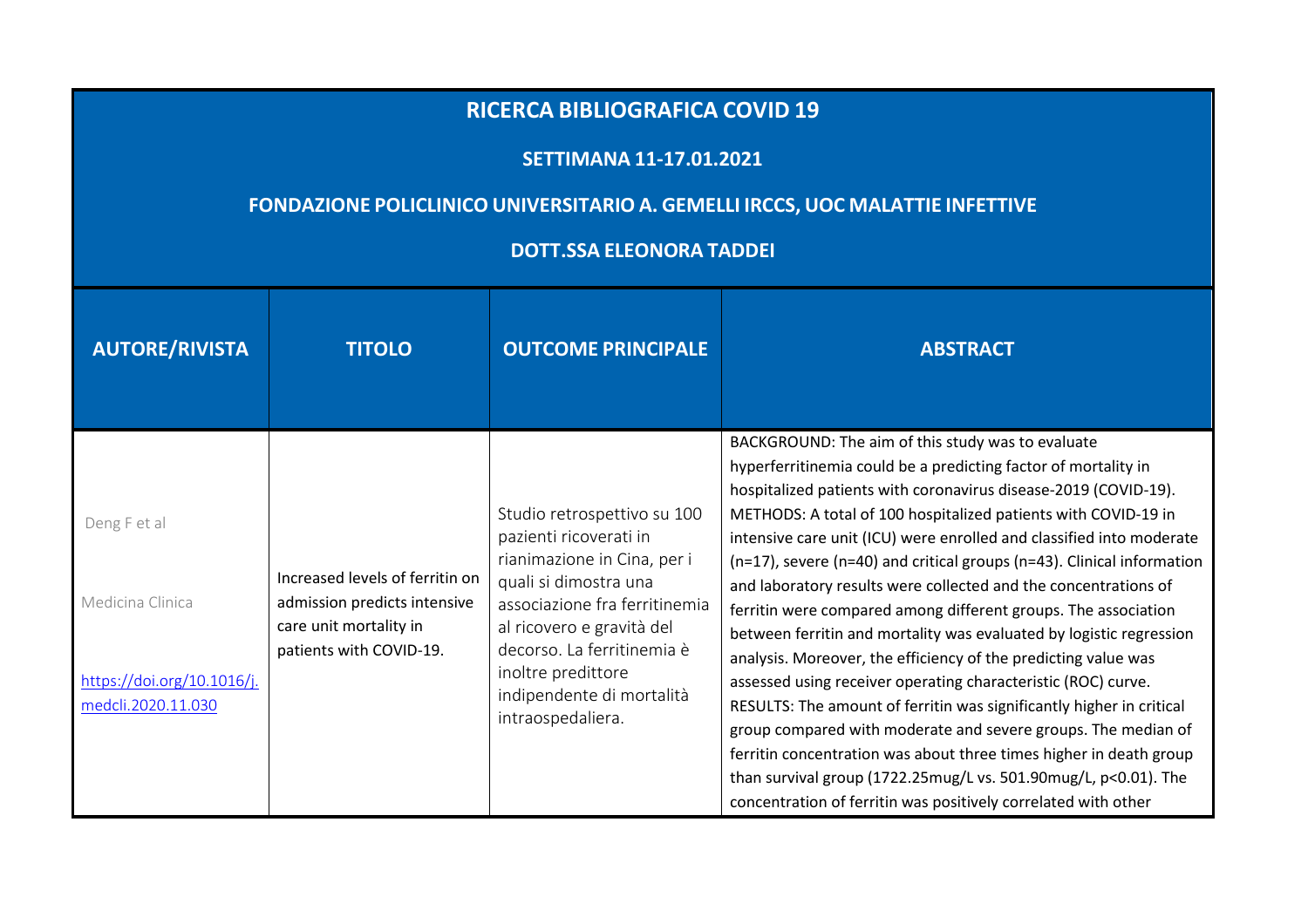|                                                                                                                                            |                                                                                                                                                                      |                                                                        | inflammatory cytokines, such as interleukin (IL)-8, IL-10, C-reactive<br>protein (CRP) and tumor necrosis factor (TNF)-alpha. Logistic<br>regression analysis demonstrated that ferritin was an independent<br>predictor of in-hospital mortality. Especially, high-ferritin group was<br>associated with higher incidence of mortality, with adjusted odds<br>ratio of 104.97 [95% confidence interval (CI) 2.63-4185.89;<br>p=0.013]. Moreover, ferritin had an advantage of discriminative<br>capacity with the area under ROC (AUC) of 0.822 (95% CI 0.737-<br>0.907) higher than procalcitonin and CRP. CONCLUSION: The ferritin<br>measured at admission may serve as an independent factor for<br>predicting in-hospital mortality in patients with COVID-19 in ICU.<br>The multiple modes of SARS-CoV-2 transmission including airborne,                                                                                                                                                                                                                                                                                                                                                                                                                               |
|--------------------------------------------------------------------------------------------------------------------------------------------|----------------------------------------------------------------------------------------------------------------------------------------------------------------------|------------------------------------------------------------------------|--------------------------------------------------------------------------------------------------------------------------------------------------------------------------------------------------------------------------------------------------------------------------------------------------------------------------------------------------------------------------------------------------------------------------------------------------------------------------------------------------------------------------------------------------------------------------------------------------------------------------------------------------------------------------------------------------------------------------------------------------------------------------------------------------------------------------------------------------------------------------------------------------------------------------------------------------------------------------------------------------------------------------------------------------------------------------------------------------------------------------------------------------------------------------------------------------------------------------------------------------------------------------------|
| Delikhoon M et al<br>International Journal fo<br>Environmental Research<br>and Public Health<br>https://doi.org/10.3390/ij<br>erph18020395 | Modes of Transmission of<br>Severe Acute Respiratory<br>Syndrome-Coronavirus-2<br>(SARS-CoV-2) and Factors<br>Influencing on the Airborne<br>Transmission: A Review. | Revisione sistematica delle<br>vie di trasmissione di SARS-<br>$CoV-2$ | droplet, contact, and fecal-oral transmissions that cause<br>coronavirus disease 2019 (COVID-19) contribute to a public threat<br>to the lives of people worldwide. Herein, different databases are<br>reviewed to evaluate modes of transmission of SARS-CoV-2 and<br>study the effects of negative pressure ventilation, air conditioning<br>system, and related protection approaches of this virus. Droplet<br>transmission was commonly reported to occur in particles with<br>diameter >5 microm that can quickly settle gravitationally on<br>surfaces (1-2 m). Instead, fine and ultrafine particles (airborne<br>transmission) can stay suspended for an extended period of time<br>$\left\langle \frac{p}{2} \right\rangle$ and be transported further, e.g., up to 8 m through simple<br>diffusion and convection mechanisms. Droplet and airborne<br>transmission of SARS-CoV-2 can be limited indoors with adequate<br>ventilation of rooms, by routine disinfection of toilets, using<br>negative pressure rooms, using face masks, and maintaining social<br>distancing. Other preventive measures recommended include<br>increasing the number of screening tests of suspected carriers of<br>SARS-CoV-2, reducing the number of persons in a room to minimize |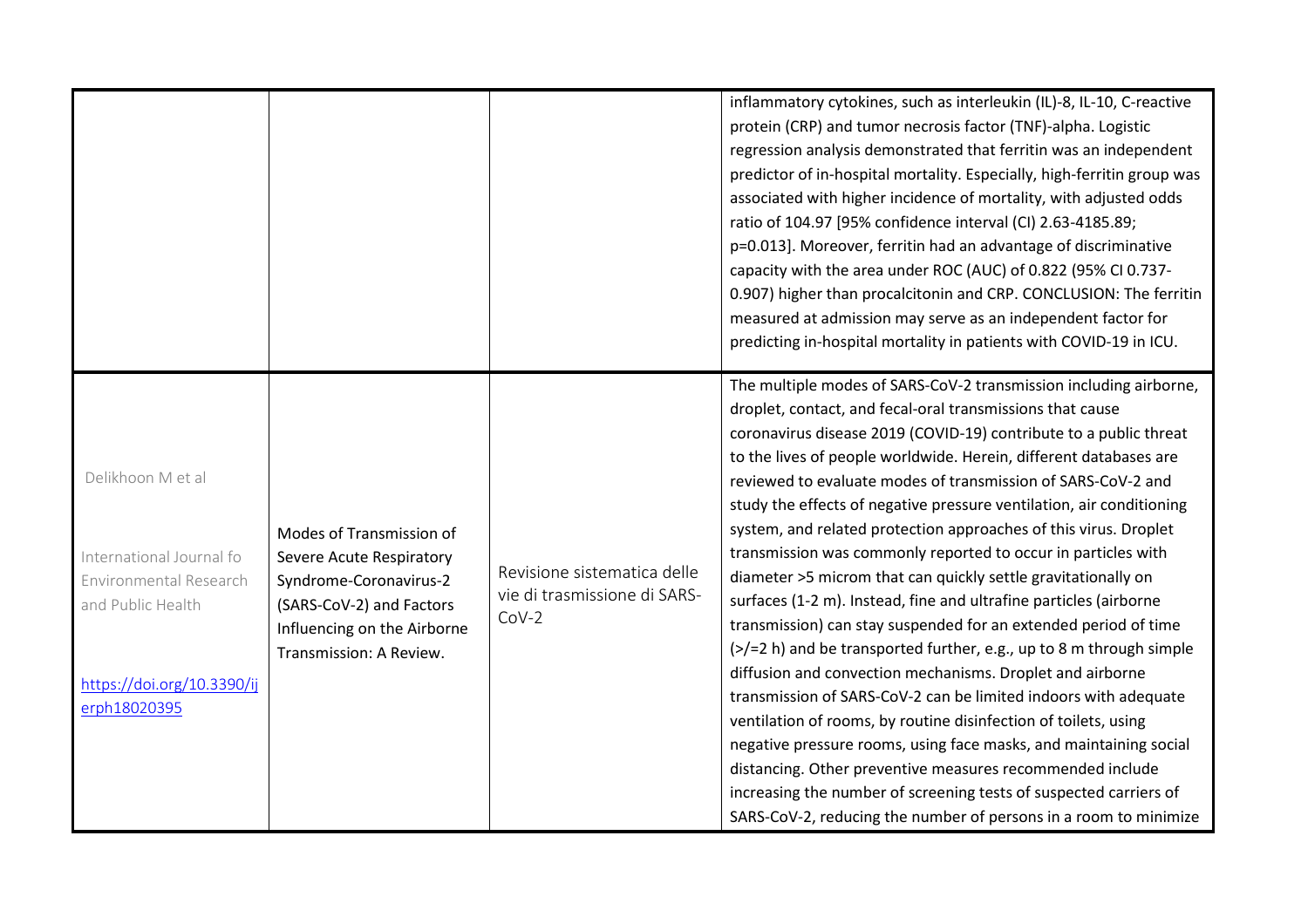|                                                |                                                                                                      |                                                                                                                   | sharing indoor air, and monitoring people's temperature before<br>accessing a building. The work reviews a body of literature<br>supporting the transmission of SARS-CoV-2 through air, causing<br>COVID-19 disease, which requires coordinated worldwide<br>strategies.<br><b>SARS</b><br>coronavirus<br><b>SARS</b><br><b>Strain PS</b><br>pronavirus Strai<br><b>SARS</b><br>GVU6109<br><b>SARS</b><br>:oronaviru<br>Humar<br><b>SARS</b><br>train P<br>coronavirus<br><b>Strain PG</b><br>navirus Strain<br>trains 229E & OC4<br><b>SARS</b><br>coronaviru<br>Copper<br><b>SARS</b><br><b>SARS</b><br>coronaviru<br>onavirus Strain<br>Strain FFM<br>ronavirt<br><b>HKU3084</b><br>otonavir<br>oronaviru<br>Strain P9 |
|------------------------------------------------|------------------------------------------------------------------------------------------------------|-------------------------------------------------------------------------------------------------------------------|---------------------------------------------------------------------------------------------------------------------------------------------------------------------------------------------------------------------------------------------------------------------------------------------------------------------------------------------------------------------------------------------------------------------------------------------------------------------------------------------------------------------------------------------------------------------------------------------------------------------------------------------------------------------------------------------------------------------------|
|                                                |                                                                                                      |                                                                                                                   | Figure 4. Survival of SARS-CoV-2 on different surfaces [73].                                                                                                                                                                                                                                                                                                                                                                                                                                                                                                                                                                                                                                                              |
| Holler JG et al                                |                                                                                                      | Studio di coorte nazionale<br>sui pazienti ospedalizzati                                                          | BACKGROUND: Severe acute respiratory syndrome coronavirus 2<br>(SARS-CoV-2) and its associated disease coronavirus disease 2019<br>(COVID-19), is a worldwide emergency. Demographic, comorbidity                                                                                                                                                                                                                                                                                                                                                                                                                                                                                                                         |
| <b>BMC Infectious Diseases</b>                 | First wave of COVID-19<br>hospital admissions in<br>Denmark: a Nationwide<br>population-based cohort | nella prima ondata di<br>COVID-19 in Danimarca:<br>2431 persone tra febbraio e<br>luglio, di cui si individuano i | and laboratory determinants of death and of ICU admission were<br>explored in all Danish hospitalised patients. METHODS: National<br>health registries were used to identify all hospitalized patients with<br>a COVID-19 diagnosis. We obtained demographics, Charlson                                                                                                                                                                                                                                                                                                                                                                                                                                                   |
| https://doi.org/10.1186/s<br>12879-020-05717-w | study.                                                                                               | fattori associati alla<br>mortalità.                                                                              | Comorbidity Index (CCI), and laboratory results on admission and<br>explored prognostic factors for death using multivariate Cox<br>proportional hazard regression and competing risk survival analysis.<br>RESULTS: Among 2431 hospitalised patients with COVID-19                                                                                                                                                                                                                                                                                                                                                                                                                                                       |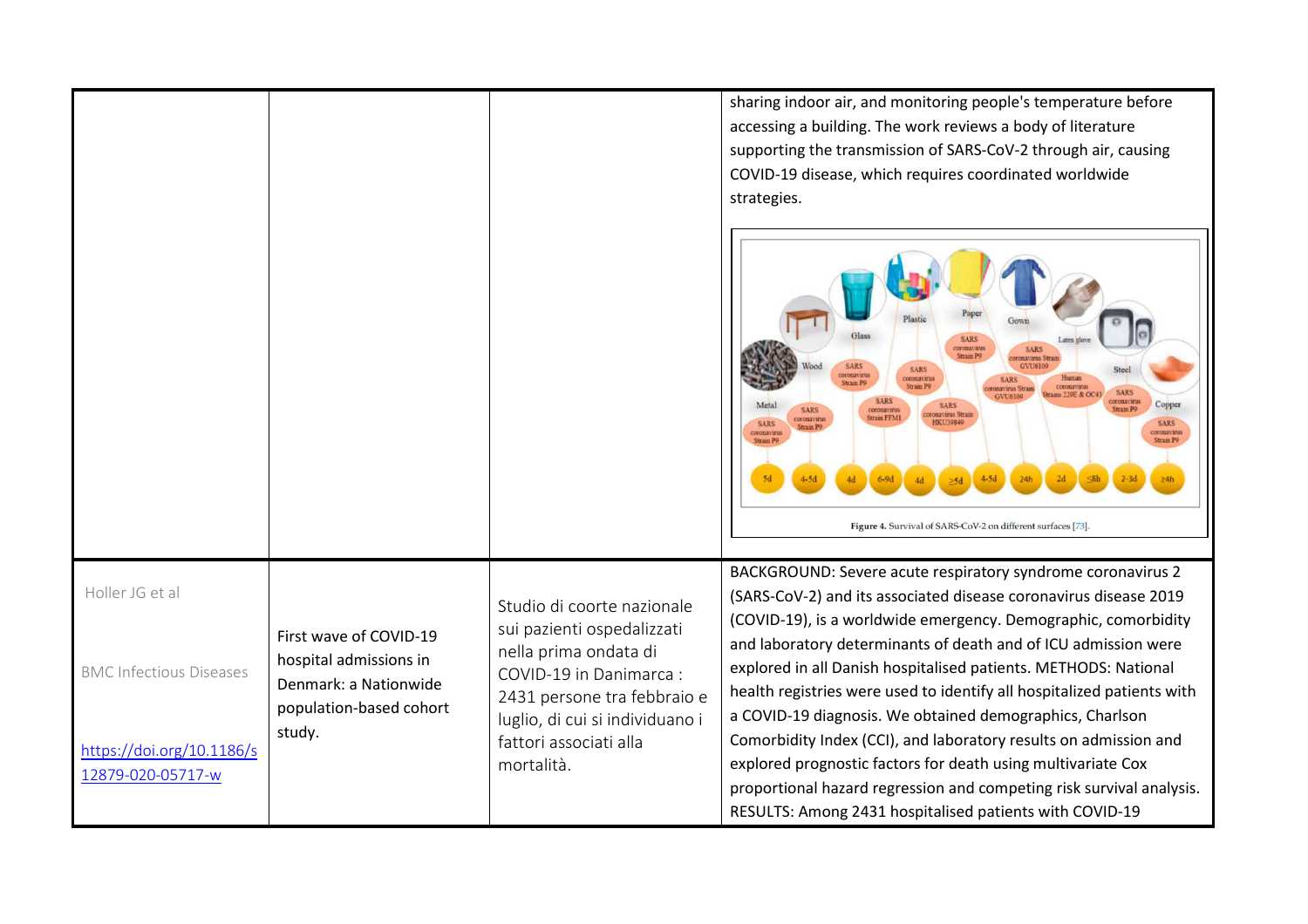|  | between February 27 and July 8 (median age 69 years [IQR 53-80],      |
|--|-----------------------------------------------------------------------|
|  | 54.1% males), 359 (14.8%) needed admission to an intensive care       |
|  | unit (ICU) and 455 (18.7%) died within 30 days of follow-up. The      |
|  | seven-day cumulative incidence of ICU admission was lower for         |
|  | females (7.9%) than for males (16.7%), (p < 0.001). Age, high CCI,    |
|  | elevated C-reactive protein (CRP), ferritin, D-dimer, lactate         |
|  | dehydrogenase (LDH), urea, creatinine, lymphopenia, neutrophilia      |
|  | and thrombocytopenia within +/-24-h of admission were                 |
|  | independently associated with death within the first week in the      |
|  | multivariate analysis. Conditional upon surviving the first week,     |
|  | male sex, age, high CCI, elevated CRP, LDH, creatinine, urea and      |
|  | neutrophil count were independently associated with death within      |
|  | 30 days. Males presented with more pronounced laboratory              |
|  | abnormalities on admission. CONCLUSIONS: Advanced age, male           |
|  | sex, comorbidity, higher levels of systemic inflammation and cell-    |
|  | turnover were independent factors for mortality. Age was the          |
|  | strongest predictor for death, moderate to high level of comorbidity  |
|  | were associated with a nearly two-fold increase in mortality.         |
|  | Mortality was significantly higher in males after surviving the first |
|  | week.                                                                 |
|  |                                                                       |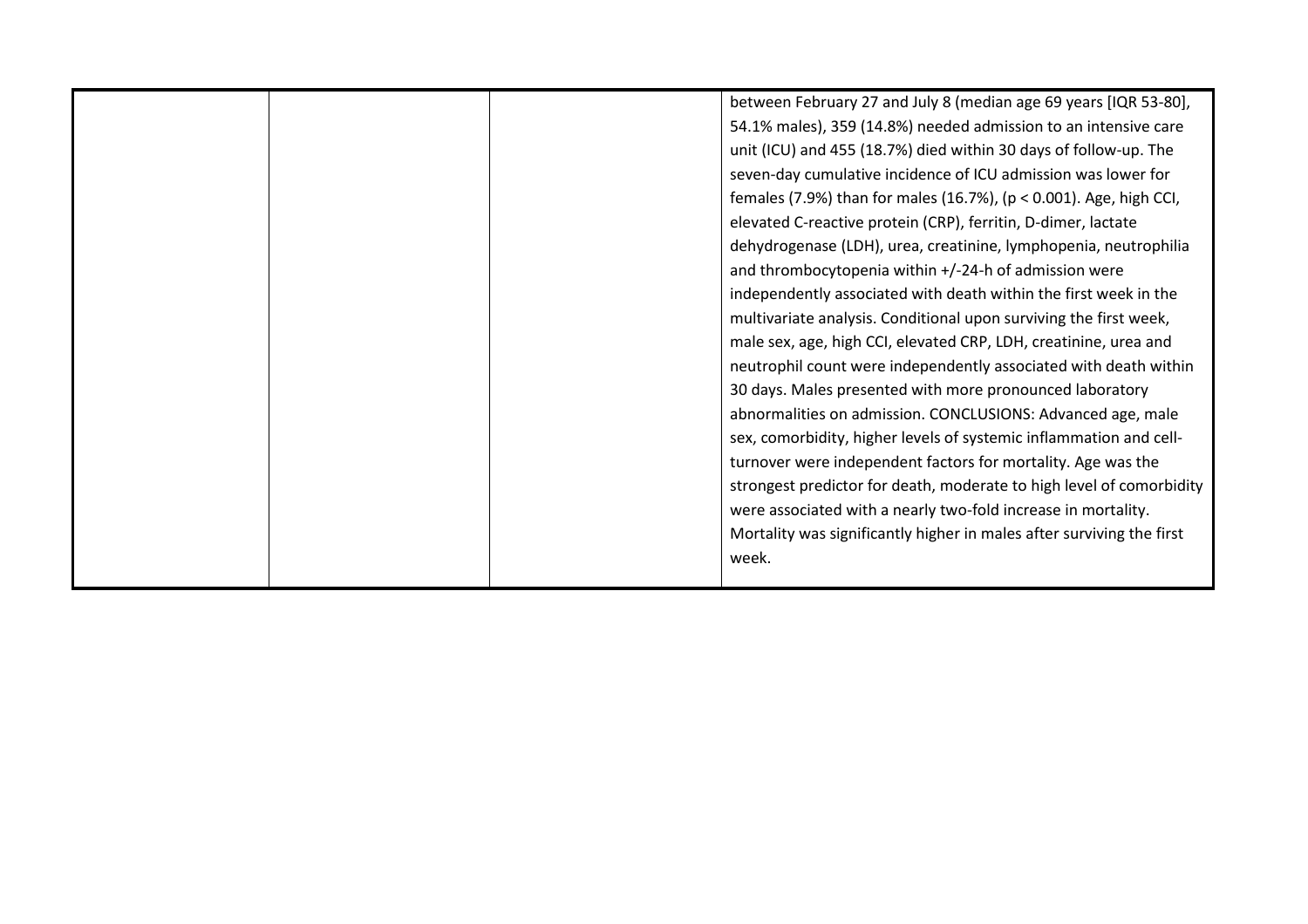|                                                                                                                                |                                                                                                |                                                                                                                                                                                                                                               | $B)$ 1.0<br>0.8<br>Overall survival probability<br>$0.6 -$<br>0.4<br>Age 0-84, Female<br>Age 0-84, Male<br>Age 85+, Female<br>Age 85+, Male<br>0.2<br>15<br>20<br>25<br>30<br>10<br>5<br>Days                                                                                                                                                                                                                                                                                                                                                                                                                                                                                                                                                                                                                                                                                                                                         |
|--------------------------------------------------------------------------------------------------------------------------------|------------------------------------------------------------------------------------------------|-----------------------------------------------------------------------------------------------------------------------------------------------------------------------------------------------------------------------------------------------|---------------------------------------------------------------------------------------------------------------------------------------------------------------------------------------------------------------------------------------------------------------------------------------------------------------------------------------------------------------------------------------------------------------------------------------------------------------------------------------------------------------------------------------------------------------------------------------------------------------------------------------------------------------------------------------------------------------------------------------------------------------------------------------------------------------------------------------------------------------------------------------------------------------------------------------|
| Huang C et al<br>The Lancet<br>https://www.thelancet.co<br>m/journals/lancet/article/<br>PIIS0140-6736(20)32656-<br>8/fulltext | 6-month consequences of<br>COVID-19 in patients<br>discharged from hospital: a<br>cohort study | Follow up a 6 mesi di una<br>coorte di 1733 pazienti<br>dimessi da un ospedale della<br>città di Wuhan dopo<br>ricovero per COVID-19 : nei<br>guariti persistono sintomi a<br>lungo termine e alterazioni<br>della funzionalità<br>polmonare. | Background : The long-term health consequences of COVID-19<br>remain largely unclear. The aim of this study was to describe the<br>long-term health consequences of patients with COVID-19 who<br>have been discharged from hospital and investigate the associated<br>risk factors, in particular disease severity.<br>Methods: We did an ambidirectional cohort study of patients with<br>confirmed COVID-19 who had been discharged from Jin Yin-tan<br>Hospital (Wuhan, China) between Jan 7, 2020, and May 29, 2020.<br>Patients who died before follow-up, patients for whom follow-up<br>would be difficult because of psychotic disorders, dementia, or re-<br>admission to hospital, those who were unable to move freely due to<br>concomitant osteoarthropathy or immobile before or after<br>discharge due to diseases such as stroke or pulmonary embolism,<br>those who declined to participate, those who could not be |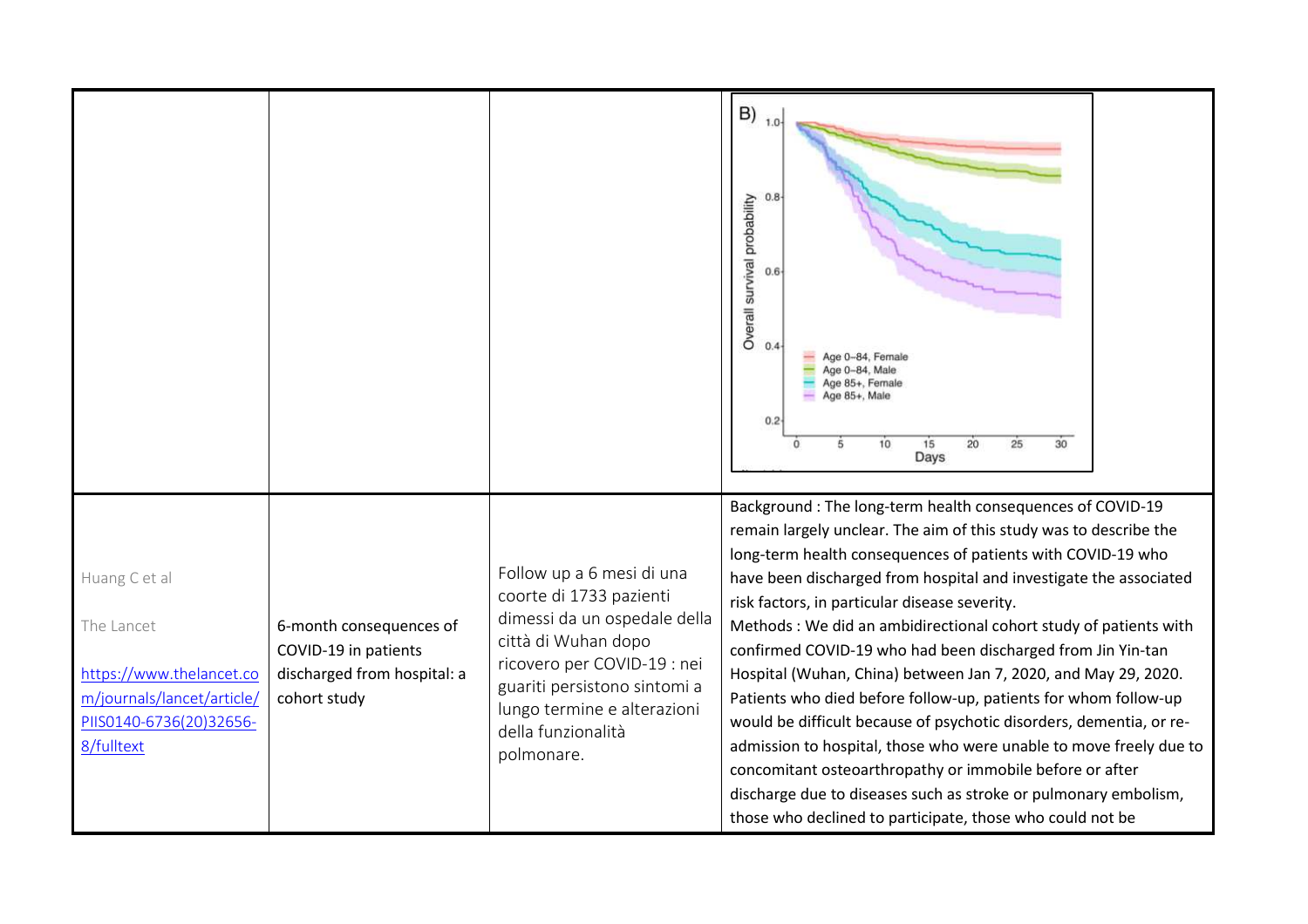|  | contacted, and those living outside of Wuhan or in nursing or            |
|--|--------------------------------------------------------------------------|
|  | welfare homes were all excluded. All patients were interviewed           |
|  | with a series of questionnaires for evaluation of symptoms and           |
|  | health-related quality of life, underwent physical examinations and      |
|  | a 6-min walking test, and received blood tests. A stratified sampling    |
|  | procedure was used to sample patients according to their highest         |
|  | seven-category scale during their hospital stay as 3, 4, and 5-6, to     |
|  | receive pulmonary function test, high resolution CT of the chest,        |
|  | and ultrasonography. Enrolled patients who had participated in the       |
|  | Lopinavir Trial for Suppression of SARS-CoV-2 in China received          |
|  | severe acute respiratory syndrome coronavirus 2 antibody tests.          |
|  | Multivariable adjusted linear or logistic regression models were         |
|  | used to evaluate the association between disease severity and long-      |
|  | term health consequences.                                                |
|  | Findings : In total, 1733 of 2469 discharged patients with COVID-19      |
|  | were enrolled after 736 were excluded. Patients had a median age         |
|  | of 57.0 (IQR 47.0-65.0) years and 897 (52%) were men. The follow-        |
|  | up study was done from June 16, to Sept 3, 2020, and the median          |
|  | follow-up time after symptom onset was 186.0 (175.0-199.0) days.         |
|  | Fatigue or muscle weakness (63%, 1038 of 1655) and sleep                 |
|  | difficulties (26%, 437 of 1655) were the most common symptoms.           |
|  | Anxiety or depression was reported among 23% (367 of 1617) of            |
|  | patients. The proportions of median 6-min walking distance less          |
|  | than the lower limit of the normal range were 24% for those at           |
|  | severity scale 3, 22% for severity scale 4, and 29% for severity scale   |
|  | 5-6. The corresponding proportions of patients with diffusion            |
|  | impairment were 22% for severity scale 3, 29% for scale 4, and 56%       |
|  | for scale 5-6, and median CT scores were 3.0 (IQR 2.0-5.0) for           |
|  | severity scale 3, 4.0 (3.0-5.0) for scale 4, and 5.0 (4.0-6.0) for scale |
|  | 5-6. After multivariable adjustment, patients showed an odds ratio       |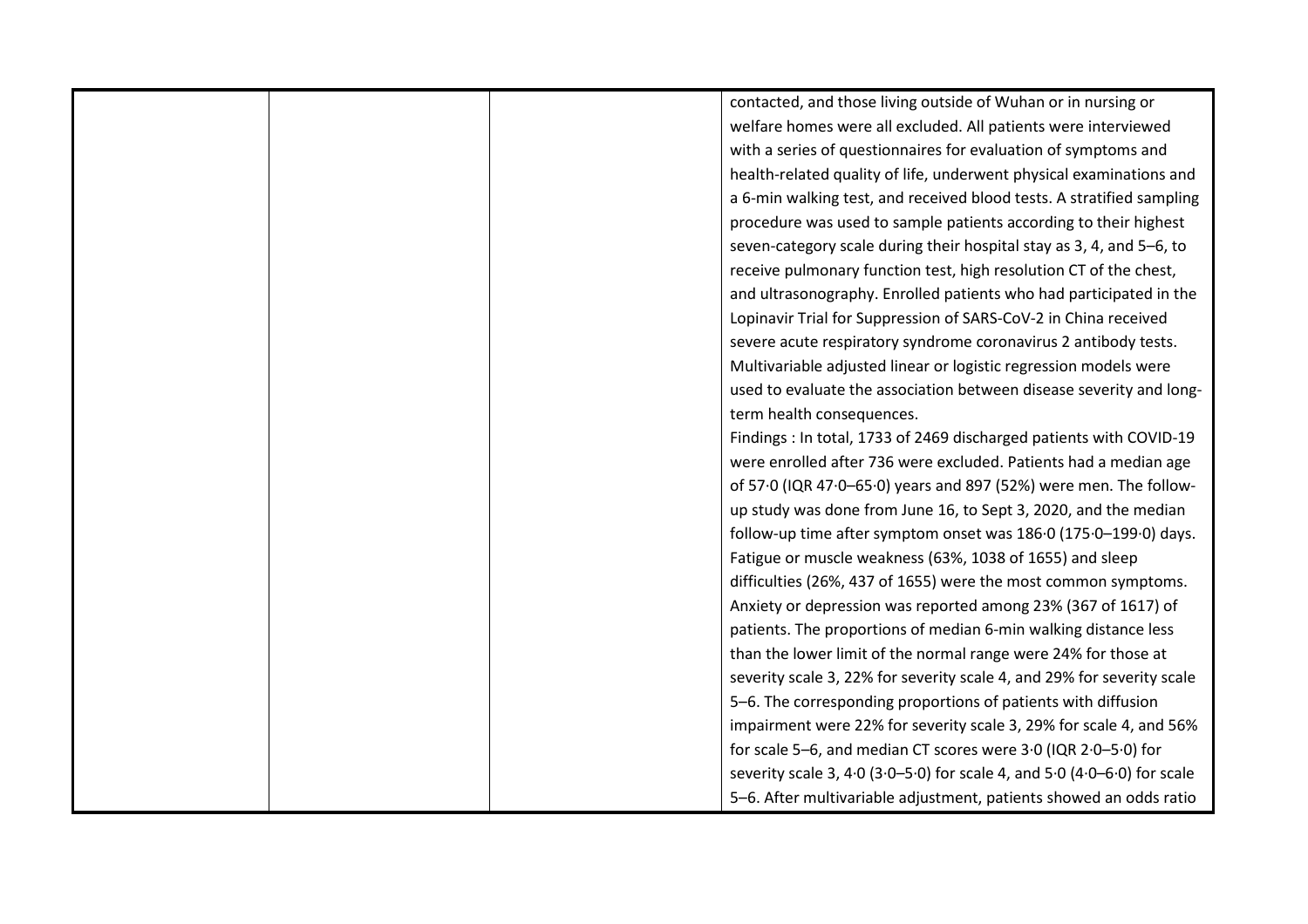|                                                       |                                                                                                 |                                                                                                                                                                                                                                                                                     | (OR) 1.61 (95% CI 0.80-3.25) for scale 4 versus scale 3 and 4.60<br>(1.85-11.48) for scale 5-6 versus scale 3 for diffusion impairment;<br>OR 0.88 (0.66-1.17) for scale 4 versus scale 3 and OR 1.77 (1.05-<br>2.97) for scale 5-6 versus scale 3 for anxiety or depression, and OR<br>0.74 (0.58-0.96) for scale 4 versus scale 3 and 2.69 (1.46-4.96) for<br>scale 5-6 versus scale 3 for fatigue or muscle weakness. Of 94<br>patients with blood antibodies tested at follow-up, the<br>seropositivity (96.2% vs 58.5%) and median titres (19.0 vs 10.0) of<br>the neutralising antibodies were significantly lower compared with<br>at the acute phase. 107 of 822 participants without acute kidney<br>injury and with estimated glomerular filtration rate (eGFR) 90<br>mL/min per 1.73 m2 or more at acute phase had eGFR less than 90<br>mL/min per 1.73 m2 at follow-up.<br>Interpretation : At 6 months after acute infection, COVID-19<br>survivors were mainly troubled with fatigue or muscle weakness,<br>sleep difficulties, and anxiety or depression. Patients who were<br>more severely ill during their hospital stay had more severe<br>impaired pulmonary diffusion capacities and abnormal chest<br>imaging manifestations, and are the main target population for<br>intervention of long-term recovery. |
|-------------------------------------------------------|-------------------------------------------------------------------------------------------------|-------------------------------------------------------------------------------------------------------------------------------------------------------------------------------------------------------------------------------------------------------------------------------------|-----------------------------------------------------------------------------------------------------------------------------------------------------------------------------------------------------------------------------------------------------------------------------------------------------------------------------------------------------------------------------------------------------------------------------------------------------------------------------------------------------------------------------------------------------------------------------------------------------------------------------------------------------------------------------------------------------------------------------------------------------------------------------------------------------------------------------------------------------------------------------------------------------------------------------------------------------------------------------------------------------------------------------------------------------------------------------------------------------------------------------------------------------------------------------------------------------------------------------------------------------------------------------------------------------------------------------------|
| Gianotti R et al<br>British Journal of<br>Dermatology | COVID-19 related dermatosis<br>in November 2019. Could<br>this case be Italy's patient<br>zero? | L'individuazione di SARS-<br>CoV-2 tramite ibridazione in<br>situ fluorescente (FISH) in<br>una biopsia cutanea<br>eseguita a Milano in<br>novembre 2020 su una<br>paziente con sierologia in<br>seguito dimostrata positiva<br>viene proposta come la<br>prova del caso più antico | Milan, the largest city in northern Italy, was one of the first<br>European metropolitan areas to be affected by the COVID-19<br>pandemic. We analyzed skin biopsies of patients from Milan with<br>dermatoses and positive PCR swabs for SARS-CoV-2 at different<br>stages of the infection. The results were compared to skin biopsies<br>of 20 COVID-19 non-diagnosed patients with dermatoses, who were<br>at high-risk of COVID-19 infection.                                                                                                                                                                                                                                                                                                                                                                                                                                                                                                                                                                                                                                                                                                                                                                                                                                                                                |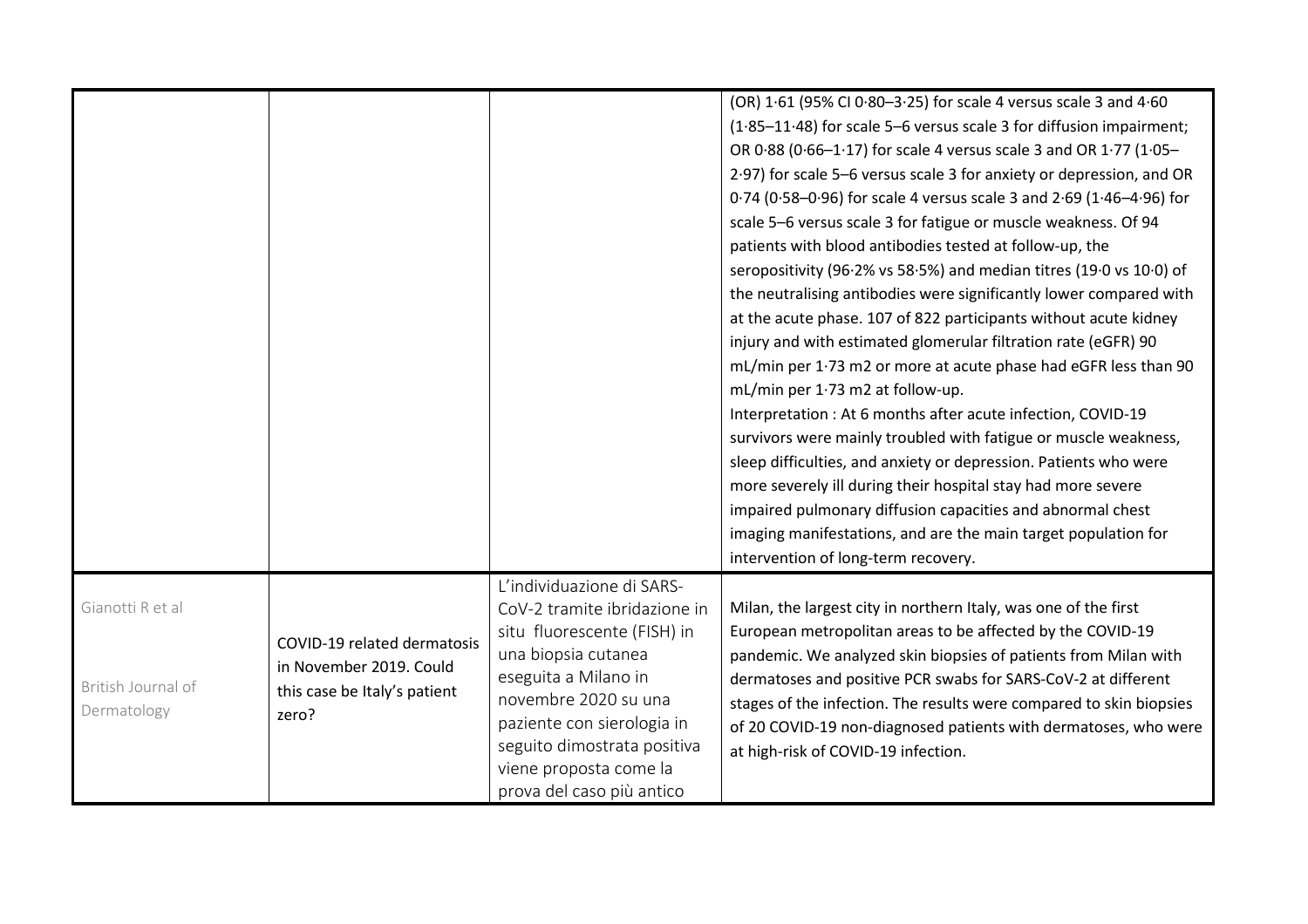| https://onlinelibrary.wiley                                                                        |                                                                                                                                                          | finora dimostrato di COVID-                                                                                                                                                                                                                                                                                                                                                                                                                                                                                                              |                                                                                                                                                                                                                                                                                                                                                                                                                                                                                                                                                                                                                                                                                                                                                                                                                                                                                                                                                                   |
|----------------------------------------------------------------------------------------------------|----------------------------------------------------------------------------------------------------------------------------------------------------------|------------------------------------------------------------------------------------------------------------------------------------------------------------------------------------------------------------------------------------------------------------------------------------------------------------------------------------------------------------------------------------------------------------------------------------------------------------------------------------------------------------------------------------------|-------------------------------------------------------------------------------------------------------------------------------------------------------------------------------------------------------------------------------------------------------------------------------------------------------------------------------------------------------------------------------------------------------------------------------------------------------------------------------------------------------------------------------------------------------------------------------------------------------------------------------------------------------------------------------------------------------------------------------------------------------------------------------------------------------------------------------------------------------------------------------------------------------------------------------------------------------------------|
| .com/doi/10.1111/bjd.19<br>804                                                                     |                                                                                                                                                          | 19 nel nostro Paese.                                                                                                                                                                                                                                                                                                                                                                                                                                                                                                                     | A                                                                                                                                                                                                                                                                                                                                                                                                                                                                                                                                                                                                                                                                                                                                                                                                                                                                                                                                                                 |
| Greaney AJ et al<br>bioRXiv<br>https://www.biorxiv.org/c<br>ontent/10.1101/2020.12.<br>31.425021v1 | Comprehensive mapping of<br>mutations to the SARS-CoV-2<br>receptor-binding domain<br>that affect recognition by<br>polyclonal human serum<br>antibodies | Effetto delle mutazioni<br>conosciute a carico della<br>porzione legante il recettore<br>(RBD) della proteina spike di<br>SARS-CoV-2 sull'affinità con<br>il siero di soggetti guariti :<br>poche mutazioni sono<br>responsabili degli effetti più<br>notevoli, in particolare<br>quella a carico del sito E484<br>può ridurre di più di 10 volte<br>l'affinità di alcuni sieri (ma<br>non di tutti) ; la mutazione<br>N501Y della « variante<br>inglese » - che come è noto<br>conferisce maggiore affinità<br>per ACE2 - non influenza | The evolution of SARS-CoV-2 could impair recognition of the virus<br>by human antibody-mediated immunity. To facilitate prospective<br>surveillance for such evolution, we map how convalescent serum<br>antibodies are impacted by all mutations to the spike's receptor-<br>binding domain (RBD), the main target of serum neutralizing<br>activity. Binding by polyclonal serum antibodies is affected by<br>mutations in three main epitopes in the RBD, but there is<br>substantial variation in the impact of mutations both among<br>individuals and within the same individual over time. Despite this<br>inter- and intra-person heterogeneity, the mutations that most<br>reduce antibody binding usually occur at just a few sites in the<br>RBD's receptor binding motif. The most important site is E484,<br>where neutralization by some sera is reduced >10-fold by several<br>mutations, including one in emerging viral lineages in South Africa |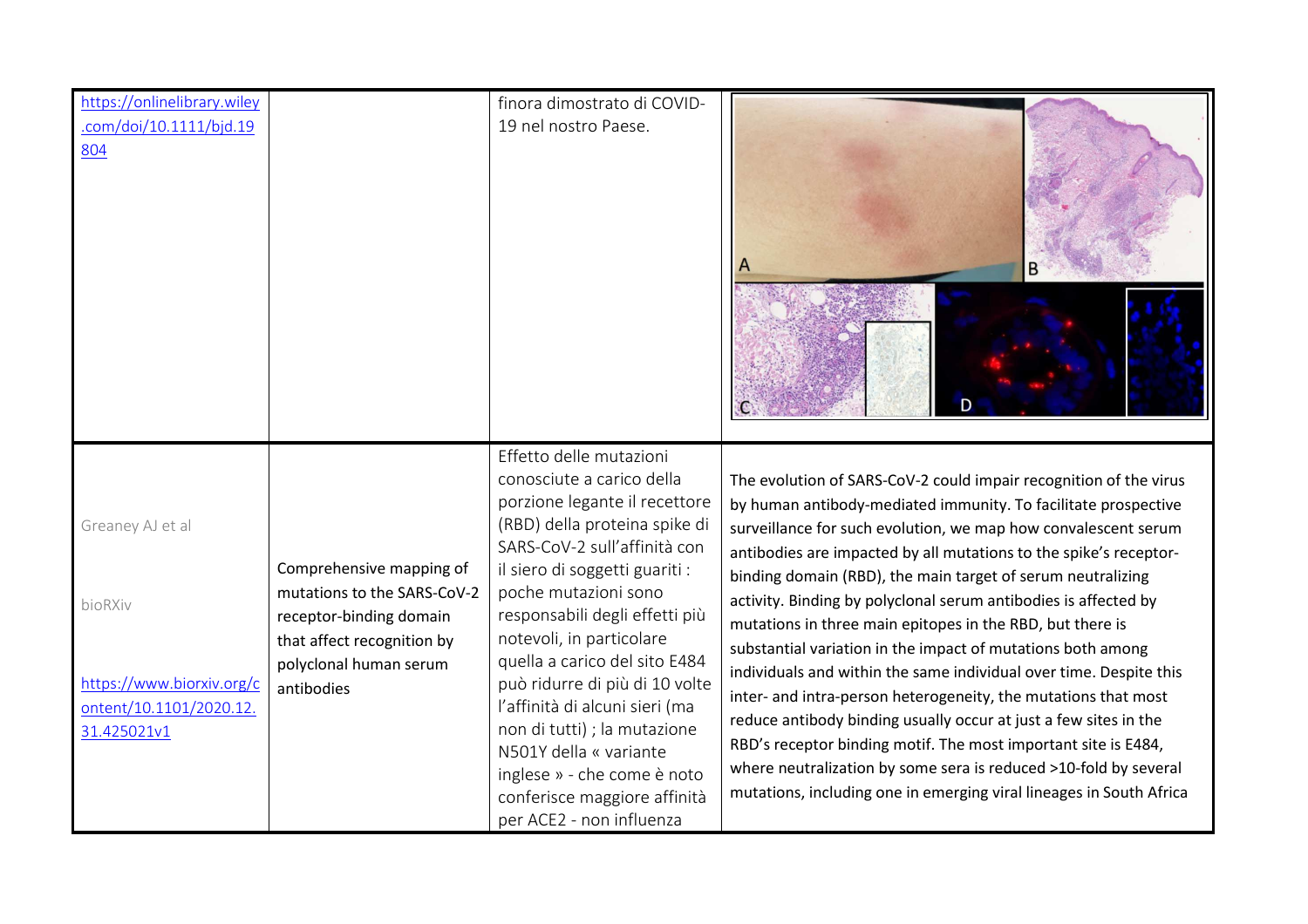|                                                                                                                 |                                      | l'affinità con i sieri<br>policlonali studiati; le<br>quattro mutazioni più<br>frequentemente descritte<br>della proteina ugualmente<br>non influenzano l'affinità<br>con i sieri. | and Brazil. Going forward, these serum escape maps can inform<br>surveillance of SARS-CoV-2 evolution.<br>Mutations at 484 can have large effects on neutralization.<br>A<br>subject C<br>day 32<br>day 104<br>day 104<br>$day$ 32<br>fold change IC50<br>escape at site<br>1.5<br>10<br>$\mathbf{1}$<br>$A$ <sup>P</sup> E456<br>F456<br>0.5<br>otal<br>٠<br>E4B4Q<br>E484P<br><b>456A</b><br>subject B<br>day 26<br>day 113<br>day 26<br>day 113<br>100<br>fold change IC50<br>escape at site<br>accessible<br>$+$ $F456$<br>$1 - 456$<br>in down RBD<br>E484<br>з<br>5484<br>$A$ no<br>$\overline{2}$<br>· yes<br>total<br>484Q<br>E484P<br>484P<br>484Q<br>54848 |
|-----------------------------------------------------------------------------------------------------------------|--------------------------------------|------------------------------------------------------------------------------------------------------------------------------------------------------------------------------------|----------------------------------------------------------------------------------------------------------------------------------------------------------------------------------------------------------------------------------------------------------------------------------------------------------------------------------------------------------------------------------------------------------------------------------------------------------------------------------------------------------------------------------------------------------------------------------------------------------------------------------------------------------------------|
| Harrington D et al<br>Clinical Infectious<br><b>Diseases</b>                                                    | Confirmed Reinfection with           | Reinfezione da ceppo<br>B.1.1.7 (« variante inglese »)<br>di SARS-CoV-2, a distanza di<br>8 mesi dal primo episodio e<br>con decorso più grave, in un                              | We have detected a confirmed case of reinfection with SARS-CoV-2<br>with the second episode due to the 'new variant' VOC-202012/01 of<br>lineage B.1.1.7. The initial infection occurred in the first wave of                                                                                                                                                                                                                                                                                                                                                                                                                                                        |
| https://academic.oup.co<br>m/cid/advance-<br>article/doi/10.1093/cid/ci<br>ab014/6076528?searchre<br>$sult = 1$ | SARS-CoV-2 Variant VOC-<br>202012/01 | paziente dializzato di 78<br>anni nel Regno Unito. Non si<br>può escludere l'escape<br>virale alla risposta<br>immunitaria; una maggiore<br>gravità della reinfezione da           | the pandemic in the UK and was a mild illness. 8 months later,<br>during the second wave of the pandemic in the UK reinfection with<br>the 'new variant' VOC-202012/01 was confirmed and caused a<br>critical illness.                                                                                                                                                                                                                                                                                                                                                                                                                                               |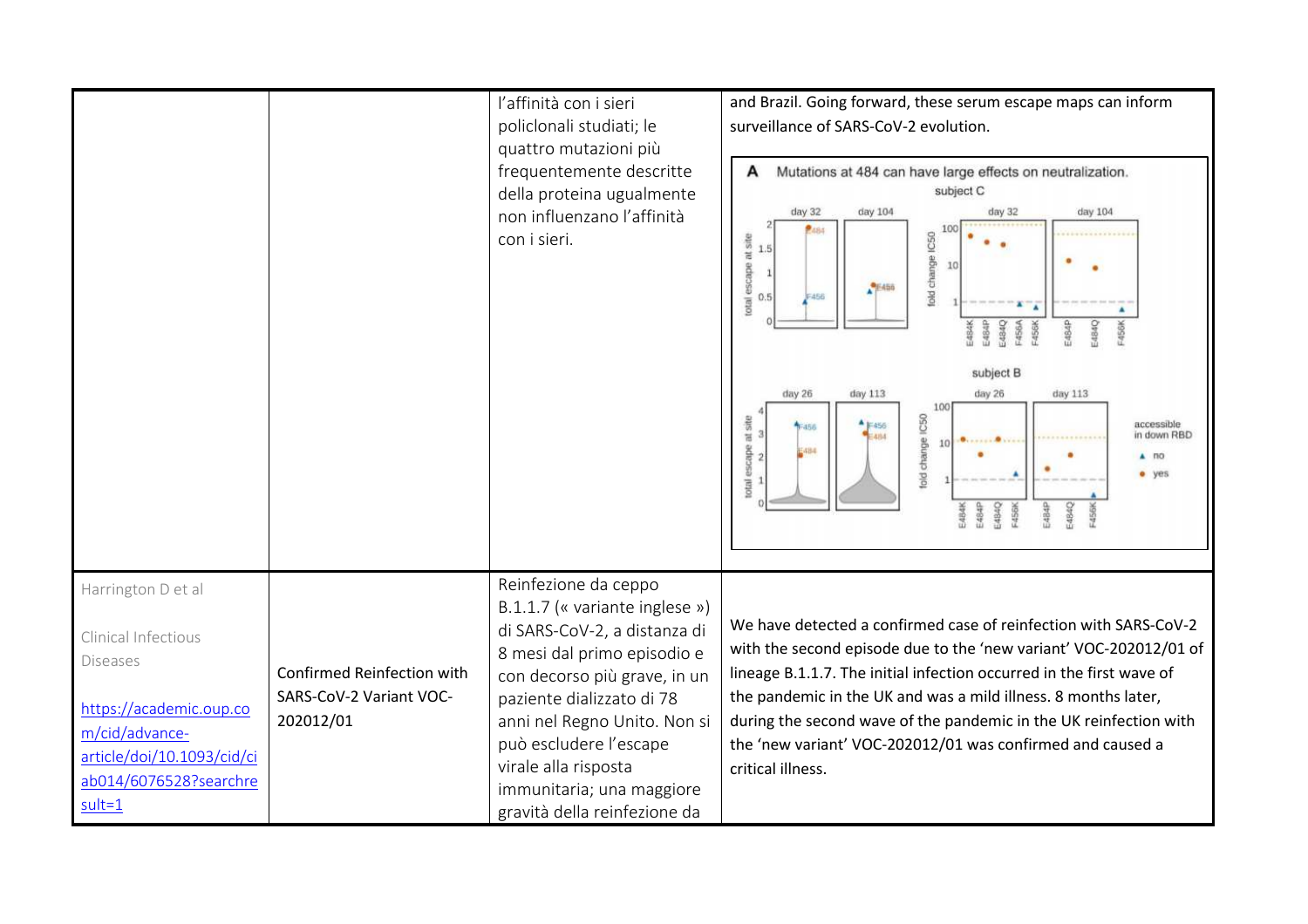|                                                                                                                                                                                  |                                                                                                                                                           | SARS-CoV-2 era già stata<br>riportata in altri casi.                                                                                                                                                                                                                                                                                                                                                                                                                       |                                                                                                                                                                                                                                                                                                                                                                                                                                                                                                                                                                                                                                                                                                                                                                                                                                                                                                                                                                                                                                                                |
|----------------------------------------------------------------------------------------------------------------------------------------------------------------------------------|-----------------------------------------------------------------------------------------------------------------------------------------------------------|----------------------------------------------------------------------------------------------------------------------------------------------------------------------------------------------------------------------------------------------------------------------------------------------------------------------------------------------------------------------------------------------------------------------------------------------------------------------------|----------------------------------------------------------------------------------------------------------------------------------------------------------------------------------------------------------------------------------------------------------------------------------------------------------------------------------------------------------------------------------------------------------------------------------------------------------------------------------------------------------------------------------------------------------------------------------------------------------------------------------------------------------------------------------------------------------------------------------------------------------------------------------------------------------------------------------------------------------------------------------------------------------------------------------------------------------------------------------------------------------------------------------------------------------------|
| Meyerowitz EA et al<br>Clinical Infectious<br><b>Diseases</b><br>https://academic.oup.co<br>m/cid/advance-<br>article/doi/10.1093/cid/ci<br>ab016/6089186?searchre<br>$sult = 1$ | A defense of the classical<br>model of transmission of<br>respiratory pathogens                                                                           | La dicotomia droplet-<br>aerosol non appare più così<br>netta dopo un anno di<br>pandemia di COVID-19, ma<br>non dovrebbe essere del<br>tutto abbandonata, per via<br>dei suoi utili effetti pratici,<br>secondo gli Autori di questa<br>lettera.                                                                                                                                                                                                                          | We fully agree that an important lesson from the ongoing COVID-19<br>pandemic has been that the aerosol-droplet dichotomy for<br>transmission of respiratory pathogens is oversimplified. However, it<br>is remarkable that this model has held up surprisingly well in<br>informing effective public health strategies to minimize spread. The<br>overwhelming evidence suggests that respiratory transmission is<br>dominant and that, despite the flaws of the aerosol-droplet model,<br>classical droplet (and in particular the infection control practices<br>implied by it) is more important than aerosol transmission for<br>SARSCoV-2. There are several points to consider.                                                                                                                                                                                                                                                                                                                                                                         |
| Kessler T et al<br>Frontiers in<br>Cardiovascular Medicine<br>https://doi.org/10.3389/f<br>cvm.2020.599299                                                                       | SARS-CoV-2 Infection in<br><b>Asymptomatic Patients</b><br><b>Hospitalized for Cardiac</b><br><b>Emergencies: Implications</b><br>for Patient Management. | Studio retrospettivo su 710<br>pazienti con emergenze<br>cardiologiche in atto<br>ricoverati in un centro di<br>riferimento: tutti<br>asintomatici per COVID-19 e<br>tutti con tampone di<br>screening coerentemente<br>negativo, a suggerire che<br>l'attesa del tampone<br>negativo prima di eseguire<br>una procedura urgente<br>potrebbe non essere<br>giustificata (almeno in una<br>regione a bassa prevalenza<br>di infezione come era la<br>Baviera quando è stato | Background: The coronavirus disease (COVID-19) pandemic<br>imposed diverse challenges on the health care system. Morbidity<br>and mortality of non-COVID-19 emergencies might also have<br>changed because hospitals may not be able to provide optimal care<br>due to restructured resources and uncertainties how to deal with<br>potentially infected patients. It has been recommended to stratify<br>treatment of cardiovascular emergencies according to<br>cardiovascular risk. However, data on the prevalence of<br>asymptomatic SARS-CoV-2 infection in patients presenting with<br>cardiac emergencies remain scarce. Methods: We retrospectively<br>analyzed patients' data from a tertiary cardiology department<br>between April 15 and May 31, 2020. All patients were screened on<br>admission for COVID-19 symptoms using a questionnaire and body<br>temperature measurements. All hospitalized patients were<br>routinely screened using nasopharyngeal swab testing. Results: In<br>total, we counted 710 urgent and emergency admissions. |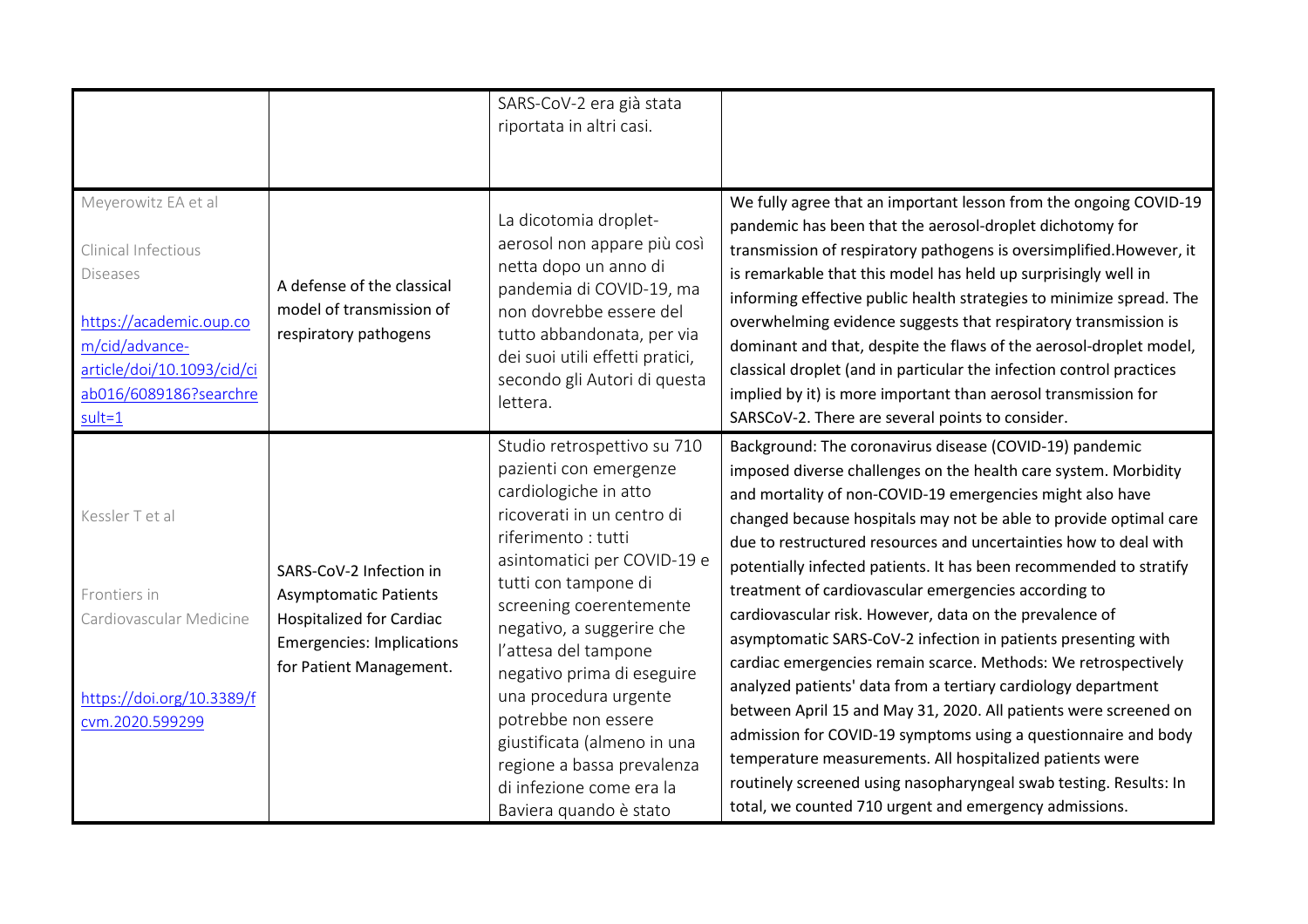|                                                                                                         |                                                                                                                 | svolto lo studio). Probabile<br>che la dispnea rimanga un<br>sintomo molto difficile da<br>interpretare a fini di<br>screening.                                  | Nasopharyngeal swab tests were available in 689 (97%) patients,<br>409 and 280 of which presented as urgent and emergency<br>admissions, respectively. Among 280 emergency admissions, none<br>tested positive for SARS-CoV-2. Conclusion: In cardiac emergency<br>patients which were screened negative for COVID-19 symptoms, the<br>prevalence of SARS-CoV-2 infection in regions with a modest overall<br>prevalence is low. This finding might be helpful to better determine<br>timing of emergency procedures and reasonable usage of protective<br>equipment during the COVID-19 crisis and the future.                                                                                                                                                                                                                                                                                                                                                                                                                                                                                                                                                                                                                                                                                                                                                                                                                     |
|---------------------------------------------------------------------------------------------------------|-----------------------------------------------------------------------------------------------------------------|------------------------------------------------------------------------------------------------------------------------------------------------------------------|-------------------------------------------------------------------------------------------------------------------------------------------------------------------------------------------------------------------------------------------------------------------------------------------------------------------------------------------------------------------------------------------------------------------------------------------------------------------------------------------------------------------------------------------------------------------------------------------------------------------------------------------------------------------------------------------------------------------------------------------------------------------------------------------------------------------------------------------------------------------------------------------------------------------------------------------------------------------------------------------------------------------------------------------------------------------------------------------------------------------------------------------------------------------------------------------------------------------------------------------------------------------------------------------------------------------------------------------------------------------------------------------------------------------------------------|
| Dacrema A et al<br>Internal and Emergency<br>Medicine<br>https://doi.org/10.1007/s<br>11739-020-02596-6 | A simple lung ultrasound<br>protocol for the screening of<br>COVID-19 pneumonia in the<br>emergency department. | Proposta di uno score<br>ecografico polmonare per lo<br>screening della polmonite<br>da SARS-CoV-2 e il rapido<br>isolamento dei pazienti in<br>pronto soccorso. | The most relevant manifestation of coronavirus disease 2019<br>(COVID-19) is interstitial pneumonia. Several lung ultrasound (US)<br>protocols for pneumonia diagnosis are used in clinical practice, but<br>none has been proposed for COVID-19 patients' screening in the<br>emergency department. We adopted a simplified 6-scan lung US<br>protocol for COVID-19 pneumonia diagnosis (LUSCOP) and<br>compared its sensitivity with high resolution computed tomography<br>(HRCT) in patients suspected for COVID-19, presenting to one<br>Emergency Department from February 21st to March 15th, 2020,<br>during the outbreak burst in northern Italy. Patients were<br>retrospectively enrolled if both LUSCOP protocol and HRCT were<br>performed in the Emergency Department. The sensitivity of LUSCOP<br>protocol and HRCT were compared. COVID-19 pneumonia's final<br>diagnosis was based on real-time reverse-transcription polymerase<br>chain reaction from nasal-pharyngeal swab and on clinical data. Out<br>of 150 suspected COVID-19 patients, 131 were included in the<br>study, and 130 had a final diagnosis of COVID-19 pneumonia. The<br>most frequent lung ultrasonographic features were: bilateral B-<br>pattern in 101 patients (77%), B-pattern with subpleural<br>consolidations in 26 (19.8%) and lung consolidations in 2 (1.5%).<br>LUSCOP Protocol was consistent with HRCT in correctly screening |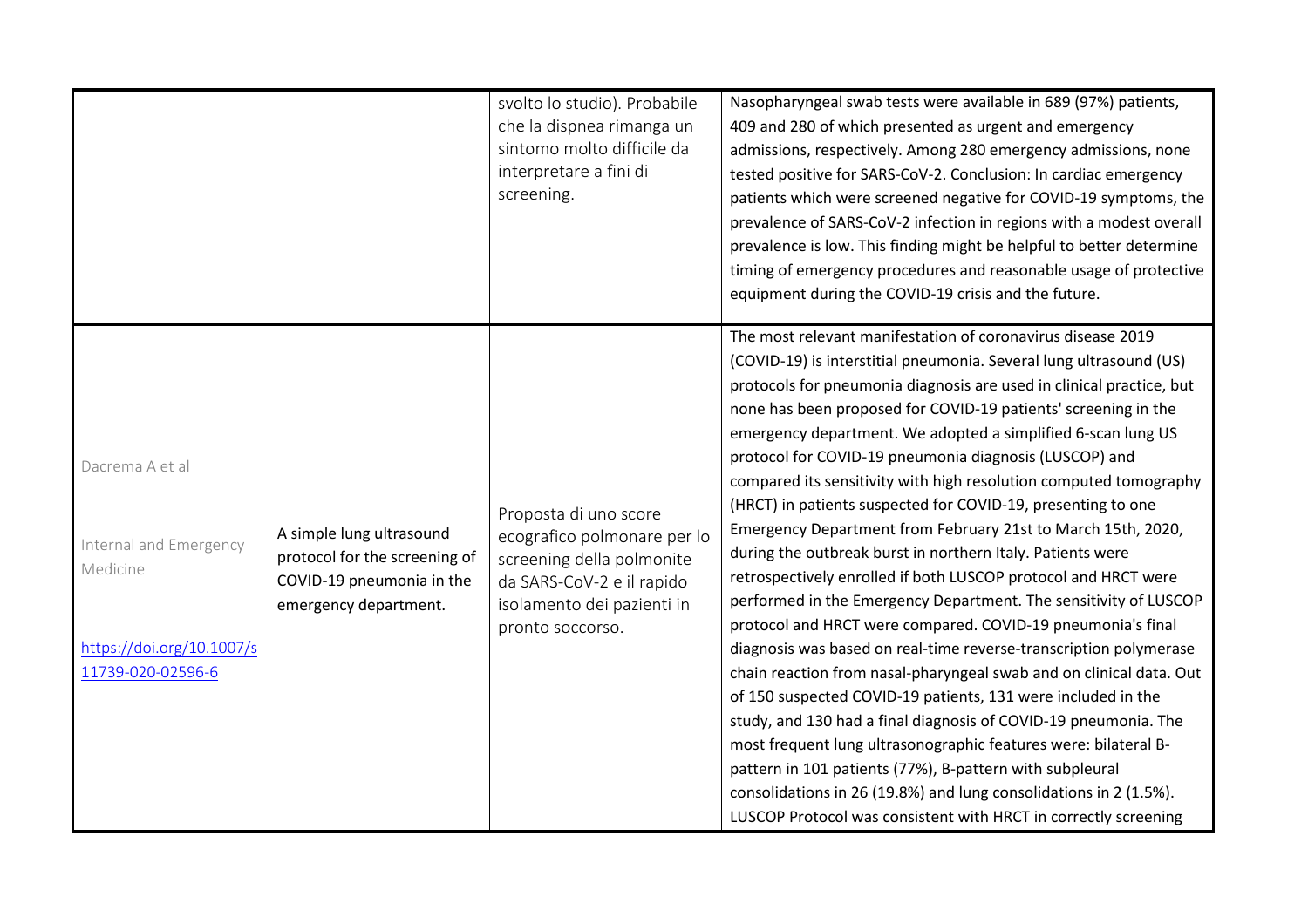|                |                                                                                                                |                                                                                                                                                                       | 130 out of the 131 COVID-19 pneumonia cases (99.2%). In one case<br>COVID-19 pneumonia was excluded by both HRCT and lung US.<br>LUSCOP protocol showed optimal sensitivity and can be proposed<br>as a simple screening tool for COVID-19 pneumonia diagnosis in the<br>context of outbreak burst areas where prompt isolation of<br>suspected patients is crucial for patients' and operators' safety.                                                                                                                                                                                                                                                                                                                                                                                                                                                     |
|----------------|----------------------------------------------------------------------------------------------------------------|-----------------------------------------------------------------------------------------------------------------------------------------------------------------------|--------------------------------------------------------------------------------------------------------------------------------------------------------------------------------------------------------------------------------------------------------------------------------------------------------------------------------------------------------------------------------------------------------------------------------------------------------------------------------------------------------------------------------------------------------------------------------------------------------------------------------------------------------------------------------------------------------------------------------------------------------------------------------------------------------------------------------------------------------------|
|                |                                                                                                                |                                                                                                                                                                       | Fig. 3 Comparison between HRCT and lung US according to<br>the upper fields, B-lines at the lung US correspond to areas of mild<br>LUSCOP protocol. From top to bottom: upper, medium, and lower<br>interstitial involvement. In the middle fields, lung ultrasound shows<br>fields are shown both in HRCT slices and in the corresponding<br>confluent B-lines with pleural thickening. In the lower fields, pleu-<br>right and left lung US. HRCT shows diffuse pulmonary emphysema<br>ral effusion is detected by lung US in the right side, associated with<br>mostly in upper and medium fields, associated with COVID-19 bilat-<br>pleural thickening and irregularity; the left lung US shows a predomi-<br>eral dorsal, subpleural ground-glass opacities, and consolidations. In<br>nantly A-pattern corresponding to relatively spared parenchyma. |
| Legros V et al | A longitudinal study of SARS-<br>CoV-2-infected patients<br>reveals a high correlation<br>between neutralizing | In questa coorte di 140<br>pazienti con COVID-19 di<br>varia gravità, il titolo degli<br>anticorpi neutralizzanti<br>(siero in grado di<br>« proteggere » una coltura | Understanding the immune responses elicited by SARS-CoV-2<br>infection is critical in terms of protection against reinfection and,<br>thus, for public health policy and vaccine development for COVID-<br>19. In this study, using either live SARS-CoV-2 particles or<br>retroviruses pseudotyped with the SARS-CoV-2 S viral surface                                                                                                                                                                                                                                                                                                                                                                                                                                                                                                                      |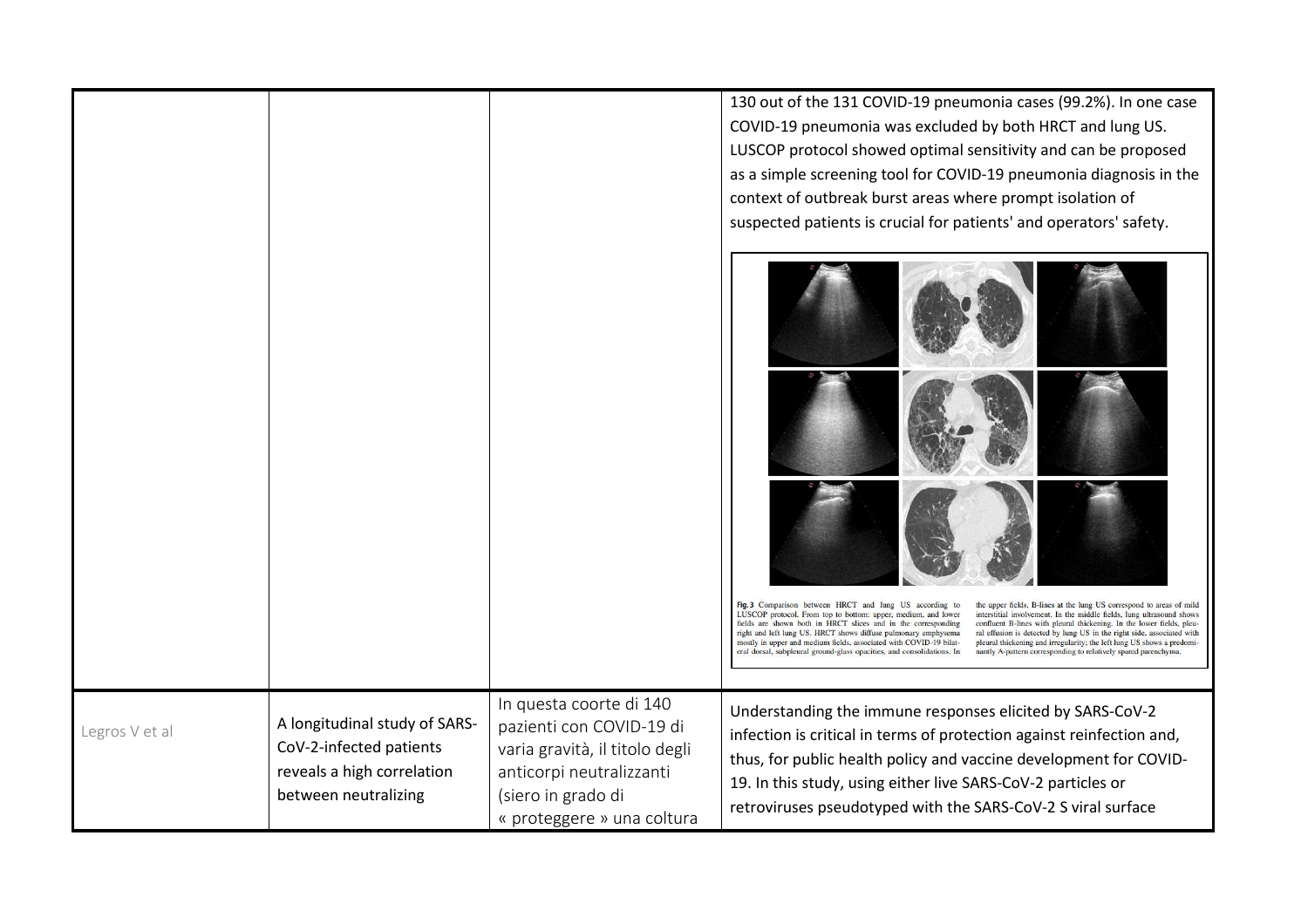| Nature - Cellular and   | antibodies and COVID-19 | cellulare dall'effetto        | protein (Spike), we studied the neutralizing antibody (nAb) response |
|-------------------------|-------------------------|-------------------------------|----------------------------------------------------------------------|
| Molecular Immunology    | severity                | citopatico di SARS-CoV-2      | in serum samples from a cohort of 140 SARS-CoV-2 qPCR-confirmed      |
|                         |                         | introdotto nella coltura) è   | infections, including patients with mild symptoms and also more      |
|                         |                         | correlato con la gravità di   | severe forms, including those that required intensive care. We show  |
| https://www.nature.com/ |                         | malattia e con la quantità di | that nAb titers correlated strongly with disease severity and with   |
| articles/s41423-020-    |                         | IgG anti-proteina S presenti. | anti-spike IgG levels. Indeed, patients from intensive care units    |
| 00588-2                 |                         |                               | exhibited high nAb titers; conversely, patients with milder disease  |
|                         |                         |                               | symptoms had heterogeneous nAb titers, and asymptomatic or           |
|                         |                         |                               | exclusive outpatient-care patients had no or low nAbs. We found      |
|                         |                         |                               | that nAb activity in SARS-CoV-2-infected patients displayed a        |
|                         |                         |                               | relatively rapid decline after recovery compared to individuals      |
|                         |                         |                               | infected with other coronaviruses. Moreover, we found an absence     |
|                         |                         |                               | of cross-neutralization between endemic coronaviruses and SARS-      |
|                         |                         |                               | CoV-2, indicating that previous infection by human coronaviruses     |
|                         |                         |                               | may not generate protective nAbs against SARS-CoV-2. Finally, we     |
|                         |                         |                               | found that the D614G mutation in the spike protein, which has        |
|                         |                         |                               | recently been identified as the current major variant in Europe,     |
|                         |                         |                               | does not allow neutralization escape. Altogether, our results        |
|                         |                         |                               | contribute to our understanding of the immune correlates of SARS-    |
|                         |                         |                               | CoV-2-induced disease, and rapid evaluation of the role of the       |
|                         |                         |                               | humoral response in the pathogenesis of SARS-CoV-2 is warranted.     |
|                         |                         |                               |                                                                      |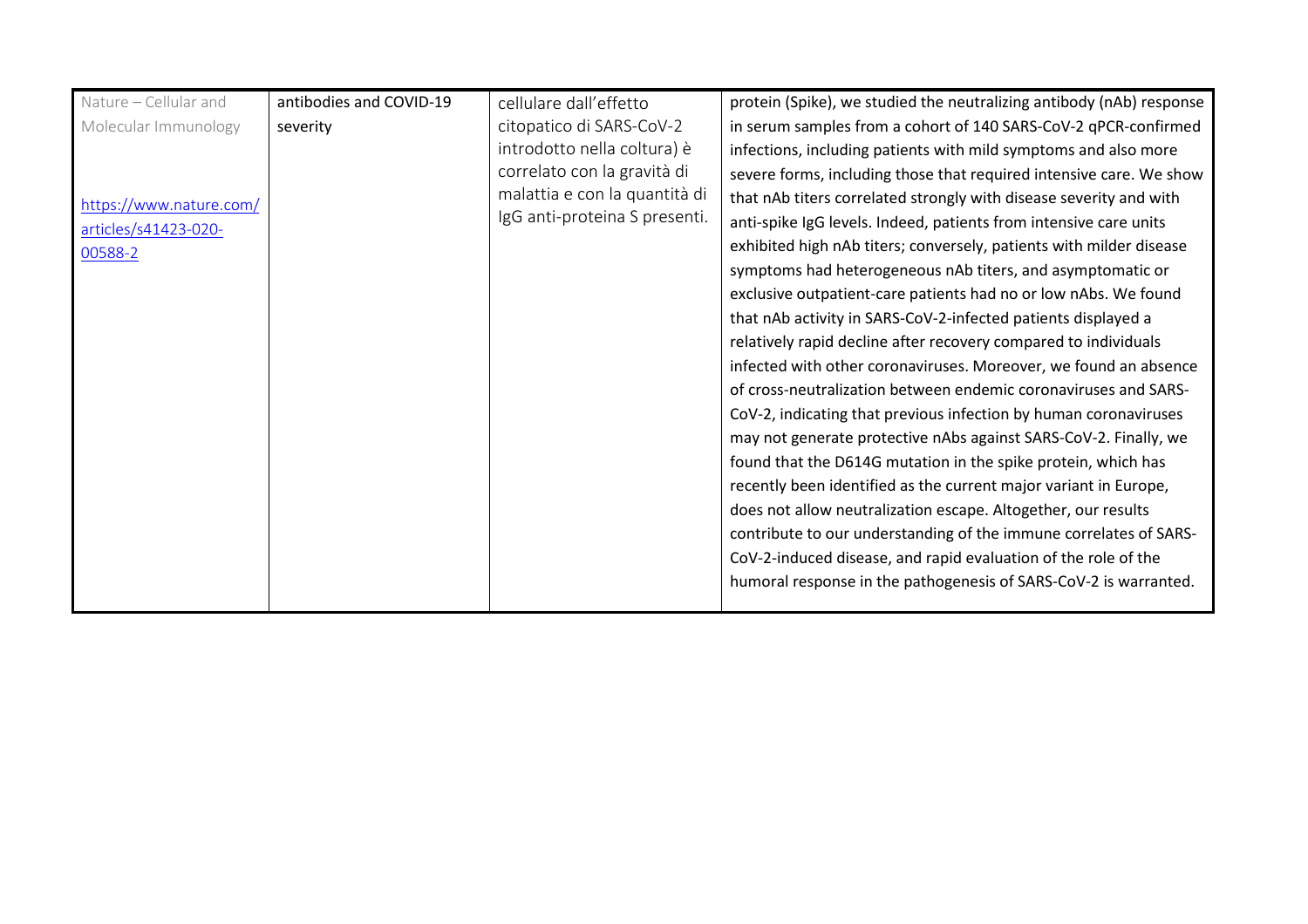|                                                                                                                |                                                                               |                                                                                                                                                                                                                                                                                                                                                                                        | D<br>150-<br>% neutralization SARS-CoV-2 pp<br>Relative to no serum condition (dilution 1/100)<br>p=0.0981<br>$100 -$<br>$50 -$<br>$-50$<br>moderate<br>severe                                                                                                                                                                                                                                                                                                                                                                                                                                                                                                                                                                                                                                                                                                                                                                                                                       |
|----------------------------------------------------------------------------------------------------------------|-------------------------------------------------------------------------------|----------------------------------------------------------------------------------------------------------------------------------------------------------------------------------------------------------------------------------------------------------------------------------------------------------------------------------------------------------------------------------------|--------------------------------------------------------------------------------------------------------------------------------------------------------------------------------------------------------------------------------------------------------------------------------------------------------------------------------------------------------------------------------------------------------------------------------------------------------------------------------------------------------------------------------------------------------------------------------------------------------------------------------------------------------------------------------------------------------------------------------------------------------------------------------------------------------------------------------------------------------------------------------------------------------------------------------------------------------------------------------------|
| Joyner MJ et al<br>NEJM<br>https://www.nejm.org/do<br>i/full/10.1056/NEJMoa20<br>31893?query=featured h<br>ome | Convalescent Plasma<br>Antibody Levels and the Risk<br>of Death from Covid-19 | Studio retrospettivo su 3082<br>pazienti trattati con plasma<br>per COVID-19 : nei trasfusi<br>con plasma a basso titolo (in<br>base a un saggio qualitativo<br>a chemioluminescenza che<br>misura le IgG presenti)<br>anticorpale la mortalità è<br>maggiore rispetto a quelli<br>che hanno ricevuto plasma<br>ad alto titolo. La differenza<br>si osserva solo nei non<br>ventilati. | BACKGROUND : Convalescent plasma has been widely used to treat<br>coronavirus disease 2019 (Covid-19) under the presumption that<br>such plasma contains potentially therapeutic antibodies to severe<br>acute respiratory syndrome coronavirus 2 (SARS-CoV-2) that can be<br>passively transferred to the plasma recipient. Whether convalescent<br>plasma with high antibody levels rather than low antibody levels is<br>associated with a lower risk of death is unknown.<br>METHODS : In a retrospective study based on a U.S. national<br>registry, we determined the anti-SARS-CoV-2 IgG antibody levels in<br>convalescent plasma used to treat hospitalized adults with Covid-<br>19. The primary outcome was death within 30 days after plasma<br>transfusion. Patients who were enrolled through July 4, 2020, and<br>for whom data on anti-SARS-CoV-2 antibody levels in plasma<br>transfusions and on 30-day mortality were available were included<br>in the analysis. |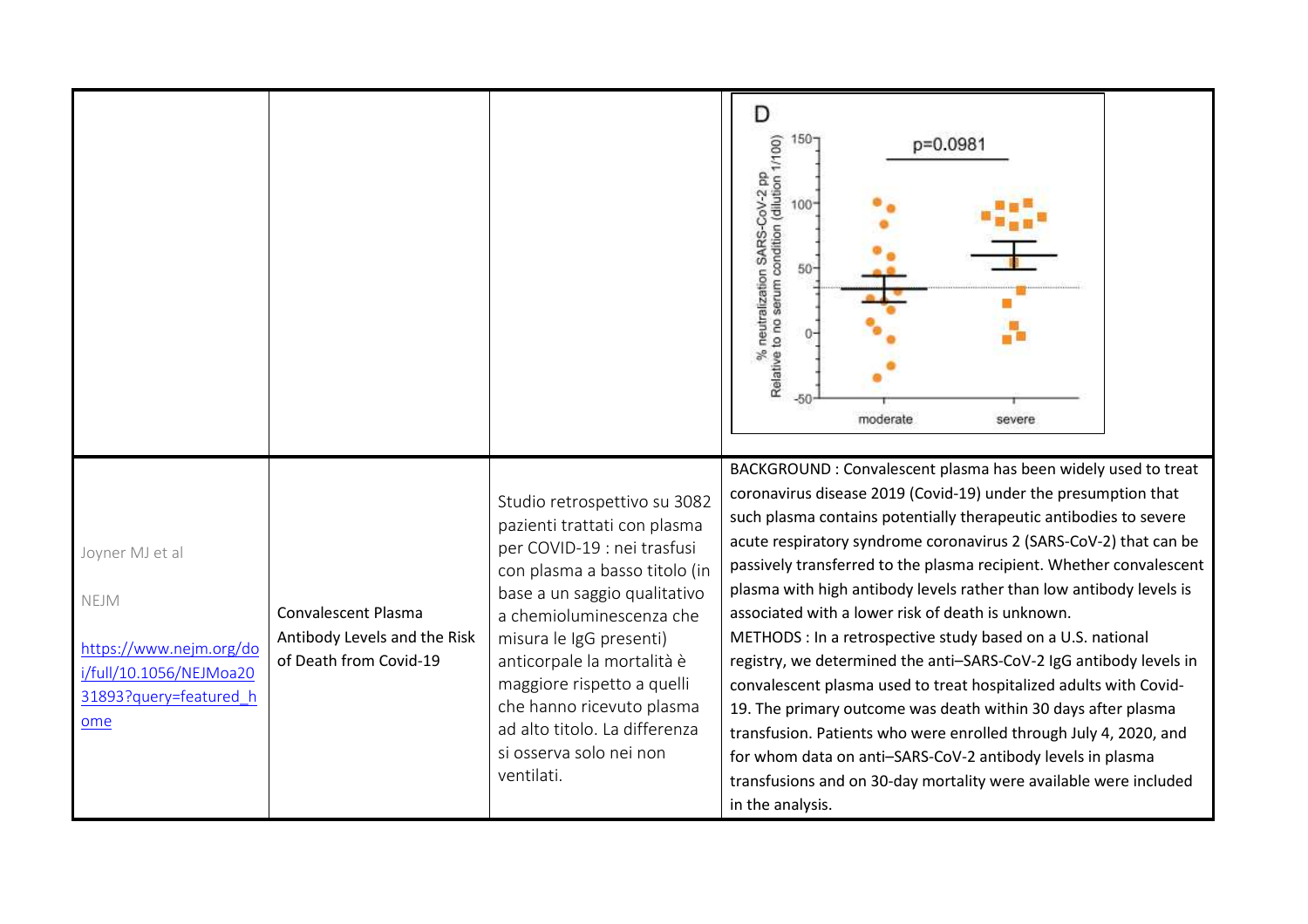|                                                                                                               |                                                                              |                                                                                                                                                                                                                                       | RESULTS : Of the 3082 patients included in this analysis, death<br>within 30 days after plasma transfusion occurred in 115 of 515<br>patients (22.3%) in the high-titer group, 549 of 2006 patients<br>(27.4%) in the medium-titer group, and 166 of 561 patients (29.6%)<br>in the low-titer group. The association of anti-SARS-CoV-2 antibody<br>levels with the risk of death from Covid-19 was moderated by<br>mechanical ventilation status. A lower risk of death within 30 days<br>in the high-titer group than in the low-titer group was observed<br>among patients who had not received mechanical ventilation before<br>transfusion (relative risk, 0.66; 95% confidence interval [CI], 0.48 to<br>0.91), and no effect on the risk of death was observed among<br>patients who had received mechanical ventilation (relative risk,<br>1.02; 95% CI, 0.78 to 1.32).<br>CONCLUSIONS : Among patients hospitalized with Covid-19 who<br>were not receiving mechanical ventilation, transfusion of plasma<br>with higher anti-SARS-CoV-2 IgG antibody levels was associated<br>with a lower risk of death than transfusion of plasma with lower |
|---------------------------------------------------------------------------------------------------------------|------------------------------------------------------------------------------|---------------------------------------------------------------------------------------------------------------------------------------------------------------------------------------------------------------------------------------|----------------------------------------------------------------------------------------------------------------------------------------------------------------------------------------------------------------------------------------------------------------------------------------------------------------------------------------------------------------------------------------------------------------------------------------------------------------------------------------------------------------------------------------------------------------------------------------------------------------------------------------------------------------------------------------------------------------------------------------------------------------------------------------------------------------------------------------------------------------------------------------------------------------------------------------------------------------------------------------------------------------------------------------------------------------------------------------------------------------------------------------------------------|
|                                                                                                               |                                                                              |                                                                                                                                                                                                                                       | antibody levels.                                                                                                                                                                                                                                                                                                                                                                                                                                                                                                                                                                                                                                                                                                                                                                                                                                                                                                                                                                                                                                                                                                                                         |
| Sadoff J et al<br>NEJM<br>https://www.nejm.org/do<br>i/full/10.1056/NEJMoa20<br>34201?query=featured_h<br>ome | Interim Results of a Phase 1-<br>2a Trial of Ad26.COV2.S<br>Covid-19 Vaccine | Analisi ad interim dei<br>risultati dello studio di fase<br>1-2 su immunogenicità e<br>sicurezza del vaccino a<br>vettore adenovirale<br>Ad26.COV2.S contro SARS-<br>CoV-2, testato su adulti di<br>età anche superiore a 65<br>anni. | BACKGROUND : Efficacious vaccines are urgently needed to contain<br>the ongoing coronavirus disease 2019 (Covid-19) pandemic of<br>infection with severe acute respiratory syndrome coronavirus 2<br>(SARS-CoV-2). A candidate vaccine, Ad26.COV2.S, is a recombinant,<br>replication-incompetent adenovirus serotype 26 (Ad26) vector<br>encoding a full-length and stabilized SARS-CoV-2 spike protein.<br>METHODS : In this multicenter, placebo-controlled, phase 1-2a trial,<br>we randomly assigned healthy adults between the ages of 18 and<br>55 years (cohort 1) and those 65 years of age or older (cohort 3) to<br>receive the Ad26.COV2.S vaccine at a dose of 5×1010 viral particles<br>(low dose) or 1×1011 viral particles (high dose) per milliliter or<br>placebo in a single-dose or two-dose schedule. Longer-term data                                                                                                                                                                                                                                                                                                              |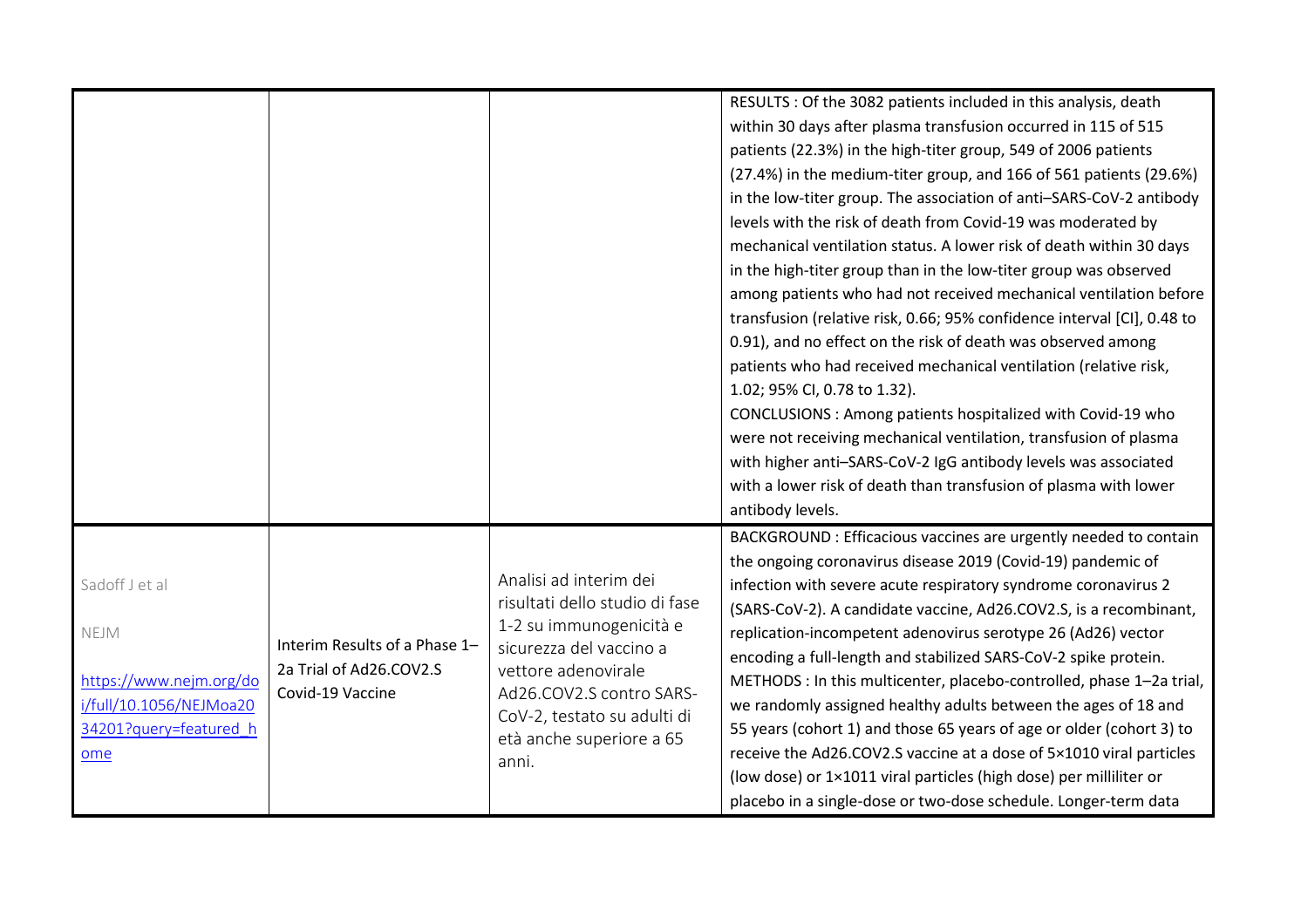|  | comparing a single-dose regimen with a two-dose regimen are            |
|--|------------------------------------------------------------------------|
|  | being collected in cohort 2; those results are not reported here. The  |
|  | primary end points were the safety and reactogenicity of each dose     |
|  | schedule.                                                              |
|  | RESULTS: After the administration of the first vaccine dose in 805     |
|  | participants in cohorts 1 and 3 and after the second dose in cohort    |
|  | 1, the most frequent solicited adverse events were fatigue,            |
|  | headache, myalgia, and injection-site pain. The most frequent          |
|  | systemic adverse event was fever. Systemic adverse events were         |
|  | less common in cohort 3 than in cohort 1 and in those who received     |
|  | the low vaccine dose than in those who received the high dose.         |
|  | Reactogenicity was lower after the second dose. Neutralizing-          |
|  | antibody titers against wild-type virus were detected in 90% or        |
|  | more of all participants on day 29 after the first vaccine dose        |
|  | (geometric mean titer [GMT], 224 to 354) and reached 100% by day       |
|  | 57 with a further increase in titers (GMT, 288 to 488), regardless of  |
|  | vaccine dose or age group. Titers remained stable until at least day   |
|  | 71. A second dose provided an increase in the titer by a factor of 2.6 |
|  | to 2.9 (GMT, 827 to 1266). Spike-binding antibody responses were       |
|  | similar to neutralizing-antibody responses. On day 14, CD4+ T-cell     |
|  | responses were detected in 76 to 83% of the participants in cohort     |
|  | 1 and in 60 to 67% of those in cohort 3, with a clear skewing toward   |
|  | type 1 helper T cells. CD8+ T-cell responses were robust overall but   |
|  | lower in cohort 3.                                                     |
|  | CONCLUSIONS : The safety and immunogenicity profiles of                |
|  | Ad26.COV2.S support further development of this vaccine                |
|  | candidate.                                                             |
|  |                                                                        |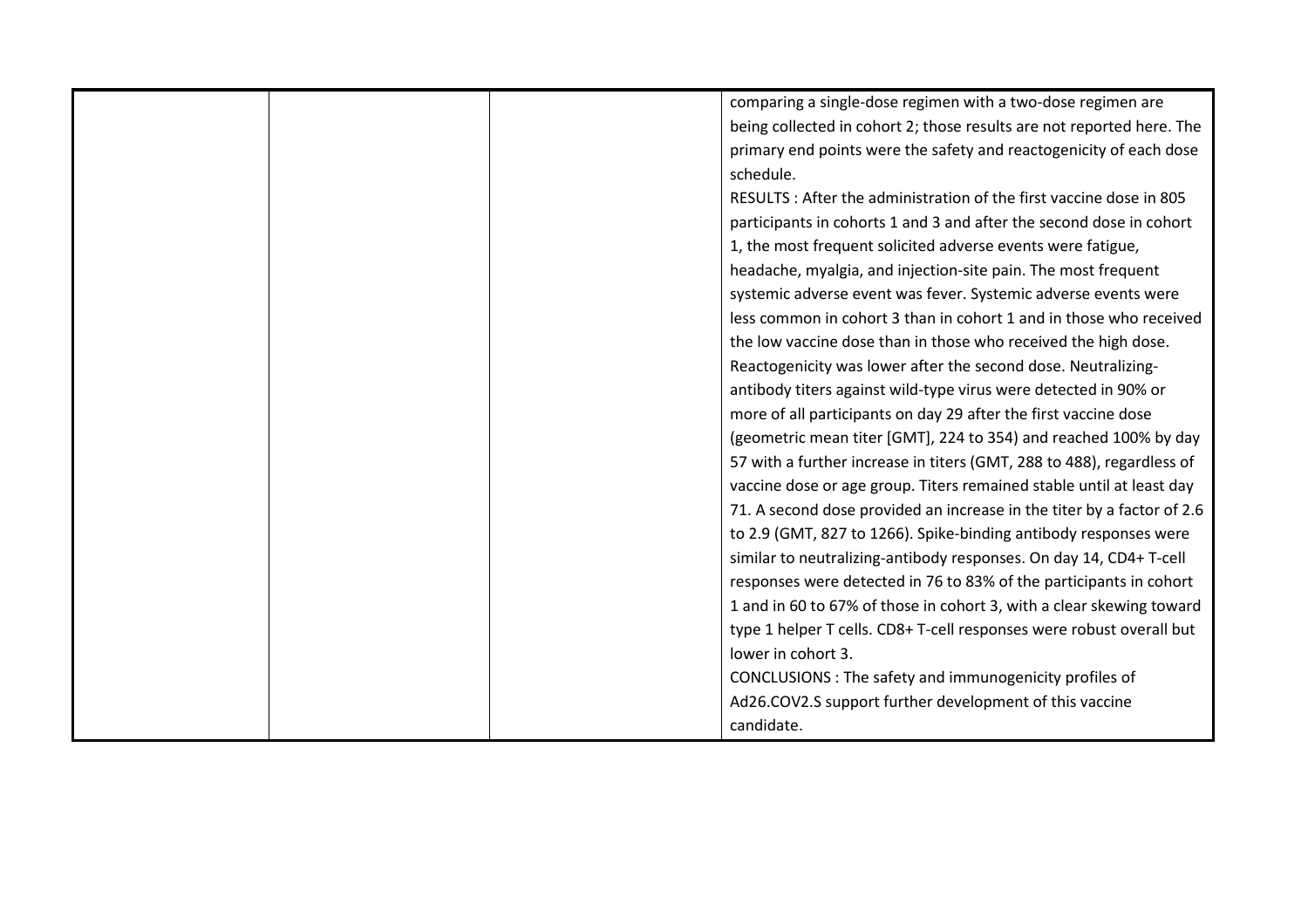|                                                                                 |                                                                                 |                                                                                                                                                                                                                                                             | A CD4+ Th1 Cells<br>Cohort 1a (18-55 yr of age)<br>Cohort 3 (≥65 yr of age)<br>f CD4+ T Cells Expre<br>-y, Interleukin-2, or B<br>out Th2 Cytokines<br>0.0<br>Day<br>Day<br>$_{15}^{Day}$<br>Day<br>15<br>15<br>15<br>15<br>Placebo<br>Low<br>71<br>No. at Ris<br>Mediar<br>$<$ LLOQ<br>$<$ LLOQ<br>CLLOQ<br><b>CLLOO</b><br>$<$ LLOC<br>0.08<br>0.11<br>$<1$ LOO<br><lloc<br>CLLOO<br/>0.11</lloc<br>                                                                                                                                                                                                                                                                                                                                                                                                                                                                                                                                                                                                                                                                                                                                                                                                                                                                                                                                                                                                                         |
|---------------------------------------------------------------------------------|---------------------------------------------------------------------------------|-------------------------------------------------------------------------------------------------------------------------------------------------------------------------------------------------------------------------------------------------------------|--------------------------------------------------------------------------------------------------------------------------------------------------------------------------------------------------------------------------------------------------------------------------------------------------------------------------------------------------------------------------------------------------------------------------------------------------------------------------------------------------------------------------------------------------------------------------------------------------------------------------------------------------------------------------------------------------------------------------------------------------------------------------------------------------------------------------------------------------------------------------------------------------------------------------------------------------------------------------------------------------------------------------------------------------------------------------------------------------------------------------------------------------------------------------------------------------------------------------------------------------------------------------------------------------------------------------------------------------------------------------------------------------------------------------------|
| Maes M et al<br>Critical Care<br>https://doi.org/10.1186/s<br>13054-021-03460-5 | Ventilator-associated<br>pneumonia in critically ill<br>patients with COVID-19. | Studio osservazionale<br>retrospettivo su 81 pazienti<br>ventilati per polmonite in<br>COVID-19 a confronto con<br>144 non COVID : i primi<br>hanno maggiore incidenza di<br>VAP, mentre i microrganismi<br>responsabili sono analoghi<br>fra i due gruppi. | BACKGROUND: Pandemic COVID-19 caused by the coronavirus<br>SARS-CoV-2 has a high incidence of patients with severe acute<br>respiratory syndrome (SARS). Many of these patients require<br>admission to an intensive care unit (ICU) for invasive ventilation and<br>are at significant risk of developing a secondary, ventilator-<br>associated pneumonia (VAP). OBJECTIVES: To study the incidence of<br>VAP and bacterial lung microbiome composition of ventilated<br>COVID-19 and non-COVID-19 patients. METHODS: In this<br>retrospective observational study, we compared the incidence of<br>VAP and secondary infections using a combination of microbial<br>culture and a TaqMan multi-pathogen array. In addition, we<br>determined the lung microbiome composition using 16S RNA<br>analysis in a subset of samples. The study involved 81 COVID-19 and<br>144 non-COVID-19 patients receiving invasive ventilation in a single<br>University teaching hospital between March 15th 2020 and August<br>30th 2020. RESULTS: COVID-19 patients were significantly more<br>likely to develop VAP than patients without COVID (Cox<br>proportional hazard ratio 2.01 95% CI 1.14-3.54, p = 0.0015) with an<br>incidence density of 28/1000 ventilator days versus 13/1000 for<br>patients without COVID ( $p = 0.009$ ). Although the distribution of<br>organisms causing VAP was similar between the two groups, and |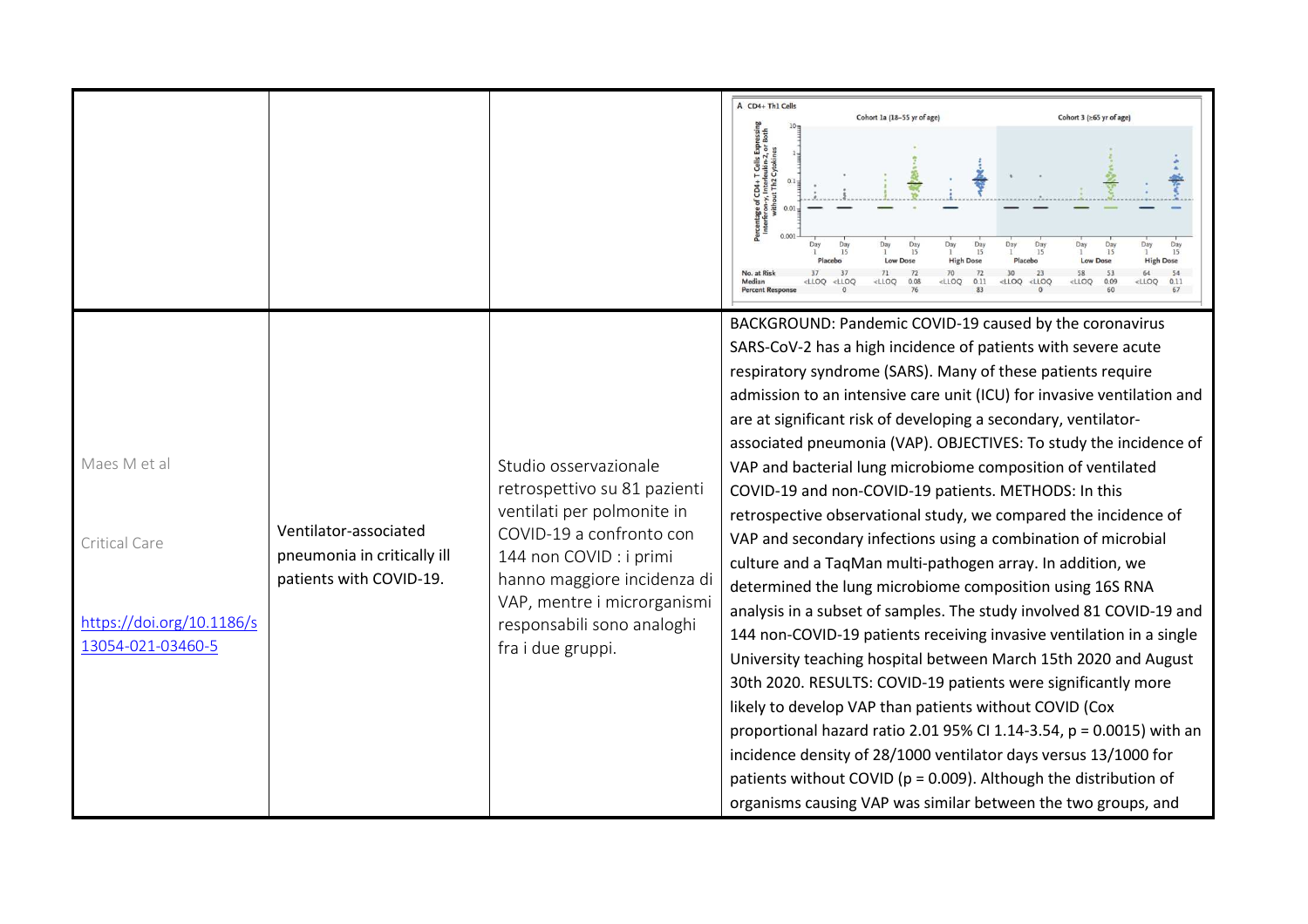the pulmonary microbiome was similar, we identified 3 cases of invasive aspergillosis amongst the patients with COVID-19 but none in the non-COVID-19 cohort. Herpesvirade activation was also numerically more frequent amongst patients with COVID-19. CONCLUSION: COVID-19 is associated with an increased risk of VAP, which is not fully explained by the prolonged duration of ventilation. The pulmonary dysbiosis caused by COVID-19, and the causative organisms of secondary pneumonia observed are similar

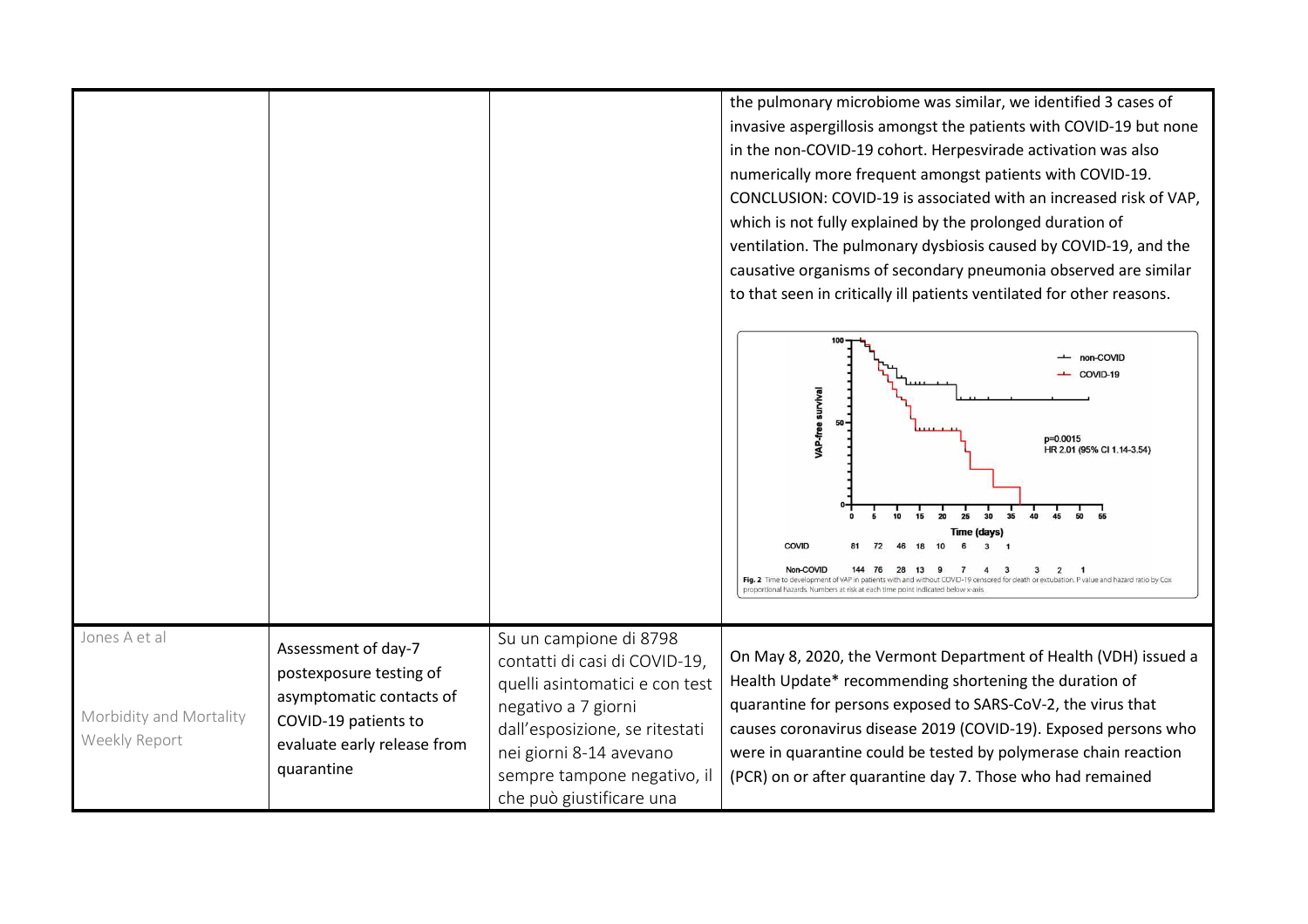| https://www.cdc.gov/mm<br>wr/volumes/70/wr/mm7<br>001a3.htm?s cid=mm70<br>01a3 w           |                                                                                                                         | riduzione della quarantena<br>nei contatti.                                                                                                                                                                                                             | asymptomatic throughout quarantine and who received a negative<br>SARS-CoV-2 PCR test result on or after day 7 could end quarantine.                                                                                                                                                                                                                                                                                                                                                                         |
|--------------------------------------------------------------------------------------------|-------------------------------------------------------------------------------------------------------------------------|---------------------------------------------------------------------------------------------------------------------------------------------------------------------------------------------------------------------------------------------------------|--------------------------------------------------------------------------------------------------------------------------------------------------------------------------------------------------------------------------------------------------------------------------------------------------------------------------------------------------------------------------------------------------------------------------------------------------------------------------------------------------------------|
| Salman D et al<br>BMJ<br>https://www.bmj.com/co<br>ntent/372/bmj.m4721                     | Returning to physical activity<br>after covid-19                                                                        | Indicazioni su come guidare<br>i pazienti nel ritorno<br>all'attività fisica dopo<br>l'infezione da SARS-CoV-2.                                                                                                                                         | What you need to know<br>Risk stratify patients before recommending a return to physical<br>activity in people who have had covid-19. Patients with ongoing<br>symptoms or who had severe covid-19 or a history suggestive of<br>cardiac involvement need further clinical assessment<br>Only return to exercise after at least seven days free of symptoms,<br>and begin with at least two weeks of minimal exertion<br>Use daily self monitoring to track progress, including when to seek<br>further help |
| Mahase E<br>BMJ<br>https://www.bmj.com/co<br>ntent/372/bmj.n124.full                       | Covid-19: Past infection<br>provides 83% protection for<br>five months but may not<br>stop transmission, study<br>finds | In un articolo non ancora<br>pubblicato, due coorti di<br>operatori sanitari<br>rispettivamente con e senza<br>storia di infezione da SARS-<br>CoV-2 sono state seguite<br>per 6 mesi, osservando 44<br>casi di potenziale<br>reinfezione su 6614 casi. | People who have previously been infected with covid-19 are likely<br>to be protected against reinfection for several months, but could<br>still carry the virus in their nose and throat and transmit it to others,<br>according to a study which regularly tested thousands of healthcare<br>workers.                                                                                                                                                                                                       |
| Fiorentini S et al<br>The Lancet<br>https://www.thelancet.co<br>m/journals/laninf/article/ | First detection of SARS-CoV-<br>2 spike protein N501<br>mutation in Italy in August,<br>2020                            | Nel tampone di un paziente<br>con infezione da SARS-CoV-<br>2 da agosto 2020 in Italia si<br>osserva la mutazione N501T<br>nella sequenza della<br>proteina spike, nello stesso<br>sito della mutazione<br>caratteristiche della                        | A new variant of SARS-CoV-2, known as VOC-202012/01, is<br>spreading in the UK and is rapidly becoming a global threat. VOC-<br>202012/01 is characterised by multiple mutations in the spike<br>protein. Among them, N501Y is of major concern because it involves<br>one of the six key amino acid residues determining a tight<br>interaction of the SARS-CoV-2 receptor-binding domain (RBD) with<br>its cellular receptor angiotensin-converting enzyme 2 (ACE2).                                       |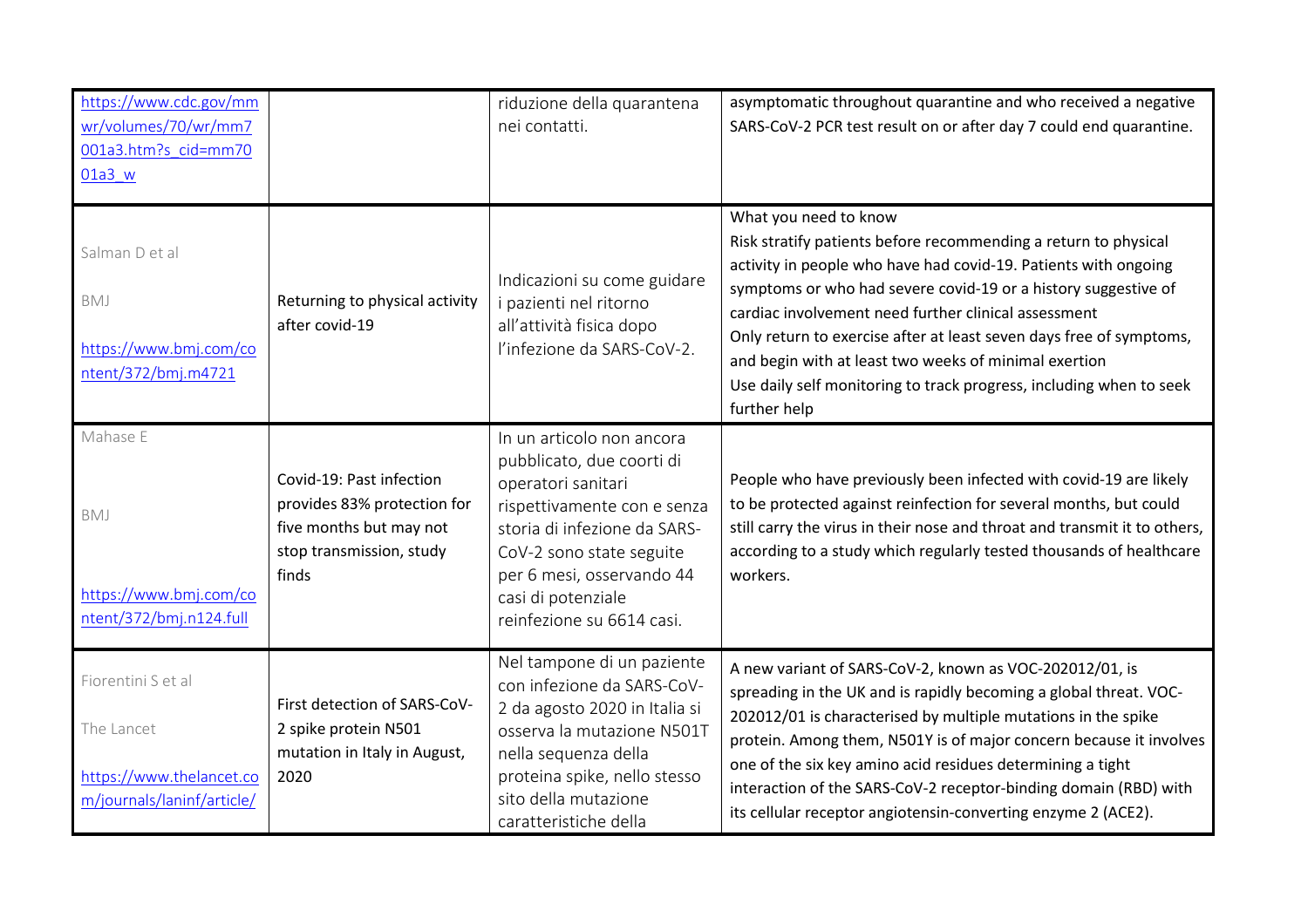| PIIS1473-3099(21)00007-<br>4/fulltext                                                               |                                                         | « variante inglese » (N501Y)<br>che dunque potrebbe<br>essere già stata presente nel<br>nostro Paese da allora.               | On Nov 10, 2020, a 59-year-old man with a history of SARS-CoV-2<br>infection persistence presented for molecular testing. Infection was<br>laboratory confirmed; therefore, genetic characterisation of viruses<br>detected in the sample collected in November (MB61-Nov) and in a<br>previous sample collected in August (MB61-Aug) was done by<br>metagenomic sequencing.                                                                                                                                                                    |
|-----------------------------------------------------------------------------------------------------|---------------------------------------------------------|-------------------------------------------------------------------------------------------------------------------------------|-------------------------------------------------------------------------------------------------------------------------------------------------------------------------------------------------------------------------------------------------------------------------------------------------------------------------------------------------------------------------------------------------------------------------------------------------------------------------------------------------------------------------------------------------|
| Pollard A et al<br>BMJ<br>https://www.bmj.com/co<br>ntent/372/bmj.n86                               | How the Oxford-AstraZeneca<br>covid-19 vaccine was made | Domande e risposte sul<br>vaccino Oxford-AstraZeneca<br>(basato su vettore<br>adenovirale) col vaccinologo<br>Andrew Pollard. | Andrew Pollard has been leading the Oxford vaccine clinical trials in<br>the UK, Brazil, and South Africa. He tells Elisabeth Mahase how the<br>Oxford vaccine came to be, how dosing was worked out, and<br>whether it will stand up to the new variants                                                                                                                                                                                                                                                                                       |
| Topol EJ et al<br>Cell<br>https://www.cell.com/act<br>ion/showPdf?pii=S0092-<br>8674%2820%2931761-X | Messenger RNA vaccines<br>against SARS-CoV-2            | Breve sinossi dell'attività dei<br>due vaccini a mRNA contro<br>SARS-CoV-2 approvati<br>finora : Pfizer e Moderna.            | The first two vaccines proven to be effective for inhibiting COVID-19<br>illness were both mRNA, achieving 95% efficacy (and safety) among<br>74,000 participants (half receiving placebo) after intramuscular<br>delivery of two shots, 3-4 weeks apart.<br>Vaccine efficacy<br>$2.5 -$<br>Moderna placebo<br>(96)<br>Moderna vaccine<br>$\frac{1}{2}$ 2.0<br>Pfizer-BioNTech placebo<br>Pfizer-BioNTech vaccine<br>e 1.5<br><b>Currelative</b> included:<br>0.5<br>0.5<br>50<br>100<br>110<br>10<br>20<br>60<br>70<br>90<br>Days after dose 1 |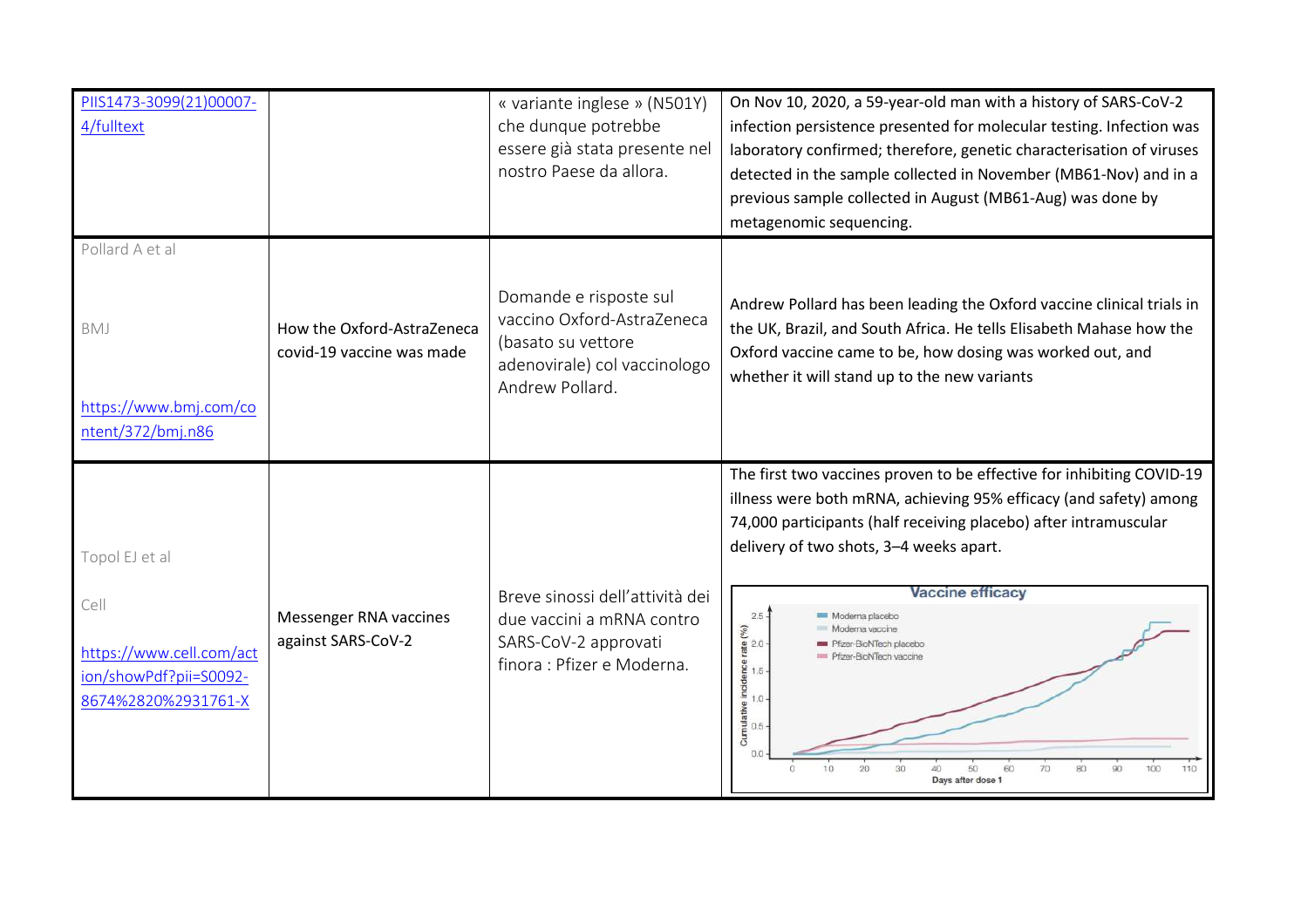| Downar J et al                                                                                                |                                                                                  |                                                                                                                                                                       |                                                                                                                                                                                                                                                                                                                                                                                                                                                                                                                                                   |
|---------------------------------------------------------------------------------------------------------------|----------------------------------------------------------------------------------|-----------------------------------------------------------------------------------------------------------------------------------------------------------------------|---------------------------------------------------------------------------------------------------------------------------------------------------------------------------------------------------------------------------------------------------------------------------------------------------------------------------------------------------------------------------------------------------------------------------------------------------------------------------------------------------------------------------------------------------|
| The Lancet<br>https://www.thelancet.co<br>m/journals/lanres/article/<br>PIIS2213-2600(21)00025-<br>4/fulltext | Improving family access to<br>dying patients during the<br>COVID-19 pandemic     | Proposte per affrontare il<br>problema della separazione<br>tra pazienti morenti<br>ricoverati in diversi contesti<br>e familiari durante la<br>pandemia di COVID-19. | In response to the COVID-19 pandemic, most health-care<br>organisations have implemented policies to restrict visitor access.<br>Although there are exceptions to some of these policies, including<br>limited visiting for patients nearing the end of life, they still have<br>profound effects on the dying and their family members. We are<br>still in the midst of the pandemic, but there are compelling reasons<br>to expand access of family members to their loved ones as they<br>near the end of life, despite the risk of infection. |
| Newlove-Delgato T et al                                                                                       |                                                                                  |                                                                                                                                                                       |                                                                                                                                                                                                                                                                                                                                                                                                                                                                                                                                                   |
| The Lancet<br>https://www.thelancet.co<br>m/journals/lanpsy/article<br>/PIIS2215-<br>0366(20)30570-8/fulltext | Child mental health in<br>England before and during<br>the COVID-19 lockdown     | Esiti di un sondaggio<br>condotto nel Regno Unito<br>sulla salute mentale di<br>bambini e ragazzi di 5-16<br>anni a seguito della<br>diffusione di SARS-CoV-2.        | Although evidence has emerged of the effect of COVID-19 on adult<br>mental health, few studies around the world cover children. Given<br>the importance of probability sampling and similar prepandemic<br>baseline measures, the follow-up of England's Mental Health of<br>Children and Young People (MHCYP) survey provides a rare<br>resource on what the pandemic has meant for children. We consider<br>the clinical and policy implications of the initial study results.                                                                  |
| Ip A et al                                                                                                    |                                                                                  | Studio osservazionale                                                                                                                                                 | Background : Hydroxychloroquine has not been associated with                                                                                                                                                                                                                                                                                                                                                                                                                                                                                      |
| <b>BMC Infectious Diseases</b>                                                                                | Hydroxychloroquine in the<br>treatment of outpatients<br>with mildly symptomatic | retrospettivo su 1274<br>pazienti con infezione da<br>SARS-CoV-2 non                                                                                                  | improved survival among hospitalized COVID-19 patients in the<br>majority of observational studies and similarly was not identified as<br>an effective prophylaxis following exposure in a prospective                                                                                                                                                                                                                                                                                                                                            |
| https://bmcinfectdis.bio                                                                                      | COVID-19: a multi-center                                                         | ospedalizzati : i trattati con                                                                                                                                        | randomized trial. We aimed to explore the role of                                                                                                                                                                                                                                                                                                                                                                                                                                                                                                 |
| medcentral.com/articles/<br>10.1186/s12879-021-                                                               | observational study                                                              | idrossiclorochina (7.6% del<br>totale, 97 persone) hanno                                                                                                              | hydroxychloroquine therapy in mildly symptomatic patients                                                                                                                                                                                                                                                                                                                                                                                                                                                                                         |
| 05773-w                                                                                                       |                                                                                  | minore tasso di                                                                                                                                                       | diagnosed in the outpatient setting.                                                                                                                                                                                                                                                                                                                                                                                                                                                                                                              |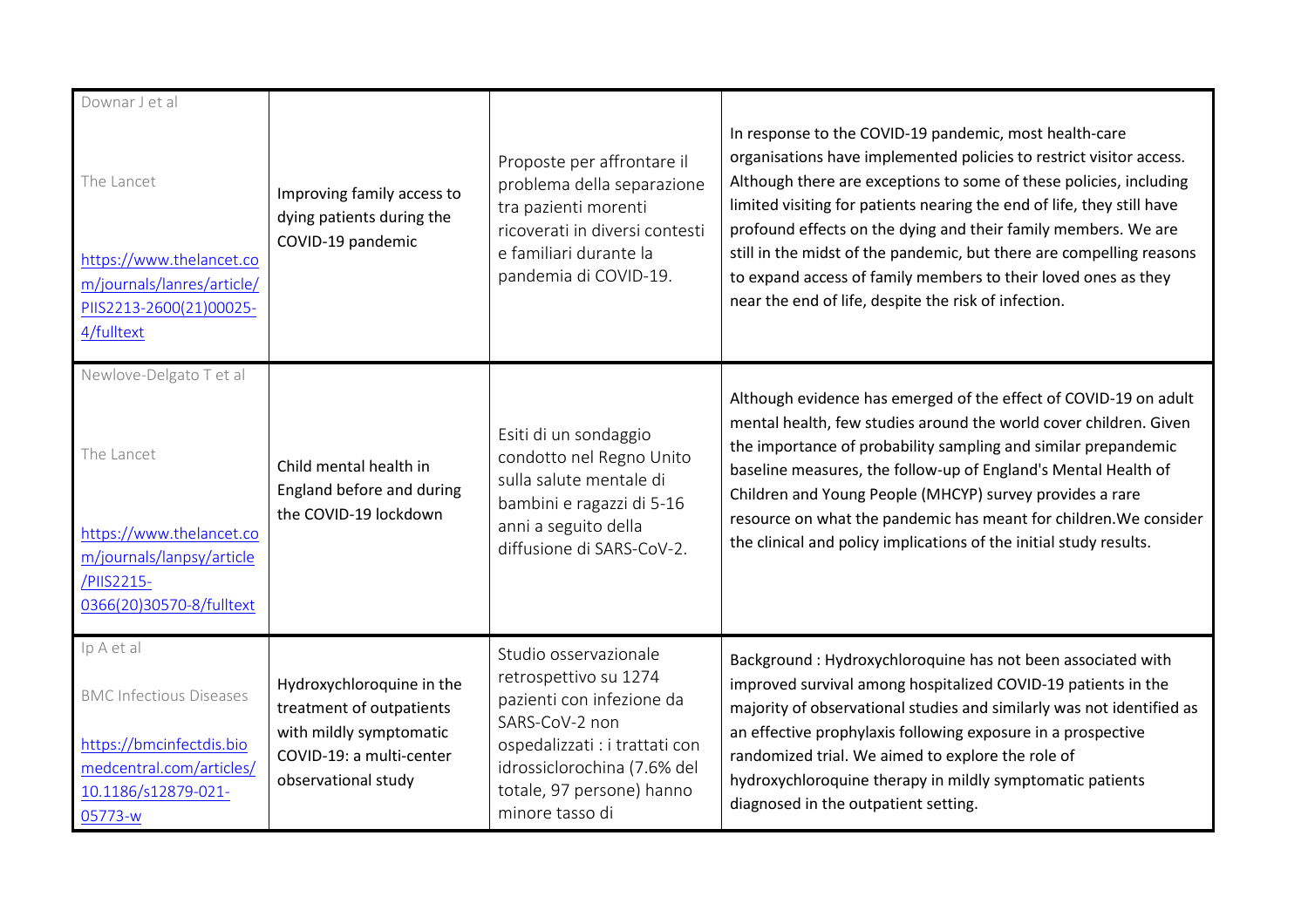|  | ospedalizzazione rispetto a | Methods : We examined the association between outpatient             |
|--|-----------------------------|----------------------------------------------------------------------|
|  | una coorte propensity-      | hydroxychloroquine exposure and the subsequent progression of        |
|  | matched di non trattati.    | disease among mildly symptomatic non-hospitalized patients with      |
|  |                             | documented SARS-CoV-2 infection. The primary outcome assessed        |
|  |                             | was requirement of hospitalization. Data was obtained from a         |
|  |                             | retrospective review of electronic health records within a New       |
|  |                             | Jersey USA multi-hospital network. We compared outcomes in           |
|  |                             | patients who received hydroxychloroquine with those who did not      |
|  |                             | applying a multivariable logistic model with propensity matching.    |
|  |                             | Results: Among 1274 outpatients with documented SARS-CoV-2           |
|  |                             | infection 7.6% were prescribed hydroxychloroquine. In a 1067         |
|  |                             | patient propensity matched cohort, 21.6% with outpatient exposure    |
|  |                             | to hydroxychloroquine were hospitalized, and 31.4% without           |
|  |                             | exposure were hospitalized. In the primary multivariable logistic    |
|  |                             | regression analysis with propensity matching there was an            |
|  |                             | association between exposure to hydroxychloroquine and a             |
|  |                             | decreased rate of hospitalization from COVID-19 (OR 0.53; 95% CI,    |
|  |                             | 0.29, 0.95). Sensitivity analyses revealed similar associations. QTc |
|  |                             | prolongation events occurred in 2% of patients prescribed            |
|  |                             | hydroxychloroquine with no reported arrhythmia events among          |
|  |                             | those with data available.                                           |
|  |                             | Conclusions : In this retrospective observational study of SARS-CoV- |
|  |                             | 2 infected non-hospitalized patients hydroxychloroquine exposure     |
|  |                             | was associated with a decreased rate of subsequent hospitalization.  |
|  |                             | Additional exploration of hydroxychloroquine in this mildly          |
|  |                             | symptomatic outpatient population is warranted.                      |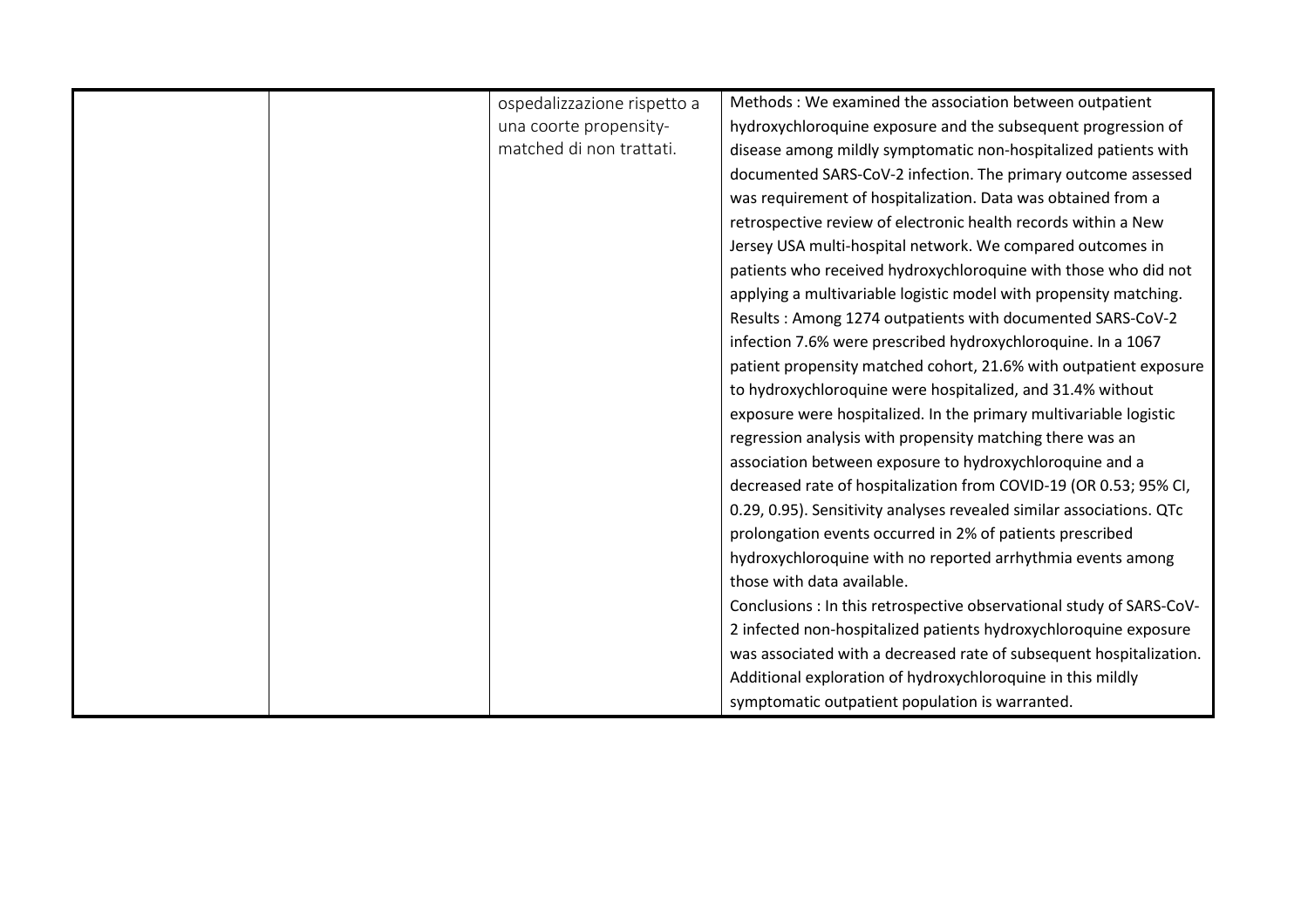|                                                                                                           |                                                                                                                      |                                                                                                                                                                                                                                                                                                                                                                                     | Fig. 2<br>100%<br>non-hospitalization (%)<br>HCQ<br>75%<br>No HCQ<br>50%<br>25%<br>log-rank p:0.045<br>0%<br>25<br>50<br>75<br>100<br>$\Omega$<br><b>Days from Diagnosis</b><br>Hospitalization according to Hydroxychloroquine Exposure from Date of Confirmed SARS-CoV-2<br>Infection. Cumulative prevalence of hospitalization among mildly symptomatic COVID-19 patients<br>according to outpatient exposure to hydroxychloroquine from date of polymerase chain reaction<br>confirmed infection with SARS-CoV-2 in propensity matched cohort. $H CQ =$ hydroxychloroquine                                                                                                                                                                                                                                      |
|-----------------------------------------------------------------------------------------------------------|----------------------------------------------------------------------------------------------------------------------|-------------------------------------------------------------------------------------------------------------------------------------------------------------------------------------------------------------------------------------------------------------------------------------------------------------------------------------------------------------------------------------|---------------------------------------------------------------------------------------------------------------------------------------------------------------------------------------------------------------------------------------------------------------------------------------------------------------------------------------------------------------------------------------------------------------------------------------------------------------------------------------------------------------------------------------------------------------------------------------------------------------------------------------------------------------------------------------------------------------------------------------------------------------------------------------------------------------------|
| Chen JS et al<br>Journal of Virology<br>https://jvi.asm.org/conte<br>nt/early/2021/01/12/JVI.<br>00014-21 | Non-steroidal anti-<br>inflammatory drugs dampen<br>the cytokine and antibody<br>response to SARS-CoV-2<br>infection | L'inibizione delle<br>ciclossigenasi da parte dei<br>FANS potrebbe interferire in<br>molti modi con l'infezione<br>da SARS-CoV-2, ad esempio<br>riducendo la produzione di<br>citochine proinfiammatorie<br>e la risposta anticorpale,<br>come si dimostra nel topo<br>secondo questo studio. La<br>presenza di tali effetti<br>nell'uomo e la loro<br>eventuale valenza positiva o | Identifying drugs that regulate severe acute respiratory syndrome<br>coronavirus 2 (SARS-CoV-2) infection and its symptoms has been a<br>pressing area of investigation during the coronavirus disease 2019<br>(COVID-19) pandemic. Nonsteroidal anti-inflammatory drugs<br>(NSAIDs), which are frequently used for the relief of pain and<br>inflammation, could modulate both SARS-CoV-2 infection and the<br>host response to the virus. NSAIDs inhibit the enzymes<br>cyclooxygenase-1 (COX-1) and cyclooxygenase-2 (COX-2), which<br>mediate the production of prostaglandins (PGs). As PGs play diverse<br>biological roles in homeostasis and inflammatory responses,<br>inhibiting PG production with NSAIDs could affect COVID-19<br>pathogenesis in multiple ways, including: (1) altering susceptibility |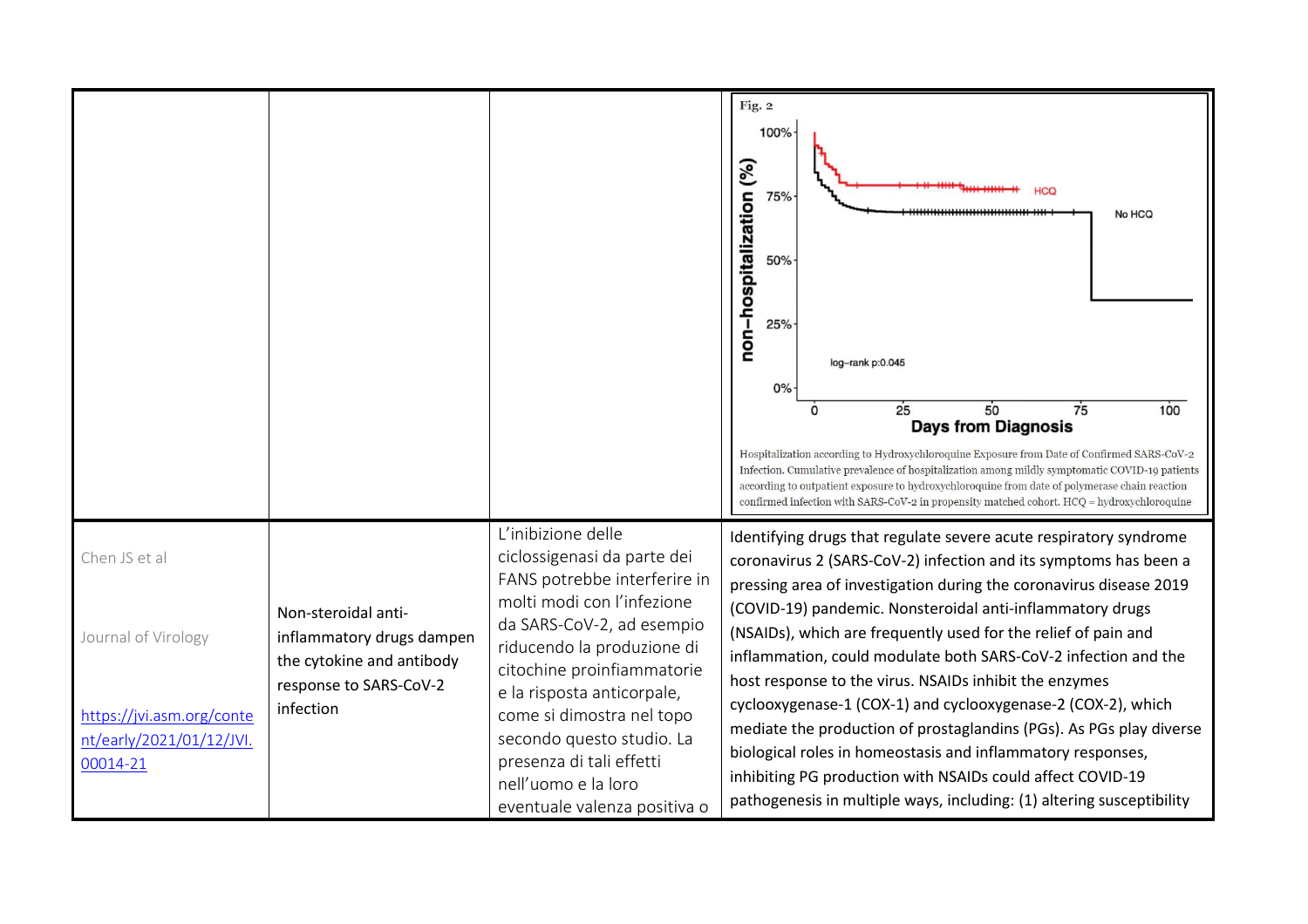|                       |                                                                                | negativa rimangono da<br>investigare [in figura, DMSO<br>$=$ controllo].                                                                                          | to infection by modifying expression of angiotensin-converting<br>enzyme 2 (ACE2), the cell entry receptor for SARS-CoV-2; (2)<br>regulating replication of SARS-CoV-2 in host cells; and (3)<br>modulating the immune response to SARS-CoV-2. Here, we<br>investigate these potential roles. We demonstrate that SARS-CoV-2<br>infection upregulates COX-2 in diverse human cell culture and<br>mouse systems. However, suppression of COX-2 by two commonly<br>used NSAIDs, ibuprofen and meloxicam, had no effect on ACE2<br>expression, viral entry, or viral replication. In contrast, in a mouse<br>model of SARS-CoV-2 infection, NSAID treatment reduced<br>production of pro-inflammatory cytokines and impaired the<br>humoral immune response to SARS-CoV-2 as demonstrated by<br>reduced neutralizing antibody titers. Our findings indicate that<br>NSAID treatment may influence COVID-19 outcomes by dampening<br>the inflammatory response and production of protective antibodies<br>rather than modifying susceptibility to infection or viral replication.<br>D<br>CCL <sub>2</sub><br>Infected/DMSO |
|-----------------------|--------------------------------------------------------------------------------|-------------------------------------------------------------------------------------------------------------------------------------------------------------------|-------------------------------------------------------------------------------------------------------------------------------------------------------------------------------------------------------------------------------------------------------------------------------------------------------------------------------------------------------------------------------------------------------------------------------------------------------------------------------------------------------------------------------------------------------------------------------------------------------------------------------------------------------------------------------------------------------------------------------------------------------------------------------------------------------------------------------------------------------------------------------------------------------------------------------------------------------------------------------------------------------------------------------------------------------------------------------------------------------------------------|
|                       |                                                                                |                                                                                                                                                                   |                                                                                                                                                                                                                                                                                                                                                                                                                                                                                                                                                                                                                                                                                                                                                                                                                                                                                                                                                                                                                                                                                                                         |
| Levin Z et al<br>JAMA | <b>Trends in Pediatric</b><br>Hospitalizations for<br>Coronavirus Disease 2019 | Incremento delle<br>ospedalizzazioni pediatriche<br>per COVID-19 in 22 stati<br>degli USA dall'inizio della<br>pandemia; un problema da<br>tenere presente con la | While early evidence and experience with coronavirus disease 2019<br>(COVID-19) suggests that children are less susceptible to infection<br>and have a lower risk for symptomatic and severe disease, pediatric<br>patients are not immune from the virus. We examined pediatric<br>COVID-19 hospitalization trends in 22 states for indications of both<br>severity among this population and spread of the virus.                                                                                                                                                                                                                                                                                                                                                                                                                                                                                                                                                                                                                                                                                                     |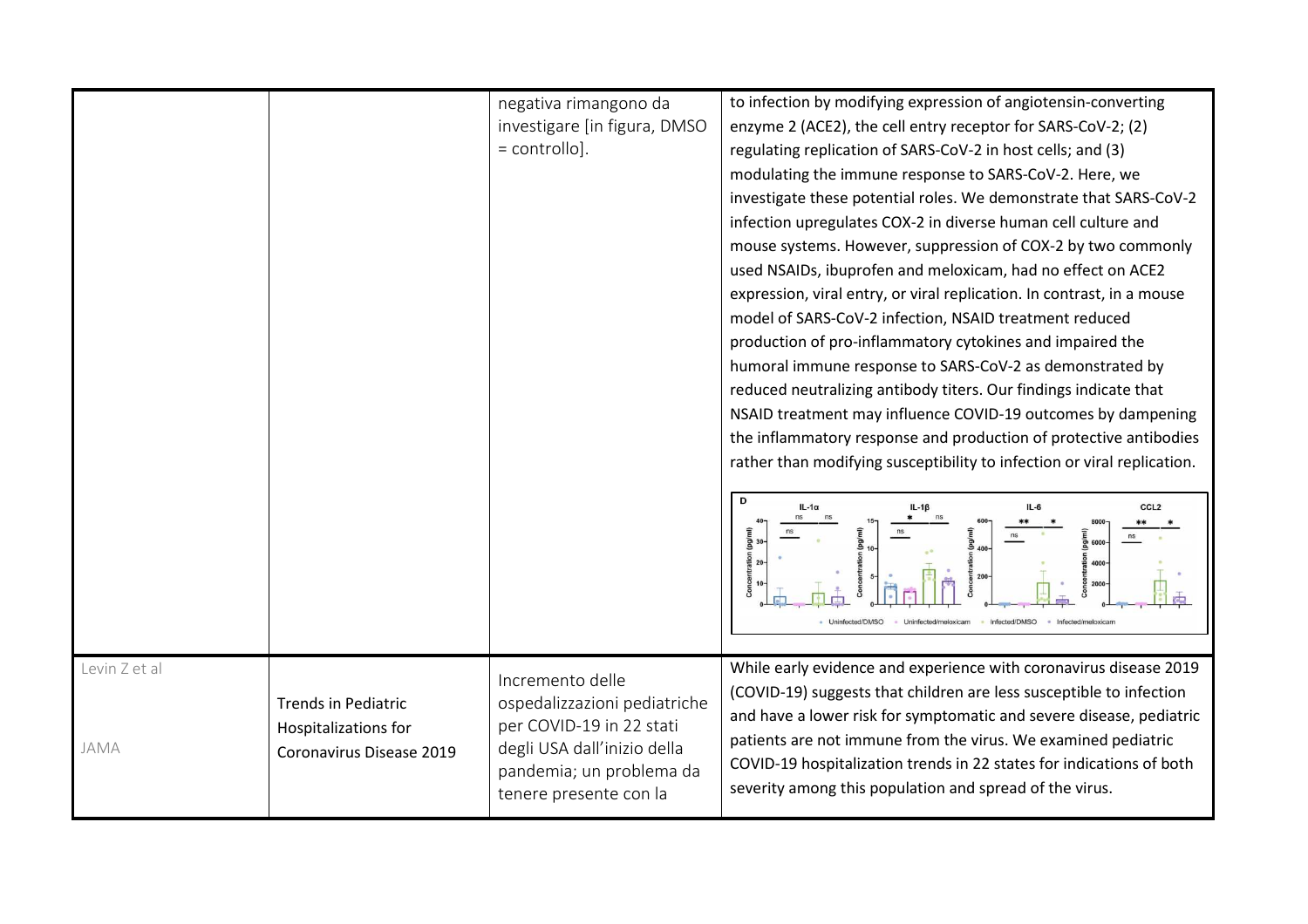| https://jamanetwork.com                                                                                                           |                                                                                             | progressiva riapertura delle                                                                                              | Figure. Trends in Pediatric Percentage of Cumulative Hospitalizations                                                                                                                                                                                                                                                                                                                                                                                                                                                                                                                                                                                                                                                                                                                                                                                                                                                                                                           |
|-----------------------------------------------------------------------------------------------------------------------------------|---------------------------------------------------------------------------------------------|---------------------------------------------------------------------------------------------------------------------------|---------------------------------------------------------------------------------------------------------------------------------------------------------------------------------------------------------------------------------------------------------------------------------------------------------------------------------------------------------------------------------------------------------------------------------------------------------------------------------------------------------------------------------------------------------------------------------------------------------------------------------------------------------------------------------------------------------------------------------------------------------------------------------------------------------------------------------------------------------------------------------------------------------------------------------------------------------------------------------|
| /journals/jamapediatrics/f<br>ullarticle/2775008                                                                                  |                                                                                             | scuole.                                                                                                                   | A Northeast<br>$\boxed{\mathsf{c}}$ Great Lakes<br><b>8</b> South<br>$-$ OH<br>ative pediatric COVID-19<br>hospitalizations, %<br>$-MA$ $N$<br>$-FL$ $-MS$<br>$-GA$ - VA<br>$rac{Oct}{15}$<br>$rac{Oct}{15}$<br>$rac{5ep}{15}$<br>Nov<br>$\frac{Sep}{15}$<br>$\frac{Now}{15}$<br>Aug<br>15<br>May<br>Aug<br>May<br>15<br>$rac{15}{15}$<br>$\frac{1}{15}$<br>15<br>15<br>15<br>15<br>15<br>15<br>15<br>15<br>15                                                                                                                                                                                                                                                                                                                                                                                                                                                                                                                                                                  |
|                                                                                                                                   |                                                                                             |                                                                                                                           | D Midwes<br>$F$ Pacific<br>E Mountair<br>$-KS$ N<br>- MN<br>Sep<br>Oct<br>Oct<br>$Aug$<br>$15$<br>15<br>15<br>15<br>15<br>15<br>15<br>15<br>15<br>15<br>15<br>15<br>15<br>Pediatric percentage of cumulative coronavirus disease 2019 (COVID-19) hospitalizations in 22 states, May 15, 2020, through<br>November 15, 2020                                                                                                                                                                                                                                                                                                                                                                                                                                                                                                                                                                                                                                                      |
| Muneerah MA et al<br>Antimicrobials Agents and<br>Chemotherapy<br>https://aac.asm.org/cont<br>ent/aac/65/1/e01814-<br>20.full.pdf | New Perspectives on<br><b>Antimicrobial Agents:</b><br>Remdesivir<br>Treatment for COVID-19 | Revisione delle<br>caratteristiche e dei benefici<br>finora dimostrati del<br>remdesivir nell'infezione da<br>SARS-CoV-2. | ABSTRACT Remdesivir was recently approved by the Food and Drug<br>Administration for the treatment of hospitalized patients with<br>coronavirus disease 2019 (COVID-19). Remdesivir is the prodrug of<br>an adenosine analogue that inhibits viral replication of several RNA<br>virus families, including Coronaviridae. Preclinical data in<br>animal models of coronavirus diseases, including COVID-19, have<br>demonstrated that early treatment with remdesivir leads to<br>improved survival, decreased lung injury, and decreased levels of<br>viral RNA. Recent clinical data have demonstrated the clinical<br>activity of remdesivir in terms of faster time to recovery in patients<br>with severe COVID-19 and higher odds of improved clinical status in<br>patients with moderate COVID-19. Here, clinical trials published to<br>date are presented and appraised. Remdesivir's potential benefits<br>and its favorable adverse-event profile make it an option |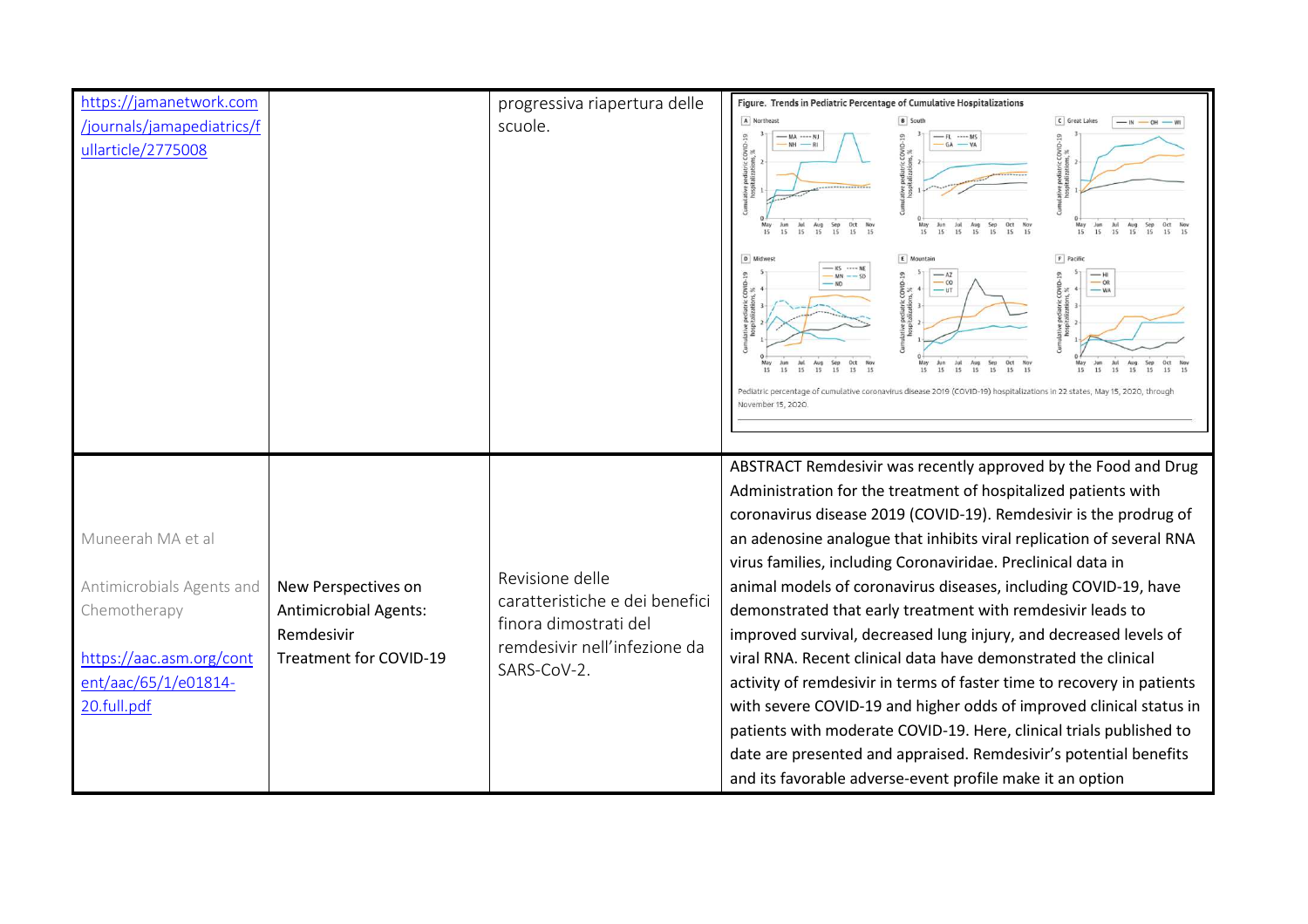|                                                                                                                                                     |               |                                                                | for the treatment of COVID-19. This article examines the available<br>literature describing remdesivir's pharmacology, pharmacokinetics,<br>and preclinical and clinical data.<br>SARS-CoV-2<br>Translation<br>Release of viral RNA<br>з<br>RNA dependent RNA<br>polymerase (RdRp)<br>ACE-2 Receptor<br>Viral replication<br>Endocytosis<br>nhibition of viral<br>replication<br>Triphosphate<br>Remdesivir<br>$(65-443902)$<br>ICG, AAIE |
|-----------------------------------------------------------------------------------------------------------------------------------------------------|---------------|----------------------------------------------------------------|-------------------------------------------------------------------------------------------------------------------------------------------------------------------------------------------------------------------------------------------------------------------------------------------------------------------------------------------------------------------------------------------------------------------------------------------|
| Ashby B et al<br><b>Current Biology</b>                                                                                                             |               |                                                                | Herd immunity is an important yet often misunderstood concept in<br>epidemiology. As immunity accumulates in a population - naturally<br>during the course of an epidemic or through vaccination - the<br>spread of infectious disease is limited by the depletion of                                                                                                                                                                     |
| https://www.cell.com/cu<br>rrent-biology/pdf/S0960-<br>9822(21)00039-<br>7.pdf? returnURL=https<br>%3A%2F%2Flinkinghub.el<br>sevier.com%2Fretrieve% | Herd immunity | Definizione e implicazioni<br>della « immunità di<br>gregge ». | susceptible hosts. If a sufficient proportion of the population is<br>immune - above the 'herd immunity threshold' - then<br>transmission generally cannot be sustained. Maintaining herd<br>immunity is therefore critical to long-term disease control. In this<br>primer, we discuss the concept of herd immunity from first<br>principles, clarify common misconceptions, and consider<br>the implications for disease control.       |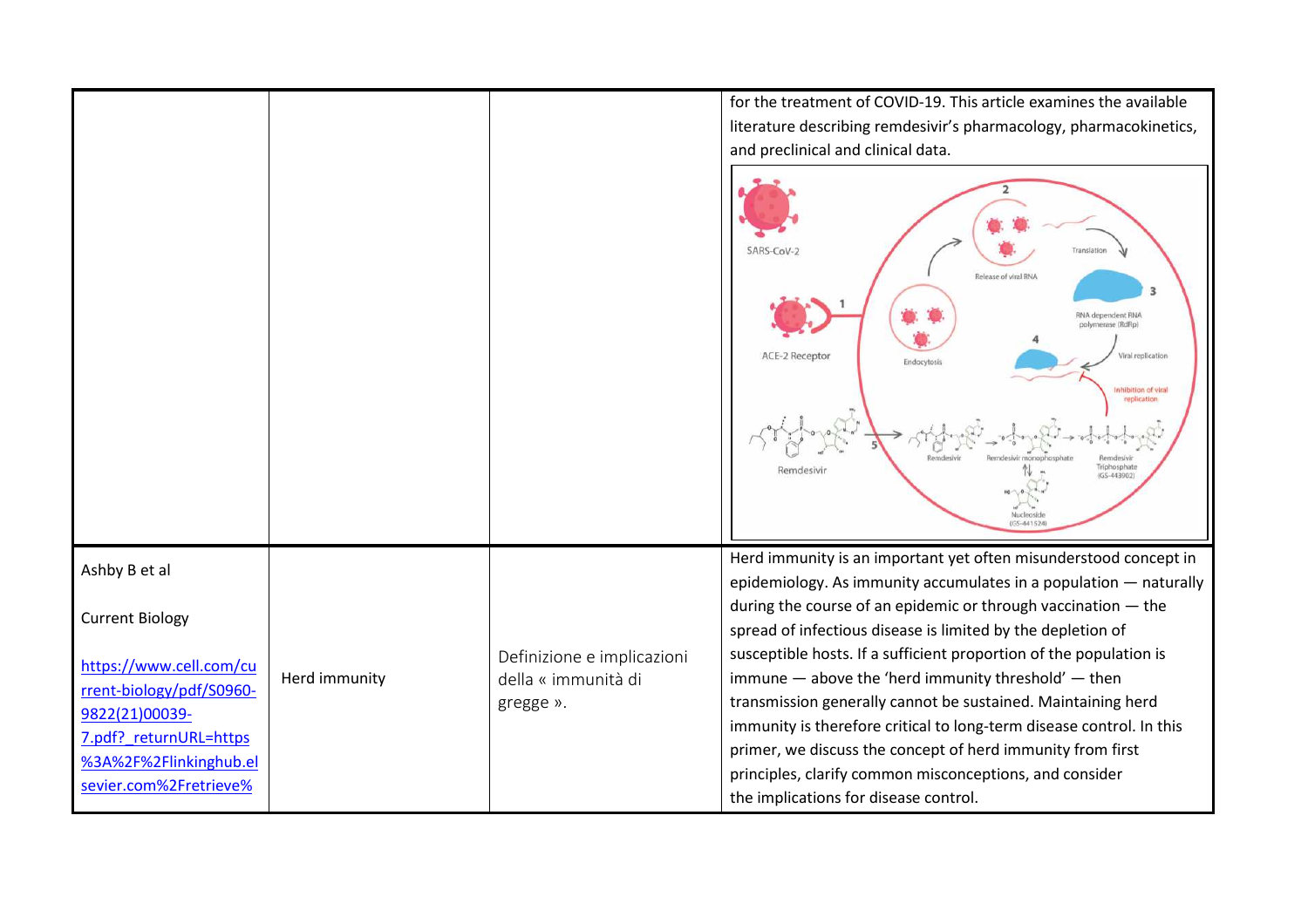| 2Fpii%2FS096098222100          |                                                |                                                                                                     | 100%                                                                                                                                                                                                                                                                                                                                                                                                                                                                                                                                                                                                                                                   |
|--------------------------------|------------------------------------------------|-----------------------------------------------------------------------------------------------------|--------------------------------------------------------------------------------------------------------------------------------------------------------------------------------------------------------------------------------------------------------------------------------------------------------------------------------------------------------------------------------------------------------------------------------------------------------------------------------------------------------------------------------------------------------------------------------------------------------------------------------------------------------|
| 0397%3Fshowall%3Dtrue          |                                                |                                                                                                     | Herd immunity threshold<br>80%<br>60%<br>40%<br>Measles<br>20%<br>0%<br>5<br>10<br>15<br>20<br>$\Omega$<br>Basic reproductive ratio, R <sub>0</sub><br>Figure 3. Relationship between the basic reproduction number, $R_0$ and the herd<br>immunity threshold.<br>In a randomly mixing, homogeneous population, the herd immunity threshold is equal to<br>$1 - 1/R_0$ . The herd immunity threshold therefore initially increases rapidly for small values<br>of $R_0$ but then slows down for larger values. Shaded regions illustrate estimated herd<br>immunity thresholds for COVID-19 (with $2 < R_0 < 4$ ) and measles (with $12 < R_0 < 18$ ). |
| National Institute for         |                                                |                                                                                                     | This guideline covers identifying, assessing and managing the long-                                                                                                                                                                                                                                                                                                                                                                                                                                                                                                                                                                                    |
| <b>Health and Care</b>         | COVID-19 rapid guideline:                      | Linee guida NICE sulla                                                                              | term effects of COVID-19, often described as 'long COVID'. It makes                                                                                                                                                                                                                                                                                                                                                                                                                                                                                                                                                                                    |
| Excellence (NICE)              | managing the long-term                         | gestione dei sintomi a lungo                                                                        | recommendations about care in all healthcare settings for adults,                                                                                                                                                                                                                                                                                                                                                                                                                                                                                                                                                                                      |
| https://www.nice.org.uk/       | effects of COVID-19                            | termine di COVID-19<br>(cosiddetto « long COVID»).                                                  | children and young people who have new or ongoing symptoms 4<br>weeks or more after the start of acute COVID-19. It also includes                                                                                                                                                                                                                                                                                                                                                                                                                                                                                                                      |
| guidance/NG188                 | NICE guideline [NG188]                         |                                                                                                     | advice on organising services for long COVID.                                                                                                                                                                                                                                                                                                                                                                                                                                                                                                                                                                                                          |
| Back A et al                   |                                                |                                                                                                     |                                                                                                                                                                                                                                                                                                                                                                                                                                                                                                                                                                                                                                                        |
| Annals of Internal<br>Medicine | Communication Skills in the<br>Age of COVID-19 | Un articolo di alcuni mesi fa<br>che rimanda a una<br>piattaforma sempre<br>aggiornata (VITAL talk, | In a new, cruel way, the coronavirus 2019 (COVID-19) pandemic has<br>revealed limitations in medical capacity that amplify the challenges<br>that clinicians already face in communicating with patients about<br>serious illness.                                                                                                                                                                                                                                                                                                                                                                                                                     |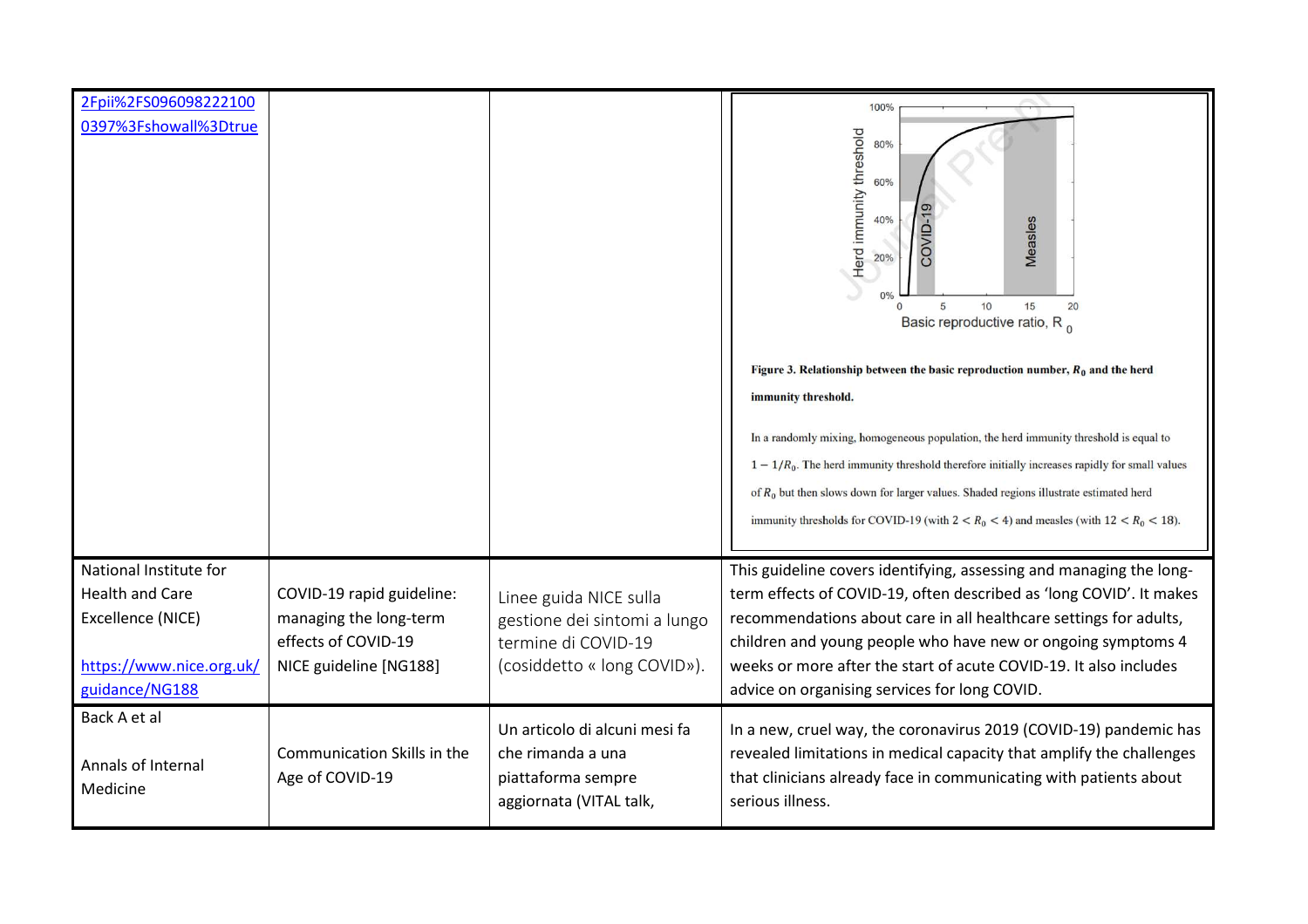| org/doi/10.7326/M20-<br>1376                                                           |                                                                                                                                               | cs/covid-videos/) che<br>suggerisce strategie evidence-<br>based per migliorare la<br>comunicazione medica, con<br>focus sull'epidemia di COVID-<br>19.                                                                                                                                                                                                                                                                                                                                                                                                                                            | Key questions in COVID-19 are the duration and determinants of                                                                                                                                                                                                                                                                                                                                                                                                                                                                                                                                                                                                                                                                                                                                                                                                                                                                                                                                        |
|----------------------------------------------------------------------------------------|-----------------------------------------------------------------------------------------------------------------------------------------------|----------------------------------------------------------------------------------------------------------------------------------------------------------------------------------------------------------------------------------------------------------------------------------------------------------------------------------------------------------------------------------------------------------------------------------------------------------------------------------------------------------------------------------------------------------------------------------------------------|-------------------------------------------------------------------------------------------------------------------------------------------------------------------------------------------------------------------------------------------------------------------------------------------------------------------------------------------------------------------------------------------------------------------------------------------------------------------------------------------------------------------------------------------------------------------------------------------------------------------------------------------------------------------------------------------------------------------------------------------------------------------------------------------------------------------------------------------------------------------------------------------------------------------------------------------------------------------------------------------------------|
| van Kampen JJA<br>Nature<br>https://www.nature.com<br>/articles/s41467-020-<br>20568-4 | Duration and key<br>determinants of infectious<br>virus shedding in<br>hospitalized patients with<br>coronavirus disease-2019<br>$(COVID-19)$ | Su un campione di 129<br>pazienti ricoverati per COVID-<br>19 (69% ICU, 8.5%<br>immunocompromissione<br>grave) si osserva una durata<br>mediana di shedding di virus<br>infettante (= osservabile in<br>coltura cellulare) di 8 giorni<br>dall'esordio dei sintomi; a 15<br>giorni dall'esordio, meno del<br>5% dei campioni è ancora<br>infettante. Campioni con più di<br>10^7 copie/ml sono<br>indipendentemente associati a<br>presenza di virus infettante, al<br>contrario un titolo anticorpale<br>neutralizzante superiore a<br>1:20 è associato allo shedding<br>di virus non infettante. | infectious virus shedding. Here, we report that infectious virus<br>shedding is detected by virus cultures in 23 of the 129 patients<br>(17.8%) hospitalized with COVID-19. The median duration of<br>shedding infectious virus is 8 days post onset of symptoms (IQR 5-<br>11) and drops below 5% after 15.2 days post onset of symptoms<br>(95% confidence interval (CI) 13.4-17.2). Multivariate analyses<br>identify viral loads above 7 log10 RNA copies/mL (odds ratio [OR] of<br>14.7 (CI 3.57-58.1; $p < 0.001$ ) as independently associated with<br>isolation of infectious SARS-CoV-2 from the respiratory tract. A<br>serum neutralizing antibody titre of at least 1:20 (OR of 0.01 (CI<br>0.003-0.08; p < 0.001) is independently associated with non-<br>infectious SARS-CoV-2. We conclude that quantitative viral RNA load<br>assays and serological assays could be used in test-based strategies<br>to discontinue or de-escalate infection prevention and control<br>precautions. |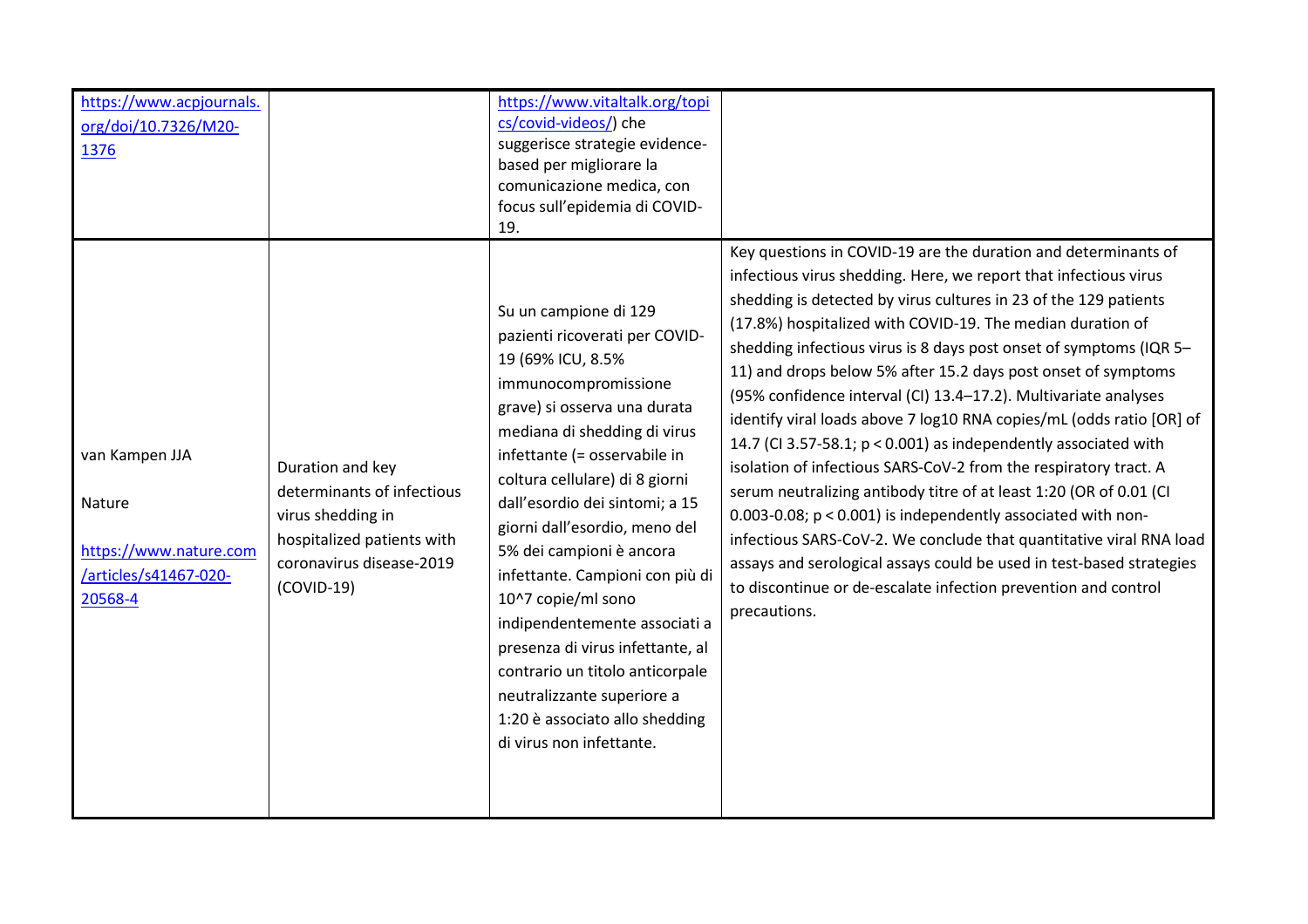|                                                                                                                                |                                                                                                                                | og <sub>10</sub> RNA copies/ml                                                                                                                                                                                                                                                                                                                                                                                                 | virus culture<br>negative<br>· positive<br>10<br>duration of symptoms (days)<br>Fig. 1 Viral loads and duration of symptoms for infectious virus shedding. Viral RNA loads (Log <sub>io</sub> RNA copies/mL) in the respiratory samples versus the<br>duration of symptoms (days). Black boxes represent virus culture positive samples and open red circles represent the virus culture negative samples.                                                                                                                                                                                                                                                                                                                                                                                                                                                                              |
|--------------------------------------------------------------------------------------------------------------------------------|--------------------------------------------------------------------------------------------------------------------------------|--------------------------------------------------------------------------------------------------------------------------------------------------------------------------------------------------------------------------------------------------------------------------------------------------------------------------------------------------------------------------------------------------------------------------------|-----------------------------------------------------------------------------------------------------------------------------------------------------------------------------------------------------------------------------------------------------------------------------------------------------------------------------------------------------------------------------------------------------------------------------------------------------------------------------------------------------------------------------------------------------------------------------------------------------------------------------------------------------------------------------------------------------------------------------------------------------------------------------------------------------------------------------------------------------------------------------------------|
| Butler-Laporte G et al<br><b>JAMA</b><br>https://jamanetwork.co<br>m/journals/jamainternal<br>medicine/fullarticle/2775<br>397 | Comparison of Saliva and<br>Nasopharyngeal Swab<br><b>Nucleic Acid Amplification</b><br>Testing for Detection of<br>SARS-CoV-2 | Revisione sistematica e<br>metanalisi dei lavori che<br>confrontano l'accuratezza<br>della ricerca molecolare di<br>SARS-CoV-2 su tampone<br>nasofaringeo e su saliva: sulla<br>base di 16 studi selezionati,<br>che includono perlopiù<br>pazienti ambulatoriali non<br>gravi, la sensibilità e specificità<br>dei due test appaiono<br>comparabili, incoraggiando<br>l'introduzione del test salivare<br>su più larga scala. | Importance: Nasopharyngeal swab nucleic acid amplification testing<br>(NAAT) is the noninvasive criterion standard for diagnosis of<br>coronavirus disease 2019 (COVID-19). However, it requires trained<br>personnel, limiting its availability. Saliva NAAT represents an<br>attractive alternative, but its diagnostic performance is unclear.<br>Objective: To assess the diagnostic accuracy of saliva NAAT for<br>COVID-19.<br>Data Sources: In this systematic review, a search of the MEDLINE<br>and medRxiv databases was conducted on August 29, 2020, to find<br>studies of diagnostic test accuracy. The final meta-analysis was<br>performed on November 17, 2020.<br>Study Selection: Studies needed to provide enough data to measure<br>salivary NAAT sensitivity and specificity compared with imperfect<br>nasopharyngeal swab NAAT as a reference test. An imperfect |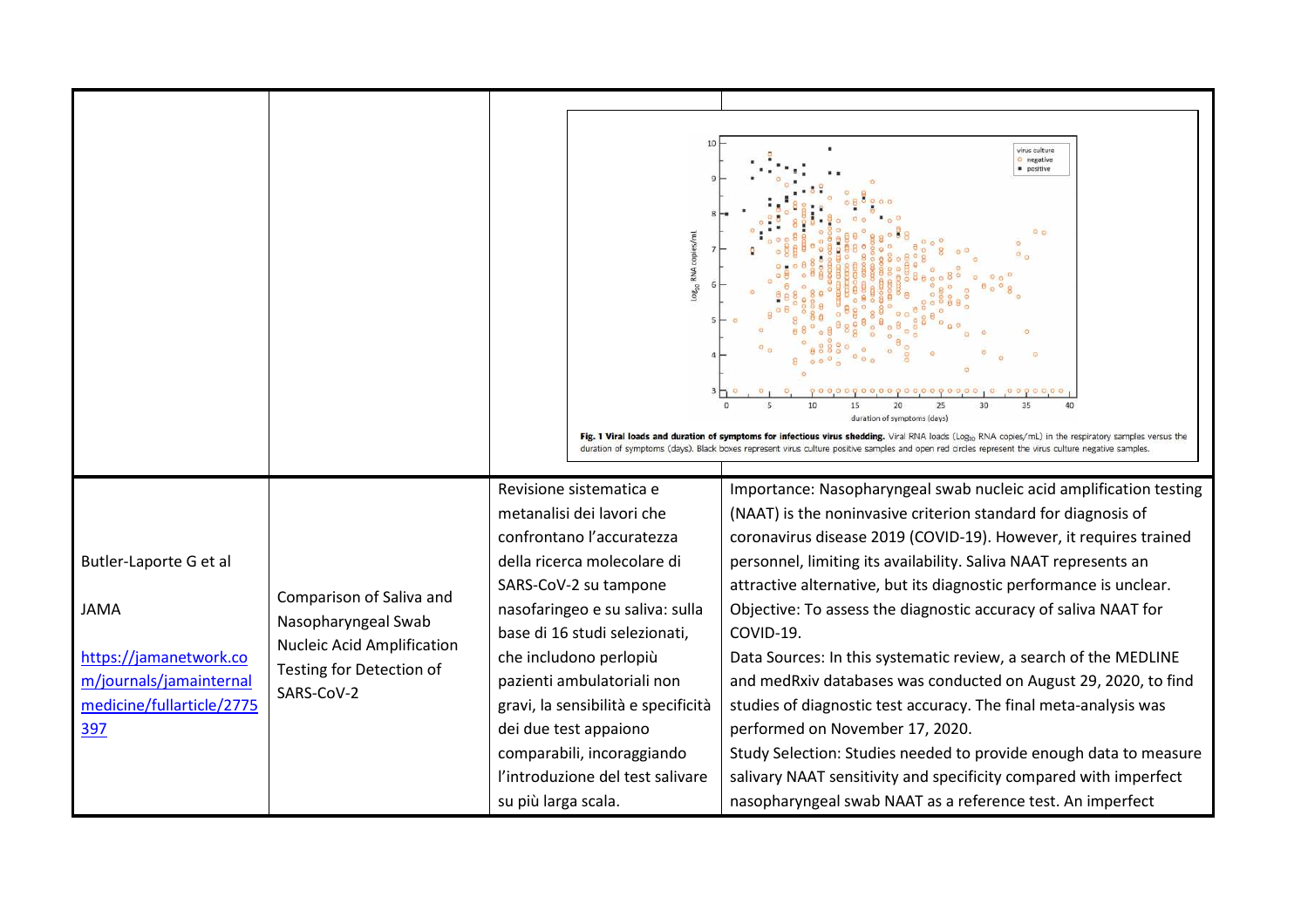| reference test does not perfectly reflect the truth (ie, it can give    |
|-------------------------------------------------------------------------|
| false results). Studies were excluded if the sample contained fewer     |
| than 20 participants or was neither random nor consecutive. The         |
| Quality Assessment of Diagnostic Accuracy Studies 2 tool was used       |
| to assess the risk of bias.                                             |
| Data Extraction and Synthesis: Preferred Reporting Items for            |
| Systematic Reviews and Meta-analyses reporting guideline was            |
| followed for the systematic review, with multiple authors involved      |
| at each stage of the review. To account for the imperfect reference     |
| test sensitivity, we used a bayesian latent class bivariate model for   |
| the meta-analysis.                                                      |
| Main Outcomes and Measures : The primary outcome was pooled             |
| sensitivity and specificity. Two secondary analyses were performed:     |
| one restricted to peer-reviewed studies, and a post hoc analysis        |
| limited to ambulatory settings.                                         |
| Results: The search strategy yielded 385 references, and 16 unique      |
| studies were identified for quantitative synthesis. Eight peer-         |
| reviewed studies and 8 preprints were included in the meta-             |
| analyses (5922 unique patients). There was significant variability in   |
| patient selection, study design, and stage of illness at which patients |
| were enrolled. Fifteen studies included ambulatory patients, and 9      |
| exclusively enrolled from an outpatient population with mild or no      |
| symptoms. In the primary analysis, the saliva NAAT pooled               |
| sensitivity was 83.2% (95% credible interval [Crl], 74.7%-91.4%) and    |
| the pooled specificity was 99.2% (95% Crl, 98.2%-99.8%). The            |
| nasopharyngeal swab NAAT had a sensitivity of 84.8% (95% CrI,           |
| 76.8%-92.4%) and a specificity of 98.9% (95% CrI, 97.4%-99.8%).         |
| Results were similar in secondary analyses.                             |
| Conclusions and Relevance: These results suggest that saliva NAAT       |
| diagnostic accuracy is similar to that of nasopharyngeal swab NAAT,     |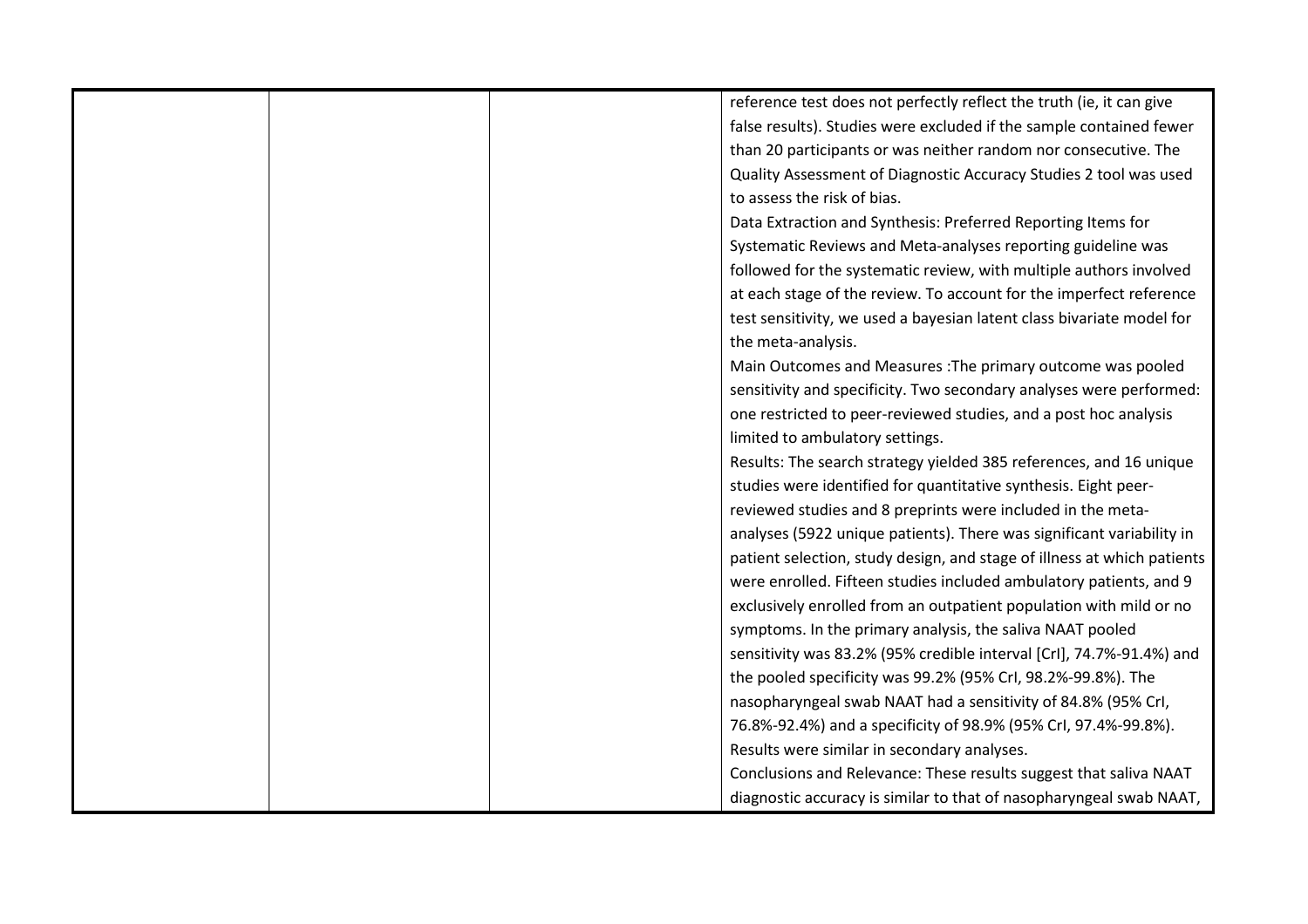|                                                        |                 |                          |                   |             |                                           | nasopharyngeal swabs. |  |                                      | especially in the ambulatory setting. These findings support larger-<br>scale research on the use of saliva NAAT as an alternative to |
|--------------------------------------------------------|-----------------|--------------------------|-------------------|-------------|-------------------------------------------|-----------------------|--|--------------------------------------|---------------------------------------------------------------------------------------------------------------------------------------|
|                                                        |                 |                          | Test finding, No. |             | Sensitivity<br>(95% Crl), %               |                       |  | Specificity                          | Figure 3. Primary Meta-analysis Results for the Detection of Severe Acute Respiratory Syndrome Coronavirus 2 in Saliva Samples        |
| Source<br>Akgun et al <sup>14</sup>                    | TP.<br>30       | FP<br>5                  | 25                | FN TN<br>38 | 60.6 (46.3-77.0)                          |                       |  | (95% CrI), %<br>98.8 (95.4-99.9)     |                                                                                                                                       |
| Becker et al <sup>15</sup>                             | 11              | $\overline{2}$           | 10                | 62          | 65.4 (44.3-89.8)                          |                       |  | 99.0 (96.5-99.9)                     |                                                                                                                                       |
| Byrne et al <sup>16</sup>                              | 12 <sup>°</sup> | $\circ$                  | $\overline{2}$    | 96          | 82.2 (64.8-95.5)                          |                       |  | 99.3 (98.0-99.9)                     |                                                                                                                                       |
| Caulley et al <sup>22</sup>                            |                 | 34 14                    | 22                | 1869        | 79.5 (56.8-95.8)                          |                       |  | 99.3 (98.3-99.9)                     |                                                                                                                                       |
| Cheuk et al <sup>25</sup>                              | 104             | 37                       | 18                | 70          | 84.5 (72.4-92.0)                          |                       |  | 99.1 (97.3-99.9)                     | -0-                                                                                                                                   |
| Iwasaki et al <sup>26</sup>                            | 8               |                          | 1                 | 66          | 83.8 (65.8-96.1)                          |                       |  | 99.2 (97.5-99.9)                     |                                                                                                                                       |
| Hanson et al <sup>23</sup>                             | 75              | 6                        | 5                 | 268         | 87.3 (74.1-96.5)                          |                       |  | 99.2 (97.7-99.9)                     | --                                                                                                                                    |
| Kojima et al <sup>17</sup>                             | 20              | 6                        | 3                 | 16          | 84.6 (69.9-95.0)                          |                       |  | 99.1 (97.2-99.9)                     |                                                                                                                                       |
|                                                        | 28              | $\mathbf{2}$             | $\mathsf{S}$      | 89          | 81.8 (66.8-93.9)                          |                       |  | 99.2 (97.6-99.9)                     | -                                                                                                                                     |
|                                                        | 47              |                          | $\overline{z}$    | 105         | 86.0 (71.1-96.0)                          |                       |  | 99.2 (97.8-99.9)                     |                                                                                                                                       |
| Landry et al <sup>27</sup>                             |                 |                          | $\mathbf{1}$      | 56          | 86.7 (73.1-96.6)                          |                       |  | 99.2 (97.6-99.9)                     |                                                                                                                                       |
| McCormick-Baw et al <sup>29</sup>                      |                 |                          |                   | 179         | 83.3 (66.1-96.0)                          |                       |  | 99.2 (97.8-99.9)                     |                                                                                                                                       |
| Miller et al <sup>21</sup>                             | 33              |                          |                   |             |                                           |                       |  |                                      |                                                                                                                                       |
| Pasomsub et al <sup>3</sup><br>Teo et al <sup>18</sup> | 16              | $\overline{2}$<br>139 70 | 3<br>11           | 116         |                                           |                       |  |                                      |                                                                                                                                       |
| Vogels et al <sup>19</sup>                             | 32              | $\overline{\mathbf{3}}$  | $\mathbf{2}$      | 30          | 89.4 (77.1-96.3)                          |                       |  | 99.1 (97.1-99.9)                     |                                                                                                                                       |
| Williams et al <sup>28</sup>                           | 33              |                          | 6                 | 49          | 86.4 (72.1-96.1)                          |                       |  | 99.1 (97.2-99.9)                     |                                                                                                                                       |
| Yokata et al <sup>20</sup>                             | 42              | 6                        | 4                 |             | 79.9 (65.0-91.6)<br>1872 85.9 (71.0-96.6) |                       |  | 99.1 (97.5-99.9)<br>99.2 (98.2-99.8) | -8                                                                                                                                    |
| Pooled                                                 |                 |                          |                   |             | 664 157 120 4981 83.2 (74.7-91.4)         |                       |  | 99.2 (98.2-99.8)                     | ۰                                                                                                                                     |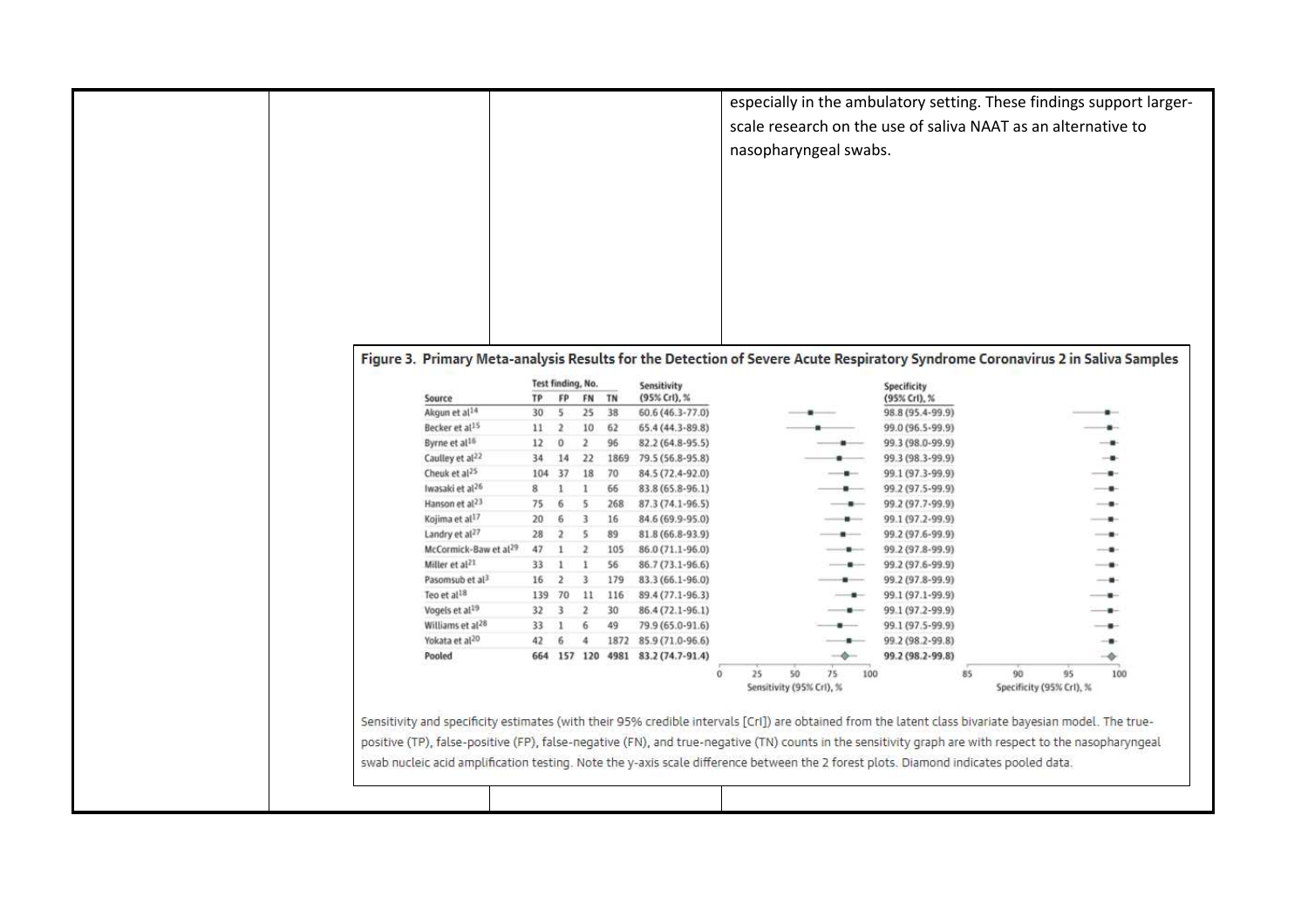| Jering KS et al                                                                                                                              |                                                                                                                                                                |                                                                                                                                                                                |                                                                                                                                                                                                                                                                                                                                                                                                                                                                                                                                                                                                                                                                                                                                                                                                                                                                                                                                                          |
|----------------------------------------------------------------------------------------------------------------------------------------------|----------------------------------------------------------------------------------------------------------------------------------------------------------------|--------------------------------------------------------------------------------------------------------------------------------------------------------------------------------|----------------------------------------------------------------------------------------------------------------------------------------------------------------------------------------------------------------------------------------------------------------------------------------------------------------------------------------------------------------------------------------------------------------------------------------------------------------------------------------------------------------------------------------------------------------------------------------------------------------------------------------------------------------------------------------------------------------------------------------------------------------------------------------------------------------------------------------------------------------------------------------------------------------------------------------------------------|
| <b>JAMA</b><br>https://jamanetwork.co<br>m/journals/jamainternal<br>medicine/fullarticle/2775<br>396                                         | <b>Clinical Characteristics and</b><br><b>Outcomes of Hospitalized</b><br>Women Giving Birth With<br>and Without COVID-19                                      | Caratteristiche ed ouctome<br>clinici delle donne con<br>infezione da SARS-CoV-2<br>ricoverate per partorire tra<br>aprile e novembre 2020, a<br>confronto con le non infette. | Physiologic adaptations and changes in immune regulation may<br>increase the risk of morbidity and mortality in pregnant women<br>with respiratory infections. The effects of coronavirus disease 2019<br>(COVID-19) in pregnancy have not been fully delineated. We<br>compared the clinical characteristics and outcomes of hospitalized<br>women who gave birth with and without COVID-19.                                                                                                                                                                                                                                                                                                                                                                                                                                                                                                                                                            |
| Weigand M<br>The Centers for Disease<br><b>Control and Prevention</b><br>https://www.cdc.gov/am<br>d/pdf/slidesets/ToolkitM<br>odule 1.3.pdf | How to read a phylogenetic<br>tree                                                                                                                             | Breve presentazione dal sito<br>dei CDC per una introduzione<br>alla lettura degli alberi<br>filogenetici, con specifico<br>riferimento alle varianti di<br>SARS-CoV-2.        | Viruses mutate as they spread, providing a "fingerprint" that can be<br>used to infer ancestral relationships among sampled individuals.<br>Using phylogenetics, those relationships can be visualized as a<br>"tree" that is always an approximation of the true network. Strains<br>that are phylogenetically closer are more likely to share an<br>epidemiological association.                                                                                                                                                                                                                                                                                                                                                                                                                                                                                                                                                                       |
| Koheler P et al<br>The Lancet<br>https://www.thelancet.c<br>om/journals/laninf/articl<br>e/PIIS1473-<br>3099(20)30847-1/fulltext             | Defining and managing<br>COVID-19-associated<br>pulmonary aspergillosis: the<br>2020 ECMM/ISHAM<br>consensus criteria for<br>research and clinical<br>guidance | Consensus su diagnosi e<br>trattamento dell'aspergillosi<br>invasiva associata a COVID-19<br>(CAPA).                                                                           | Severe acute respiratory syndrome coronavirus 2 causes direct<br>damage to the airway epithelium, enabling aspergillus invasion.<br>Reports of COVID-19-associated pulmonary aspergillosis have raised<br>concerns about it worsening the disease course of COVID-19 and<br>increasing mortality. Additionally, the first cases of COVID-19-<br>associated pulmonary aspergillosis caused by azole-resistant<br>aspergillus have been reported. This article constitutes a consensus<br>statement on defining and managing COVID-19-associated<br>pulmonary aspergillosis, prepared by experts and endorsed by<br>medical mycology societies. COVID-19-associated pulmonary<br>aspergillosis is proposed to be defined as possible, probable, or<br>proven on the basis of sample validity and thus diagnostic certainty.<br>Recommended first-line therapy is either voriconazole or<br>isavuconazole. If azole resistance is a concern, then liposomal |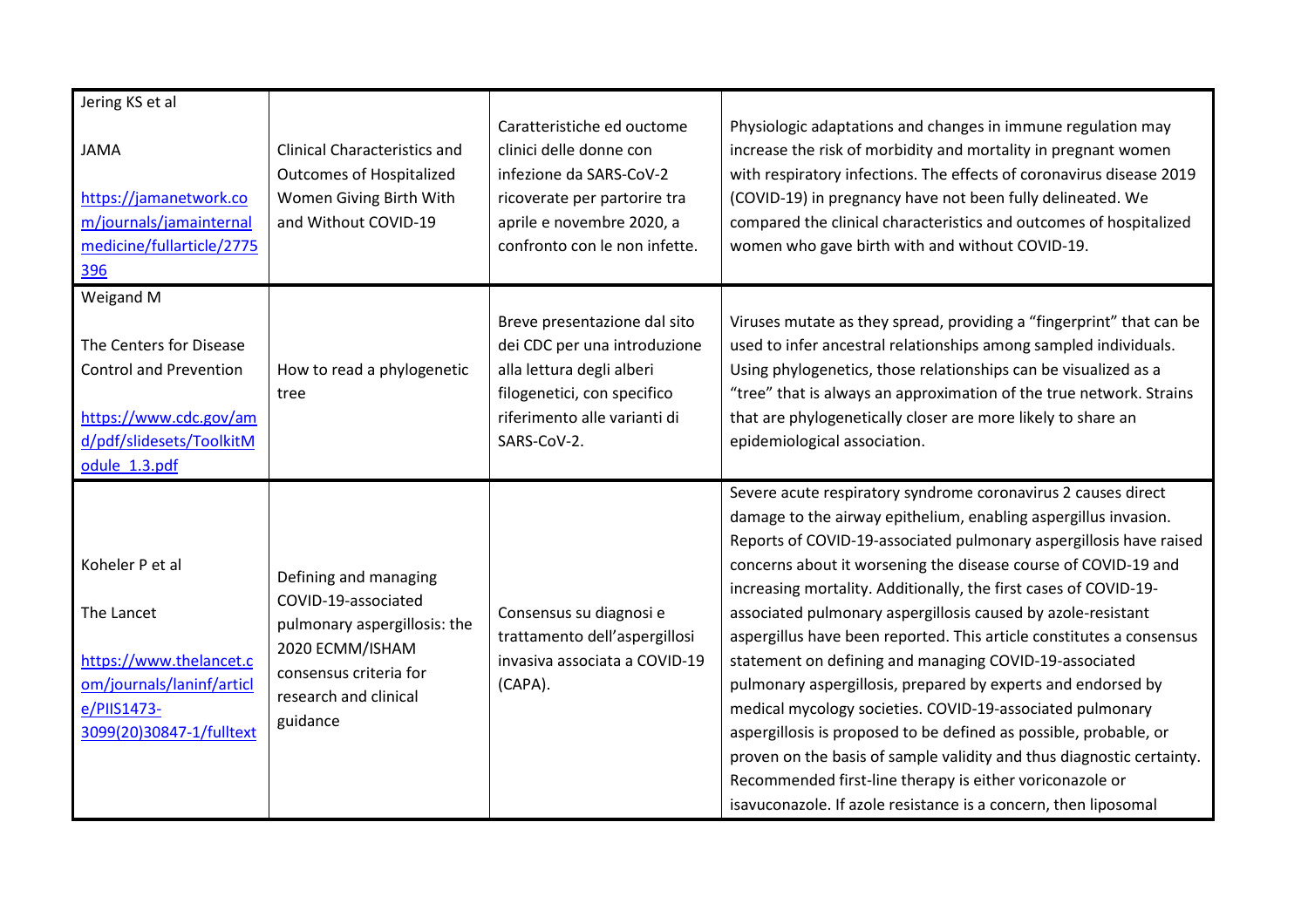|                                                                                                                                                             |                                                                                                           |                                                                                                                                                                                                                                                                                             | amphotericin B is the drug of choice. Our aim is to provide<br>definitions for clinical research and up-to-date recommendations<br>for clinical management of the diagnosis and treatment of COVID-<br>19-associated pulmonary aspergillosis.                                                                                                                                                                                                                                                                                                                                                                                                                                                                                                                                                                                                                                                                                                                                                                                                                                                                                                                                                                                                                                                                                                                                                                                                                                                                                                                                                                                                                                   |
|-------------------------------------------------------------------------------------------------------------------------------------------------------------|-----------------------------------------------------------------------------------------------------------|---------------------------------------------------------------------------------------------------------------------------------------------------------------------------------------------------------------------------------------------------------------------------------------------|---------------------------------------------------------------------------------------------------------------------------------------------------------------------------------------------------------------------------------------------------------------------------------------------------------------------------------------------------------------------------------------------------------------------------------------------------------------------------------------------------------------------------------------------------------------------------------------------------------------------------------------------------------------------------------------------------------------------------------------------------------------------------------------------------------------------------------------------------------------------------------------------------------------------------------------------------------------------------------------------------------------------------------------------------------------------------------------------------------------------------------------------------------------------------------------------------------------------------------------------------------------------------------------------------------------------------------------------------------------------------------------------------------------------------------------------------------------------------------------------------------------------------------------------------------------------------------------------------------------------------------------------------------------------------------|
| Gordon CA et al<br>medRXiv<br>Interleukin-6 Receptor<br><b>Antagonists in Critically III</b><br>Patients with Covid-19 -<br>Preliminary report  <br>medRxiv | Interleukin-6 Receptor<br>Antagonists in Critically III<br>Patients with Covid-19 -<br>Preliminary report | Analisi ad interim dei dati del<br>trial REMAP-CAP su pazienti<br>critici con COVID-19: il<br>trattamento con tocilizumab<br>EV o sarilumab EV rispetto allo<br>standard of care conferisce in<br>entrambi i casi un vantaggio in<br>giorni senza supporto<br>intensivo e in sopravvivenza. | Background The efficacy of interleukin-6 receptor antagonists in<br>critically ill patients with coronavirus disease 2019 (Covid-19) is<br>unclear.<br>Methods We evaluated tocilizumab and sarilumab in an ongoing<br>international, multifactorial, adaptive platform trial. Adult patients<br>with Covid-19, within 24 hours of commencing organ support in an<br>intensive care unit, were randomized to receive either tocilizumab<br>(8mg/kg) or sarilumab (400mg) or standard care (control). The<br>primary outcome was an ordinal scale combining in-hospital<br>mortality (assigned $-1$ ) and days free of organ support to day 21.<br>The trial uses a Bayesian statistical model with pre-defined triggers<br>to declare superiority, efficacy, equivalence or futility.<br>Results Tocilizumab and sarilumab both met the pre-defined<br>triggers for efficacy. At the time of full analysis 353 patients had<br>been assigned to tocilizumab, 48 to sarilumab and 402 to control.<br>Median organ support-free days were 10 (interquartile range [IQR]<br>$-1$ , 16), 11 (IQR 0, 16) and 0 (IQR $-1$ , 15) for tocilizumab, sarilumab<br>and control, respectively. Relative to control, median adjusted odds<br>ratios were 1.64 (95% credible intervals [CrI] 1.25, 2.14) for<br>tocilizumab and 1.76 (95%Crl 1.17, 2.91) for sarilumab, yielding<br>>99.9% and 99.5% posterior probabilities of superiority compared<br>with control. Hospital mortality was 28.0% (98/350) for tocilizumab,<br>22.2% (10/45) for sarilumab and 35.8% (142/397) for control. All<br>secondary outcomes and analyses supported efficacy of these IL-6<br>receptor antagonists. |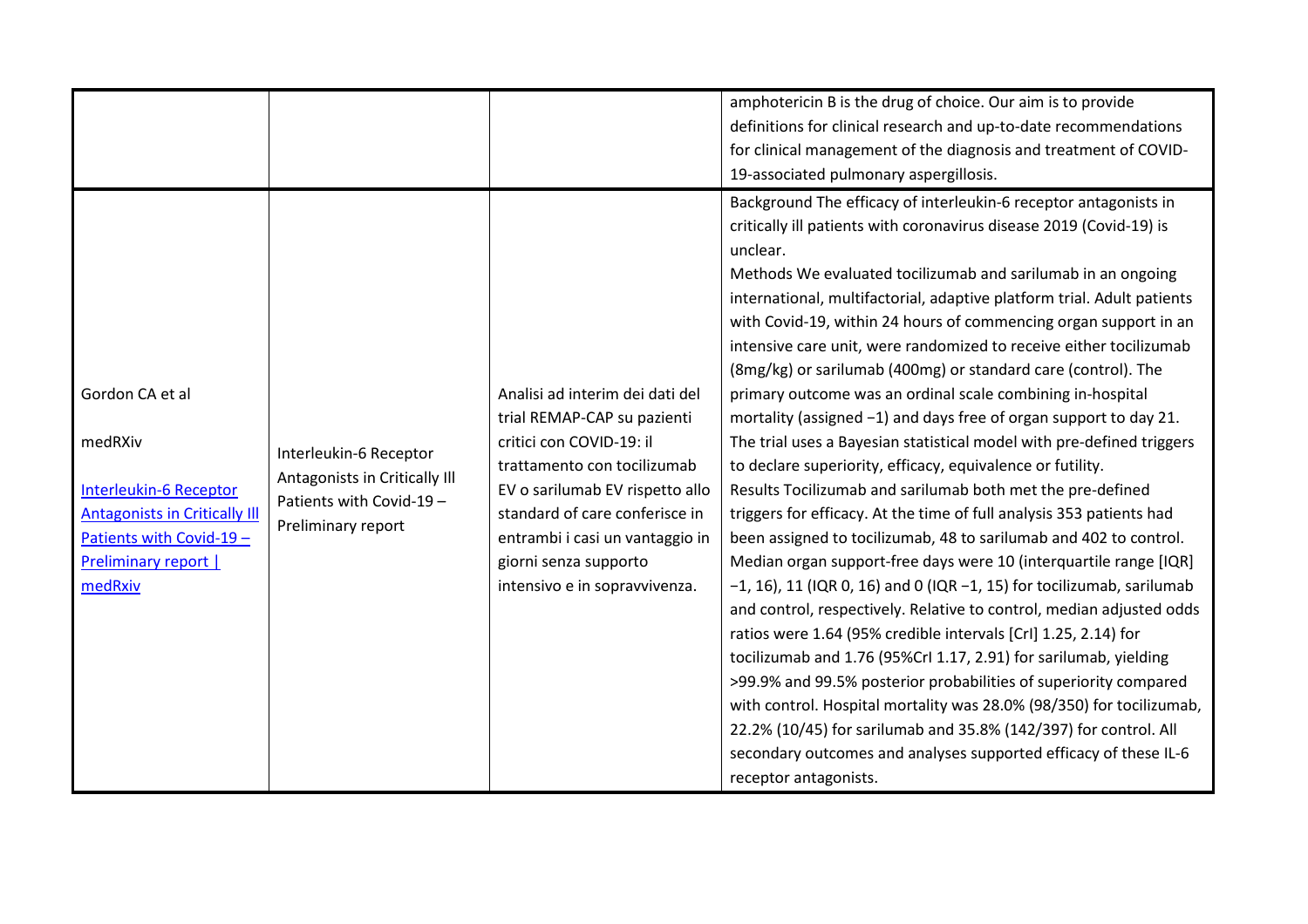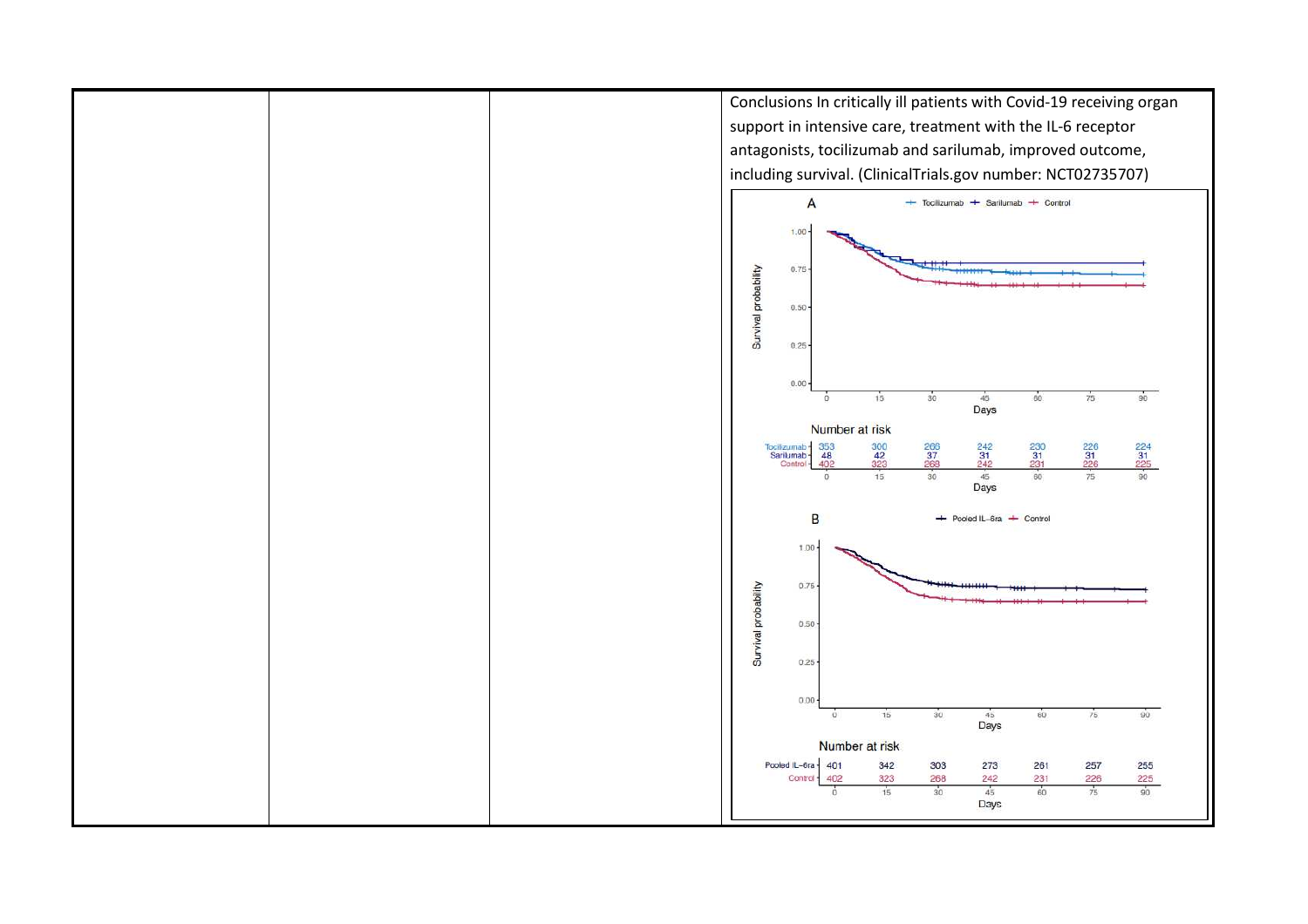| Cruz AF et al<br>Clinical Infecitous<br><b>Diseases</b><br>https://academic.oup.co<br>m/cid/advance-<br>article/doi/10.1093/cid/ci<br>aa865/5862696 | The right time for steroids in<br>COVID-19.                                                                    | Tenere conto dell'esordio dei<br>sintomi e non del giorno di<br>ricovero per scandire<br>temporalmente l'infezione da<br>SARS-CoV-2 e valutare il<br>momento di inizio della<br>terapia steroidea: ragionevole. | However, we would like to make a point on what we consider<br>"early" treatment. From a physiopathological standpoint, we<br>assume that during the first days after the infection by SARS-CoV-2,<br>clinical manifestations are due to direct viral damage, whereas in a<br>second phase, lung damage is driven by a hyperinflammatory<br>response. With the limitations of current knowledge, it could be<br>considered that anti-inflammatory therapy administered too early<br>in the course of the disease could be deleterious, whereas given at<br>the right time it would hamper inflammation, with a positive effect<br>in oxygenation and therefore in survival.                                                                                                                                                                                                                                                                                                                                                                                                                                                                                                                                                                                                                                                                                                         |
|-----------------------------------------------------------------------------------------------------------------------------------------------------|----------------------------------------------------------------------------------------------------------------|-----------------------------------------------------------------------------------------------------------------------------------------------------------------------------------------------------------------|------------------------------------------------------------------------------------------------------------------------------------------------------------------------------------------------------------------------------------------------------------------------------------------------------------------------------------------------------------------------------------------------------------------------------------------------------------------------------------------------------------------------------------------------------------------------------------------------------------------------------------------------------------------------------------------------------------------------------------------------------------------------------------------------------------------------------------------------------------------------------------------------------------------------------------------------------------------------------------------------------------------------------------------------------------------------------------------------------------------------------------------------------------------------------------------------------------------------------------------------------------------------------------------------------------------------------------------------------------------------------------|
| Jia-Tsrong J et al<br><b>PNAS</b><br>https://www.pnas.org/co<br>ntent/118/5/e202157911<br>$\underline{8}$                                           | Identification of existing<br>pharmaceuticals and herbal<br>medicines as inhibitors of<br>SARS-CoV-2 infection | Metodo di individuazione di<br>potenziali antivirali contro<br>SARS-CoV-2 tra molecole già<br>utilizzate per altri scopi, la<br>base del "drug repurposing".                                                    | The outbreak of COVID-19 caused by SARS-CoV-2 has resulted in<br>more than 50 million confirmed cases and over 1 million deaths<br>worldwide as of November 2020. Currently, there are no effective<br>antivirals approved by the Food and Drug Administration to contain<br>this pandemic except the antiviral agent remdesivir. In addition, the<br>trimeric spike protein on the viral surface is highly glycosylated and<br>almost 200,000 variants with mutations at more than 1,000<br>positions in its 1,273 amino acid sequence were reported, posing a<br>major challenge in the development of antibodies and vaccines. It is<br>therefore urgently needed to have alternative and timely<br>treatments for the disease. In this study, we used a cell-based<br>infection assay to screen more than 3,000 agents used in humans<br>and animals, including 2,855 small molecules and 190 traditional<br>herbal medicines, and identified 15 active small molecules in<br>concentrations ranging from 0.1 nM to 50 µM. Two enzymatic<br>assays, along with molecular modeling, were then developed to<br>confirm those targeting the virus 3CL protease and the RNA-<br>dependent RNA polymerase. Several water extracts of herbal<br>medicines were active in the cell-based assay and could be further<br>developed as plant-derived anti-SARS-CoV-2 agents. Some of the |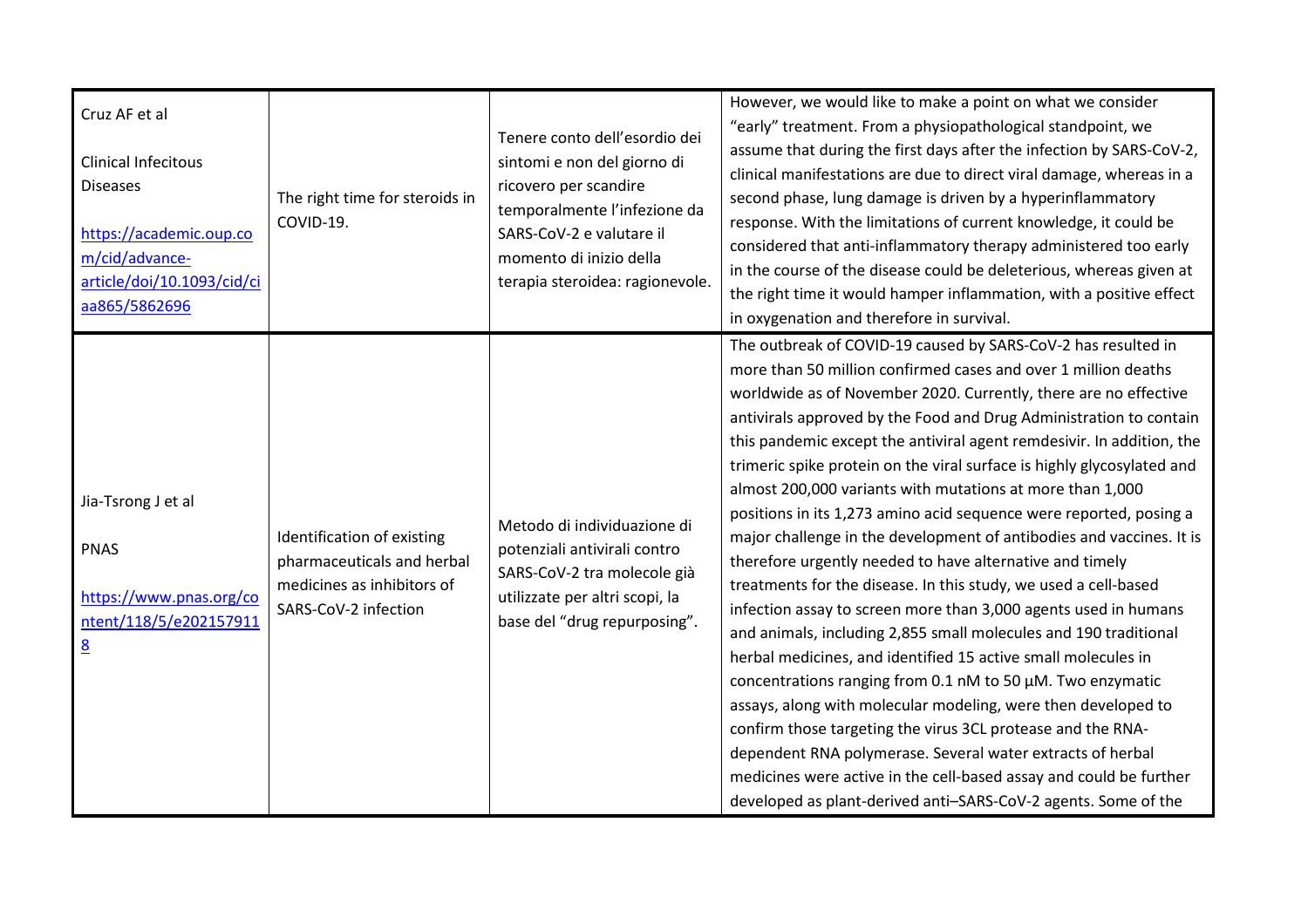|                                                                                                               |                                                                                        |                                                                                                                                                                                                                             | active compounds identified in the screen were further tested in<br>vivo, and it was found that mefloquine, nelfinavir, and extracts of<br>Ganoderma lucidum (RF3), Perilla frutescens, and Mentha<br>haplocalyx were effective in a challenge study using hamsters as<br>disease model.                                                                                                                                                                                                                                                                                                                                                                                                                                                                                                                                                                                                                                      |
|---------------------------------------------------------------------------------------------------------------|----------------------------------------------------------------------------------------|-----------------------------------------------------------------------------------------------------------------------------------------------------------------------------------------------------------------------------|-------------------------------------------------------------------------------------------------------------------------------------------------------------------------------------------------------------------------------------------------------------------------------------------------------------------------------------------------------------------------------------------------------------------------------------------------------------------------------------------------------------------------------------------------------------------------------------------------------------------------------------------------------------------------------------------------------------------------------------------------------------------------------------------------------------------------------------------------------------------------------------------------------------------------------|
| Lavine JS et al<br>Science<br>https://science.sciencem<br>ag.org/content/early/202<br>1/01/11/science.abe6522 | Immunological<br>characteristics govern the<br>transition of COVID-19 to<br>endemicity | Quando COVID-19 sarà una<br>malattia endemica, ci si<br>infetterà da bambini: la gravità<br>della malattia in questa fascia<br>d'età determinerà la necessità<br>o meno di proseguire con la<br>vaccinazione nell'infanzia. | We are currently faced with the question of how the CoV-2 severity<br>may change in the years ahead. Our analysis of immunological and<br>epidemiological data on endemic human coronaviruses (HCoVs)<br>shows that infection-blocking immunity wanes rapidly, but disease-<br>reducing immunity is long-lived. Our model, incorporating these<br>components of immunity, recapitulates both the current severity of<br>CoV-2 and the benign nature of HCoVs, suggesting that once the<br>endemic phase is reached and primary exposure is in childhood,<br>CoV-2 may be no more virulent than the common cold. We predict<br>a different outcome for an emergent coronavirus that causes severe<br>disease in children. These results reinforce the importance of<br>behavioral containment during pandemic vaccine rollout, while<br>prompting us to evaluate scenarios for continuing vaccination in the<br>endemic phase. |
|                                                                                                               |                                                                                        | Sieroprevalenza di SARS-CoV-2                                                                                                                                                                                               | Severe acute respiratory syndrome coronavirus 2 (SARS-CoV-2)                                                                                                                                                                                                                                                                                                                                                                                                                                                                                                                                                                                                                                                                                                                                                                                                                                                                  |
| Buss LF et al                                                                                                 |                                                                                        | a Manaus, città brasiliana                                                                                                                                                                                                  | spread rapidly in Manaus, the capital of Amazonas state in northern                                                                                                                                                                                                                                                                                                                                                                                                                                                                                                                                                                                                                                                                                                                                                                                                                                                           |
| Science                                                                                                       |                                                                                        | duramente colpita dalla                                                                                                                                                                                                     | Brazil. The attack rate there is an estimate of the final size of the                                                                                                                                                                                                                                                                                                                                                                                                                                                                                                                                                                                                                                                                                                                                                                                                                                                         |
|                                                                                                               | Three-quarters attack rate of                                                          | pandemia di COVID-19: 44-                                                                                                                                                                                                   | largely unmitigated epidemic that occurred in Manaus. We use a                                                                                                                                                                                                                                                                                                                                                                                                                                                                                                                                                                                                                                                                                                                                                                                                                                                                |
| https://science.sciencem                                                                                      | SARS-CoV-2 in the Brazilian                                                            | 66% entro luglio 2020, molto                                                                                                                                                                                                | convenience sample of blood donors to show that by June 2020, 1                                                                                                                                                                                                                                                                                                                                                                                                                                                                                                                                                                                                                                                                                                                                                                                                                                                               |
| ag.org/content/371/6526                                                                                       | Amazon during a largely                                                                | vicino alla soglia teorica di<br>immunità "di gregge" per                                                                                                                                                                   | month after the epidemic peak in Manaus, 44% of the population<br>had detectable immunoglobulin G (IgG) antibodies. Correcting for                                                                                                                                                                                                                                                                                                                                                                                                                                                                                                                                                                                                                                                                                                                                                                                            |
| /288?ijkey=346f967e4b6                                                                                        | unmitigated epidemic                                                                   | SARS-CoV-2. Tuttavia, il virus                                                                                                                                                                                              | cases without a detectable antibody response and for antibody                                                                                                                                                                                                                                                                                                                                                                                                                                                                                                                                                                                                                                                                                                                                                                                                                                                                 |
| 50c46124ce0f04c69574c                                                                                         |                                                                                        | ha continuato a circolare,                                                                                                                                                                                                  | waning, we estimate a 66% attack rate in June, rising to 76% in                                                                                                                                                                                                                                                                                                                                                                                                                                                                                                                                                                                                                                                                                                                                                                                                                                                               |
| 3a1ea048&keytype2=tf i                                                                                        |                                                                                        | possibilmente in conseguenza                                                                                                                                                                                                | October. This is higher than in São Paulo, in southeastern Brazil,                                                                                                                                                                                                                                                                                                                                                                                                                                                                                                                                                                                                                                                                                                                                                                                                                                                            |
| <b>psecsha</b>                                                                                                |                                                                                        | di fattori come perdita                                                                                                                                                                                                     | where the estimated attack rate in October was 29%. These results                                                                                                                                                                                                                                                                                                                                                                                                                                                                                                                                                                                                                                                                                                                                                                                                                                                             |